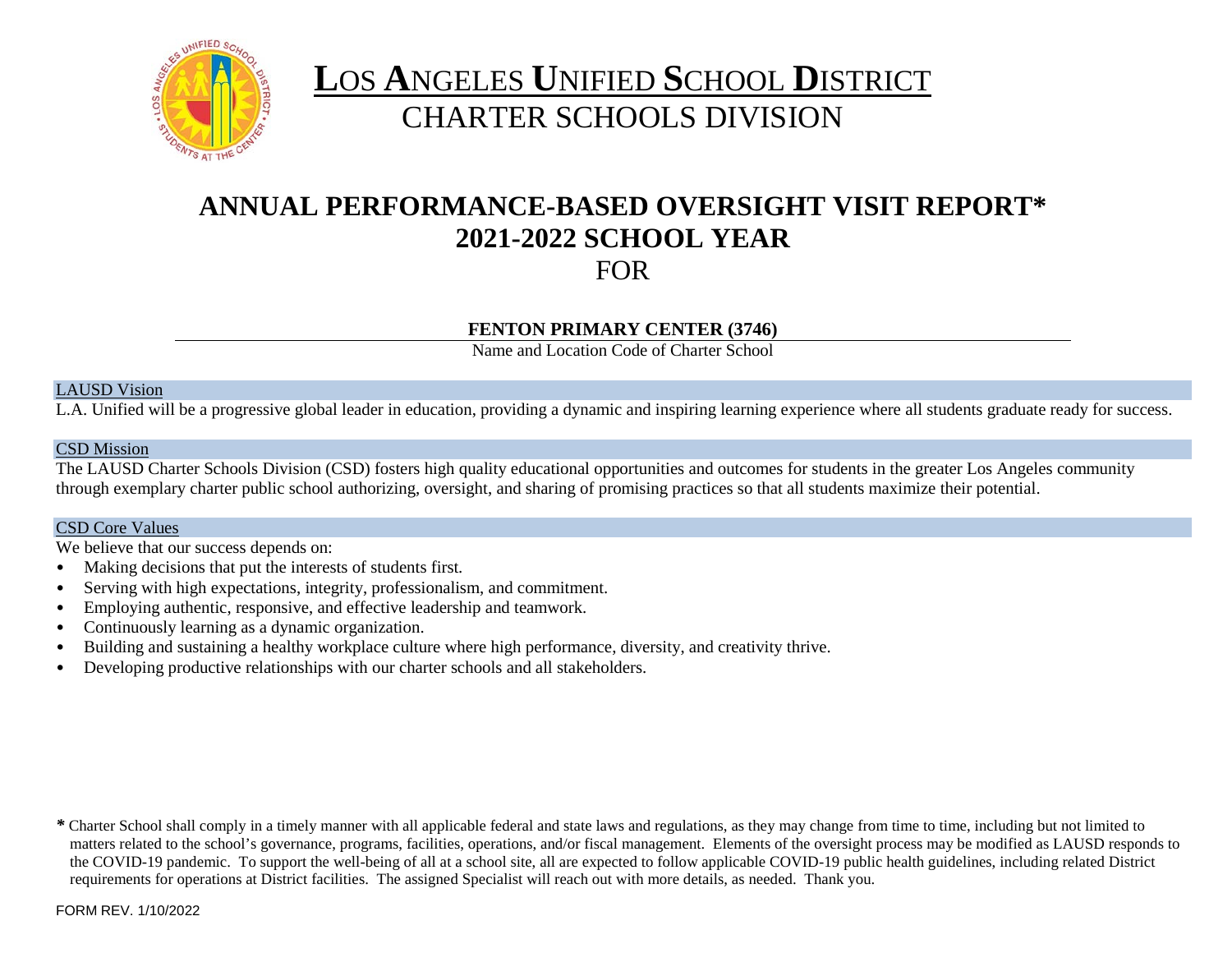

<span id="page-1-0"></span>

| <b>Charter School Name:</b><br><b>Fenton Primary Center</b>                                                                            |  |  |                       |                                                                                                                       |                                                         |                                                              |                                                               | <b>Location Code:</b>     | 3746                                       |                              |                        |  |
|----------------------------------------------------------------------------------------------------------------------------------------|--|--|-----------------------|-----------------------------------------------------------------------------------------------------------------------|---------------------------------------------------------|--------------------------------------------------------------|---------------------------------------------------------------|---------------------------|--------------------------------------------|------------------------------|------------------------|--|
| <b>Current Address:</b>                                                                                                                |  |  | City:                 |                                                                                                                       | <b>ZIP Code:</b>                                        |                                                              | <b>Phone:</b>                                                 |                           | Fax:                                       |                              |                        |  |
| 11351 Dronfield Avenue                                                                                                                 |  |  |                       |                                                                                                                       | Pacoima                                                 |                                                              | 91331                                                         |                           |                                            | 818-485-5900                 | 818-485-5194           |  |
| <b>Current Term of Charter<sup>1</sup></b> :                                                                                           |  |  |                       |                                                                                                                       | <b>LAUSD Board District:</b>                            |                                                              |                                                               |                           |                                            | <b>LAUSD Local District:</b> |                        |  |
| July 1, 2017 to June 30, 2024                                                                                                          |  |  |                       |                                                                                                                       | 6                                                       |                                                              |                                                               |                           | <b>Northeast</b>                           |                              |                        |  |
| <b>Number of Students Currently Enrolled:</b>                                                                                          |  |  |                       |                                                                                                                       |                                                         | <b>Enrollment Capacity Per Charter:</b>                      |                                                               | <b>Number Above/Below</b> |                                            |                              |                        |  |
| 604                                                                                                                                    |  |  | 840                   |                                                                                                                       |                                                         |                                                              |                                                               |                           | <b>Enrollment Capacity (day of visit):</b> |                              | Below by 236           |  |
| <b>Grades Currently Served:</b>                                                                                                        |  |  |                       |                                                                                                                       |                                                         | <b>Grades To Be Served Per Charter:</b>                      | <b>Percent Above/Below</b>                                    |                           |                                            |                              |                        |  |
| <b>TK-2</b>                                                                                                                            |  |  | <b>TK-2</b>           |                                                                                                                       |                                                         |                                                              |                                                               |                           | <b>Enrollment Capacity (day of visit):</b> |                              | <b>Below by 28.09%</b> |  |
| <b>Norm Enrollment Number:</b>                                                                                                         |  |  |                       |                                                                                                                       |                                                         | 604                                                          |                                                               |                           |                                            |                              |                        |  |
| 95<br><b>Total Number of Staff Members:</b>                                                                                            |  |  |                       | 57<br>38<br><b>Certificated:</b><br><b>Classified:</b>                                                                |                                                         |                                                              |                                                               |                           |                                            |                              |                        |  |
| <b>Charter School's Leadership Team Members:</b>                                                                                       |  |  |                       | Richard Parra, Director; Sirui Thomassian, Asst. Director; Wendy Kaufman, Assist.<br>Director; Dr. David Riddick, CAO |                                                         |                                                              |                                                               |                           |                                            |                              |                        |  |
| <b>Charter School's Contact for Special Education:</b>                                                                                 |  |  |                       | <b>Judy Werner, Special Education</b><br>Coordinator                                                                  |                                                         | <b>SELPA &amp;</b><br><b>Option:</b>                         |                                                               |                           | 3                                          |                              |                        |  |
| <b>CSD Assigned Administrator:</b>                                                                                                     |  |  | <b>Yolanda Jordan</b> |                                                                                                                       |                                                         |                                                              | <b>CSD Fiscal Services Manager:</b><br><b>Sandra Melendez</b> |                           |                                            |                              |                        |  |
| <b>Other School/CSD Team Members:</b>                                                                                                  |  |  | N/A                   |                                                                                                                       |                                                         |                                                              |                                                               |                           |                                            |                              |                        |  |
| <b>Oversight Visit Date(s):</b>                                                                                                        |  |  |                       | <b>February 8, 2022</b>                                                                                               |                                                         | <b>Fiscal Review Date (if different):</b>                    |                                                               |                           | <b>January 31, 2022</b>                    |                              |                        |  |
| Is school located on a District facility?                                                                                              |  |  |                       |                                                                                                                       | <b>LAUSD Co-Location Campus(es)</b><br>(if applicable): |                                                              |                                                               | N/A                       |                                            |                              |                        |  |
| If so, please indicate the applicable program<br>(e.g. Prop 39, PSC, conversion, etc.):                                                |  |  |                       | N <sub>0</sub>                                                                                                        |                                                         | Date of Co-Location meeting with<br><b>Operations Team:</b>  |                                                               |                           | N/A                                        |                              |                        |  |
| <b>Certificate of Occupancy (COO) or</b><br><b>Temporary Certificate of Occupancy Type:</b><br>(if a TCO, please note expiration date) |  |  |                       | $\bf{COO}$                                                                                                            |                                                         | <b>COO/TCO Approved Grade Levels</b><br>and Occupancy Loads: |                                                               |                           | K-6/900 maximum                            |                              |                        |  |

<sup>&</sup>lt;sup>1</sup> AB 130 added Section 47607.4 to California Ed Code, which extends the term of all charter schools whose term expires on or between January 1, 2022, and June 30, 2025, inclusive, by two years.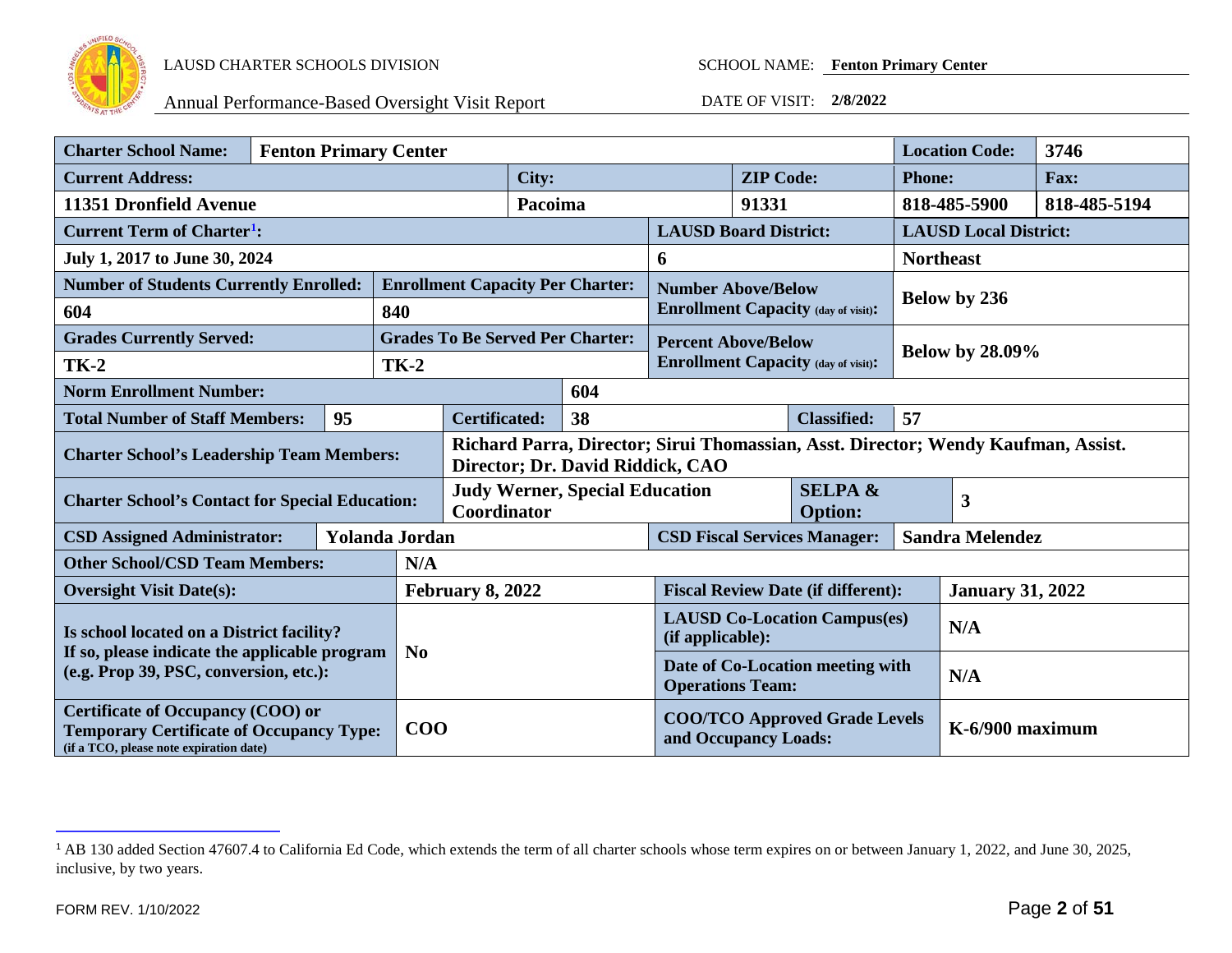

| <b>SUMMARY OF RATINGS</b><br>$(4)=$ Accomplished $(3)=$ Proficient $(2)=$ Developing $(1)=$ Unsatisfactory |                                                                  |                                                                         |                          |  |
|------------------------------------------------------------------------------------------------------------|------------------------------------------------------------------|-------------------------------------------------------------------------|--------------------------|--|
| Governance                                                                                                 | <b>Student Achievement and</b><br><b>Educational Performance</b> | Organizational<br><b>Management, Programs, and</b><br><b>Operations</b> | <b>Fiscal Operations</b> |  |
|                                                                                                            | <b>No Rating</b>                                                 |                                                                         |                          |  |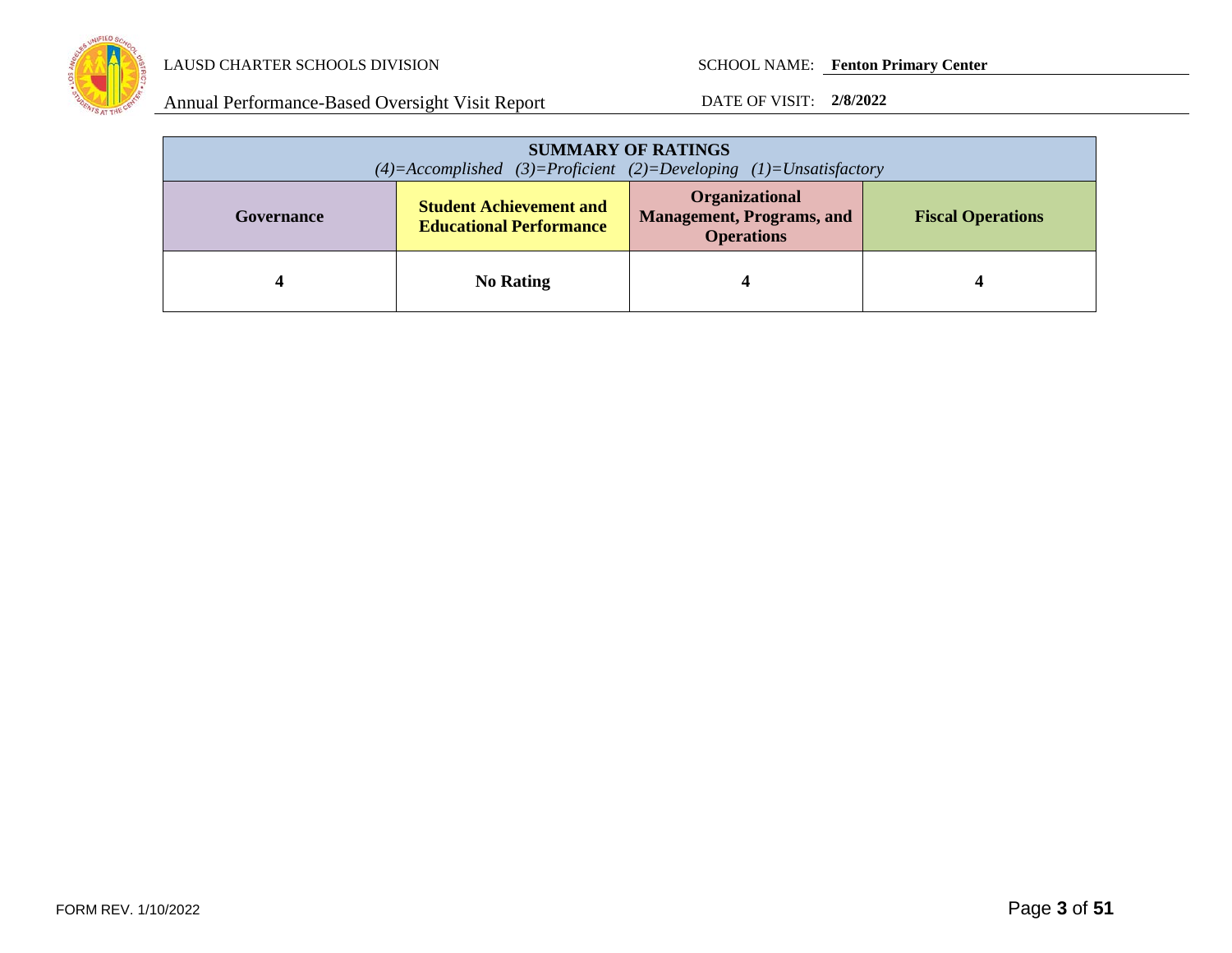

Annual Performance-Based Oversight Visit Report DATE OF VISIT: **2/8/2022**

## **CHARTER RENEWAL CRITERIA**

In accordance with Education Code §§ 47605, 47607, and 47607.2, in order to renew a charter, the District must determine whether the charter school has met the statutory requirements.

## **REPORT GUIDE**

LAUSD's oversight procedures are intended to balance a charter school's autonomy of operation with its accountability to the public. LAUSD utilizes a holistic, performance-based approach to evaluate all charter schools, guided principally by making decisions in the best interest of students. The CSD observes and monitors each charter school in accordance with applicable laws, regulations, LAUSD policy, memoranda of understanding, and the school's operative charter. Information gathered through oversight serves as part of the charter school's ongoing record for the District to make informed decisions about charter school authorization, renewal, material revisions, sharing of promising practices, and if need be, revocation. While LAUSD is responsible to provide oversight of its charter schools and the entities managing charter schools, the primary oversight of each charter school must first and foremost be performed by the charter school's own Governing Board. The Governing Board of a charter school has an ongoing responsibility to oversee the operations of its charter school(s), ensuring that every charter school it oversees is providing a high-quality educational program for students enrolled, is successfully fulfilling the terms of their charter, is fiscally sound, and complies with applicable laws, regulations, and court orders. In designing this document, the District has considered California charter school law, as well as the *LAUSD Policy and Procedures for Charter Schools,* California State Board of Education's criteria for evaluating charter schools, and the National Association of Charter School Authorizers' *Principles and Standards of Quality Authorizing*. This reporting tool provides guidelines and criteria used by the CSD to observe, record, assess, and reflect with the charter school on school performance as captured during the annual oversight visit process in these four categories:

*Governance* – demonstrating fulfillment of the Governing Board's fiduciary responsibility to effectively direct and provide oversight for the charter public school, including but not limited to enactment and monitoring of policies and procedures to ensure the school's full compliance with applicable law, policy, and the terms of the charter approved by the LAUSD Board of Education

*Student Achievement and Educational Performance* – demonstrating positive academic achievement and growth for all students

*Organizational Management, Programs, and Operations* – demonstrating effective leadership and implementation of the governing board's policies and procedures, as well as the school's educational program and systems and procedures for the day-to-day operations of the school

*Fiscal Operations* – demonstrating sound fiscal management, appropriate use of public funds, and compliance with regulatory requirements

This report, including the ratings in each category, is based on information and evidence gathered at the time of the annual oversight visit. The CSD considers evidence provided through CSD staff observations, document review, interviews, and discussion with school representatives and stakeholders. All charter schools are expected to prepare for the visit and have available, as applicable, all documentation requested in the *Annual Performance Based Oversight Visit Preparation Guide 2021-2022.* The "Sources of Evidence" sections below identify key information sources generally relevant to their respective indicators; these lists are not exhaustive, however, and some items may not be applicable to the grades served. Schools may present additional evidence as deemed relevant and appropriate. As needed, CSD staff also may request additional information and/or documentation prior to, during, and/or following the visit.

The tool employs the following four-point rubric to rate the school's performance in each category: *(4) Accomplished, (3) Proficient, (2) Developing, and (1) Unsatisfactory*. In addition, the *Summary of School Performance* section in each category captures key findings under one or more of the following headings: (1) Areas of Demonstrated Strength and/or Progress (Note: potential "promising practices" are identified within this section with an asterisk [\*]); (2) Areas Noted for Further Growth and/or Improvement; and, if applicable, (3) Corrective Action Required. Under "Corrective Action Required," the CSD reports findings of material noncompliance with applicable law, LAUSD charter policy, or the school's approved charter. **If the report includes any findings under "Corrective Action Required," the charter**  school must take immediate and appropriate steps to remedy the identified concern. In accordance with its "tiered intervention" approach to charter school non-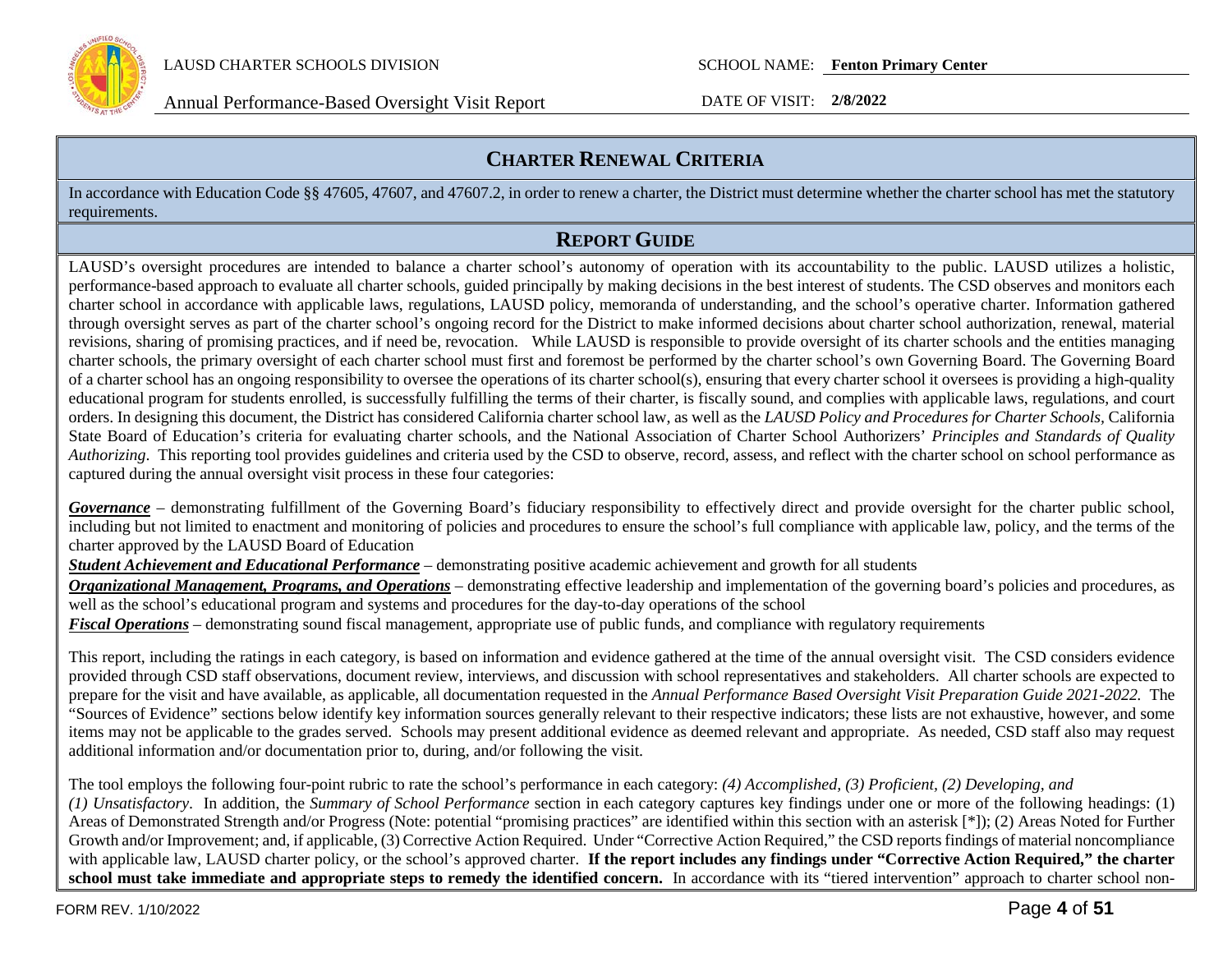

Annual Performance-Based Oversight Visit Report DATE OF VISIT: **2/8/2022**

compliance and poor performance, the CSD may also send the school appropriate notices, separate and apart from this report, to provide and document time-specific follow-up as necessary. At the other end of the spectrum of performance, any school that earns a rating of *Accomplished* in any category is encouraged to submit to the CSD a summary of those "promising practices" that the school believes have contributed to its success, in order to support the CSD's ongoing efforts to promote and facilitate reciprocal sharing of promising practices among education leaders from across all LAUSD schools.

| <b>GOVERNANCE</b>                                                                                                                                                                                                                                                                                                                                                                                                                                                       | RATING* |  |  |  |
|-------------------------------------------------------------------------------------------------------------------------------------------------------------------------------------------------------------------------------------------------------------------------------------------------------------------------------------------------------------------------------------------------------------------------------------------------------------------------|---------|--|--|--|
| <b>Summary of School Performance</b>                                                                                                                                                                                                                                                                                                                                                                                                                                    | 4       |  |  |  |
| Areas of Demonstrated Strength and/or Progress<br>G1: The Governing Board continues to fully implement the organizational structure set forth in approved charter, including any mandated committees/councils, and<br>a system for the evaluation of the school's executive level leadership.                                                                                                                                                                           |         |  |  |  |
| As evidenced by information in Binder 1, the committees meet at least once per month. The committees include the following: Instruction, Finance and<br>$\bullet$<br>Safety, Personnel, Enrollment/Advertising, Ad-Hoc Committee, and Parent/Community Advocacy. Sub-committees include: Intervention,<br>PBIS/Restorative Discipline, MTSS, Social, Publicity/Enrollment, and Mutt-i-grees. There was also evidence of School Site Council (SSC) and ELAC<br>meetings. |         |  |  |  |
| As evidenced in Binder 1, there is an evaluation system for each leadership role (e.g., Executive Director, Chief Operating Officer, Director, and Assistant<br>Director)                                                                                                                                                                                                                                                                                               |         |  |  |  |
| G4: The Governing Board continues to regularly consider school performance, stakeholder input, and other data to inform decision-making (e.g., approving action<br>plans, resources, evaluation criteria).                                                                                                                                                                                                                                                              |         |  |  |  |
| As evidenced in Binder 1, there is a report submitted and discussed at Board meetings from each school director and an academic report from the Chief<br>$\bullet$<br>Executive Officer. The reports include, but not limited to the following: Student attendance rate, internal assessment data, enrollment data, current<br>stakeholder activities, and staffing data.                                                                                               |         |  |  |  |
| Per the CEO, in addition to Brown Act training, Board members receive professional development related to expectations and their respective roles and<br>responsibilities.                                                                                                                                                                                                                                                                                              |         |  |  |  |
| Areas Noted for Further Growth and/or Improvement<br>None                                                                                                                                                                                                                                                                                                                                                                                                               |         |  |  |  |
| <b>Corrective Action Required</b><br>None noted that require immediate action to remedy concerns indicated in this report.                                                                                                                                                                                                                                                                                                                                              |         |  |  |  |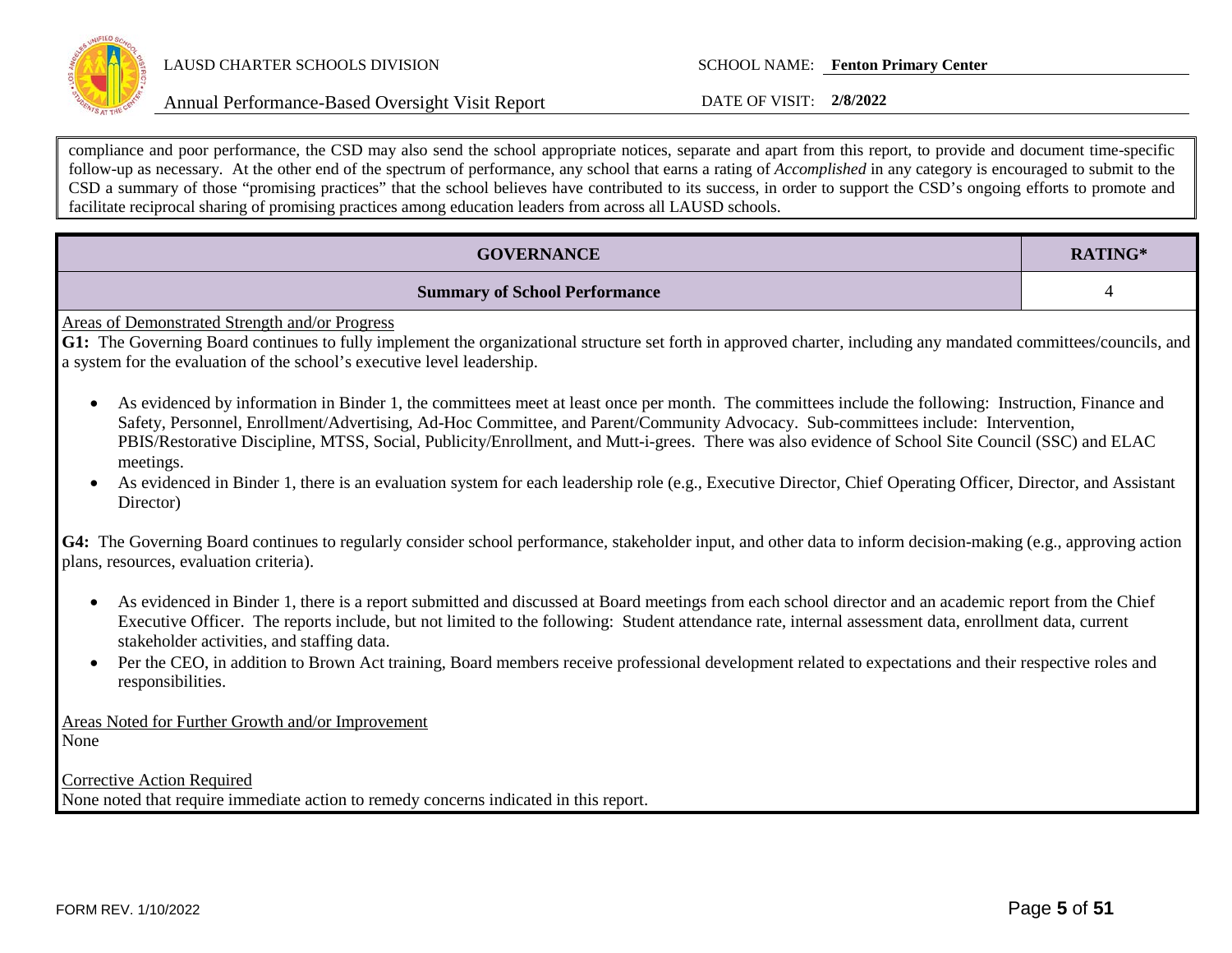

Annual Performance-Based Oversight Visit Report DATE OF VISIT: **2/8/2022**

Notes: None

*\*NOTE: If the CSD gathers or otherwise receives substantial evidence of conflict(s) of interest with respect to a Governing Board member or person in a school leadership position (e.g. CEO or principal), a charter school shall receive a rating of 1 in this category.*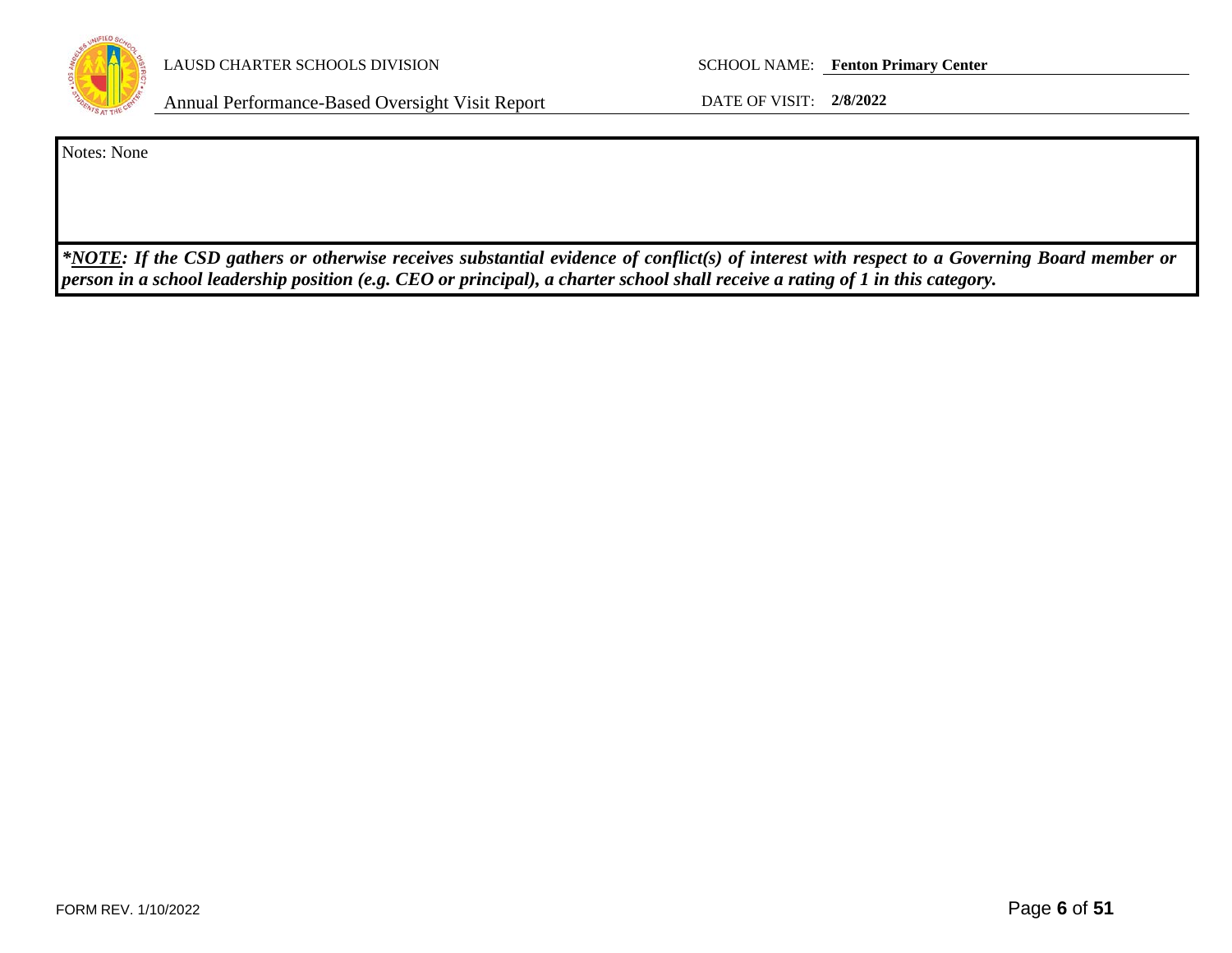

Annual Performance-Based Oversight Visit Report DATE OF VISIT: **2/8/2022**

#### **G1: GOVERNANCE STRUCTURE AND EVALUATION OF SCHOOL LEADER(S)** - QUALITY INDICATOR #1

*The Governing Board has implemented the organizational structure, roles and responsibilities set forth in the approved charter, including:*

- Governing Board composition, structure, roles, and responsibilities
- Governing Board seeks input from committees/councils described in the school's charter including but not limited to those mandated by laws or regulations as applicable (e.g., SSC and ELAC )
- Evaluation of school's executive level leadership (including, but not limited to, those positions reporting to the Governing Board, as indicated in Element 4, such as Executive Director, Area Superintendent, Principal, etc.)

|                  | <b>Rubric</b>                                                                                                                                                                                                                                                                                                                                                                                                                                                                                                                                                                                                                                                                                                                                                                                                                                                                                                                                                                            | <b>Sources of Evidence</b>                                                                                                                                                                                                                                                                                                                                                                                                                                                                                              |
|------------------|------------------------------------------------------------------------------------------------------------------------------------------------------------------------------------------------------------------------------------------------------------------------------------------------------------------------------------------------------------------------------------------------------------------------------------------------------------------------------------------------------------------------------------------------------------------------------------------------------------------------------------------------------------------------------------------------------------------------------------------------------------------------------------------------------------------------------------------------------------------------------------------------------------------------------------------------------------------------------------------|-------------------------------------------------------------------------------------------------------------------------------------------------------------------------------------------------------------------------------------------------------------------------------------------------------------------------------------------------------------------------------------------------------------------------------------------------------------------------------------------------------------------------|
| mance<br>Perforn | $\mathbb{R}$ The Governing Board has fully implemented the organizational structure set forth in<br>approved charter, including any mandated committees/councils, and a system for the<br>evaluation of the school's executive level leadership<br>$\Box$ The Governing Board has substantially implemented the organizational structure set<br>forth in approved charter, including any mandated committees/councils, and a system for<br>the evaluation of the school's executive level leadership<br>$\Box$ The Governing Board has partially implemented the organizational structure set forth in<br>approved charter, including any mandated committees/councils, and a system for the<br>evaluation of the school's executive level leadership<br>$\Box$ The Governing Board has not implemented the organizational structure set forth in<br>approved charter, nor any mandated committees/councils or a system for the evaluation<br>of the school's executive level leadership | $\boxtimes$ Organizational chart ( <b>B1.1</b> )<br>$\boxtimes$ Bylaws ( <b>B1.2</b> )<br>$\boxtimes$ Board member roster ( <b>B1.3</b> )<br>$\boxtimes$ Board meeting agendas and minutes (B1.4)<br>$\boxtimes$ Observation of Governing Board meeting<br>$\boxtimes$ Committee/council calendars, agendas,<br>minutes, and sign-ins $(B1.6)$<br>$\boxtimes$ Documentation related to system for evaluation of executive<br>level leadership. $(B1.7)$<br>$\Box$ Discussion with leadership<br>$\Box$ Other: (Specify) |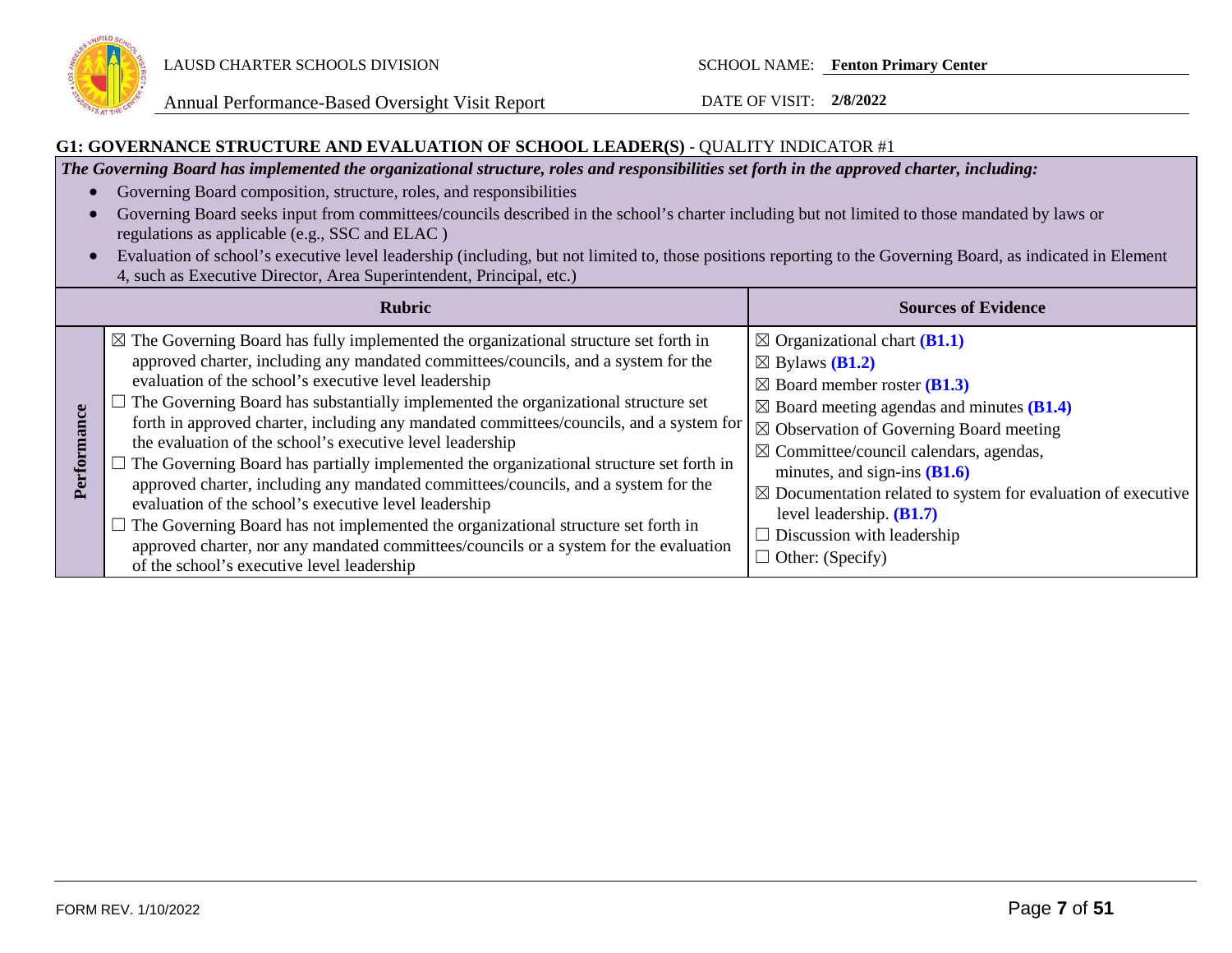

#### **G2: BROWN ACT** - QUALITY INDICATOR #2

*The Governing Board has a system in place to ensure it is adhering to applicable open meeting requirements, which protect the public interest in transparency and help to ensure that decisions are made without apparent or actual conflicts of interest:*

- Governing Board meetings occur regularly, are conducted openly, and provide opportunity for public participation in accordance with the Brown Act
- Governing Board holds its meetings at a location(s) and in a manner that complies with teleconferencing, closed session, and access and Reasonable Accommodation requirements and the public has access to the meetings from a location(s) within the jurisdictional boundaries of LAUSD, as noted in the charter petition
- Governing Board meeting agendas are posted and maintained, as appropriate, including on the school's website and in accordance with the Brown Act and with sufficient specificity
- Governing Board meetings are held in accordance with the requirements of E.C. 47604.1

|       | <b>Rubric</b>                                                                                                                                                                                                                                                                                                                                           | <b>Sources of Evidence</b>                                                                                                                                                                                                                                                                                                                                                                                           |
|-------|---------------------------------------------------------------------------------------------------------------------------------------------------------------------------------------------------------------------------------------------------------------------------------------------------------------------------------------------------------|----------------------------------------------------------------------------------------------------------------------------------------------------------------------------------------------------------------------------------------------------------------------------------------------------------------------------------------------------------------------------------------------------------------------|
| erfor | $\boxtimes$ The Governing Board complies with all material provisions of the Brown Act<br>$\Box$ The Governing Board complies with most material provisions of the Brown Act<br>$\Box$ The Governing Board complies with some material provisions of the Brown Act<br>$\Box$ The Governing Board complies with few material provisions of the Brown Act | $\boxtimes$ Board meeting agendas (B1.4)<br>$\boxtimes$ Board meeting calendar (B1.5)<br>$\boxtimes$ Brown Act training documentation (B1.8a)<br>$\boxtimes$ Compliance with E.C. 47604.1 (B1.8b)<br>$\boxtimes$ Documentation of the school's agenda posting procedures<br>(B1.9)<br>$\boxtimes$ Observation of Governing Board meeting<br>$\boxtimes$ Discussion with school leadership<br>$\Box$ Other: (Specify) |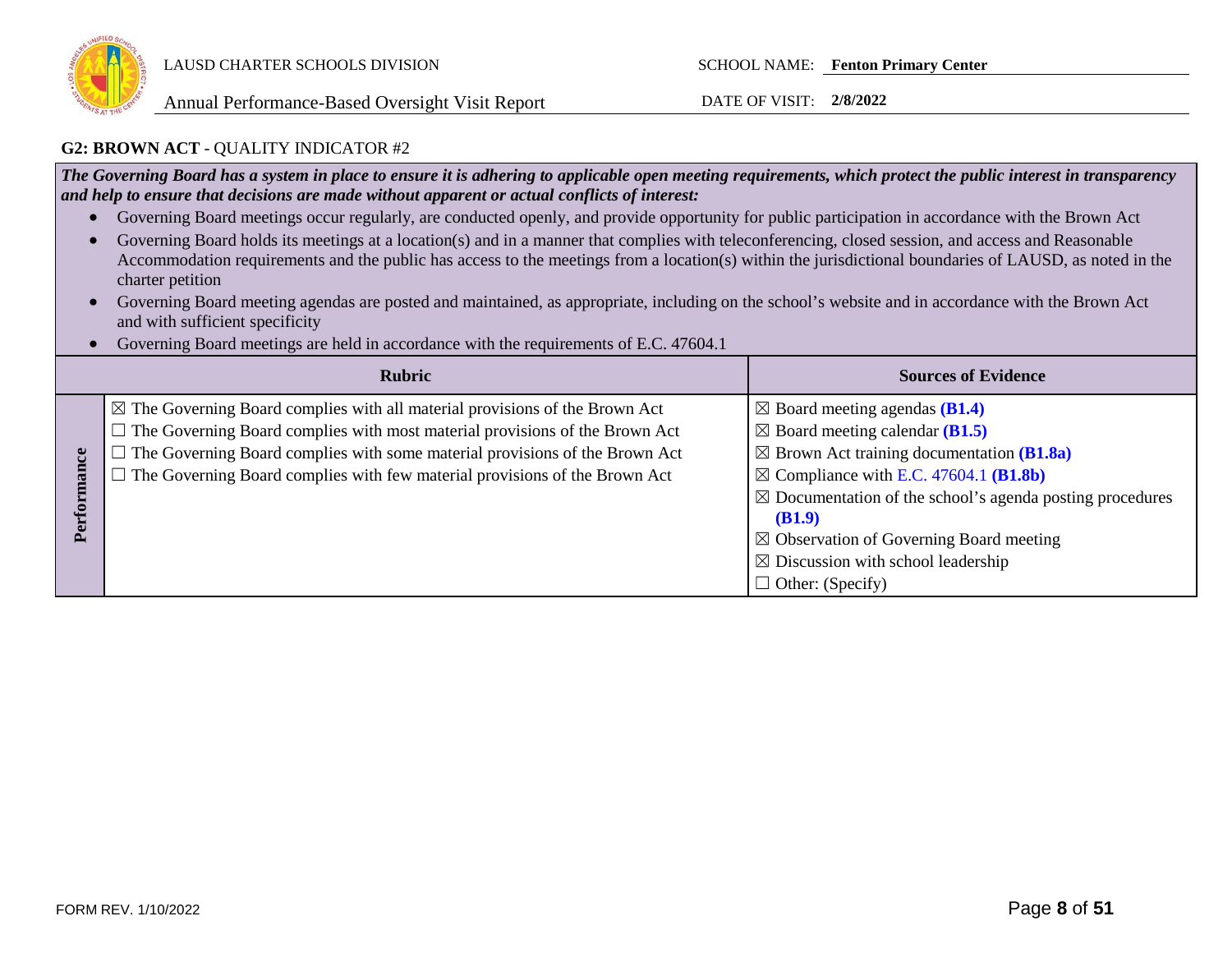

## **G3: DUE PROCESS** - QUALITY INDICATOR #3

*The Governing Board has systems in place to ensure that the school provides adequate due process, in accordance with applicable law, the school's charter, and LAUSD charter policy, to honor and protect the rights of students, employees, parents, and the public in the following areas***:**

- Student discipline
- Employee grievances and discipline
- Parent/stakeholder complaint resolution procedure (complaints outside regulatory scope of UCP)
- Uniform Complaint Procedures

|             | <b>Rubric</b>                                                                                                                                                                                                                                                                                                                                                                                                                                                                                                                                                                                                                                                                                                                                                                                                                                                                                                                                                                                                                                           | <b>Sources of Evidence</b>                                                                                                                                                                                                                                                                                                                                                                                                                                                                                                                  |
|-------------|---------------------------------------------------------------------------------------------------------------------------------------------------------------------------------------------------------------------------------------------------------------------------------------------------------------------------------------------------------------------------------------------------------------------------------------------------------------------------------------------------------------------------------------------------------------------------------------------------------------------------------------------------------------------------------------------------------------------------------------------------------------------------------------------------------------------------------------------------------------------------------------------------------------------------------------------------------------------------------------------------------------------------------------------------------|---------------------------------------------------------------------------------------------------------------------------------------------------------------------------------------------------------------------------------------------------------------------------------------------------------------------------------------------------------------------------------------------------------------------------------------------------------------------------------------------------------------------------------------------|
| Performance | $\boxtimes$ The Governing Board has highly developed systems in place to ensure that the school<br>provides adequate due process, in accordance with applicable law, the charter, and<br>LAUSD charter policy, for students, employees, parents, and the public<br>$\Box$ The Governing Board has well-developed systems in place to ensure that the school<br>provides adequate due process, in accordance with applicable law, the charter, and<br>LAUSD charter policy, for students, employees, parents, and the public<br>$\Box$ The Governing Board has partially developed systems in place to ensure that the school<br>provides adequate due process, in accordance with applicable law, the charter, and<br>LAUSD charter policy, for students, employees, parents, and the public<br>$\Box$ The Governing Board has minimal or no systems in place to ensure that the school<br>provides adequate due process, in accordance with applicable law, the charter, and<br>LAUSD charter policy, for students, employees, parents, and the public | $\boxtimes$ Board meeting agendas and minutes (B1.4)<br>$\boxtimes$ Parent-Student Handbook(s) ( <b>B1.10a</b> )<br>Employee Handbook(s) $(B1.10b)$<br>$\boxtimes$<br>$\boxtimes$ Uniform Complaint Procedures policy and form(s) ( <b>B1.11</b> )<br>$\boxtimes$ Stakeholder complaint procedures and form(s) (B1.12)<br>$\boxtimes$ H.R. policies and procedures regarding staff due process<br>(B1.13)<br>$\boxtimes$ Observation of Governing Board meeting<br>$\boxtimes$ Discussion with school leadership<br>$\Box$ Other: (Specify) |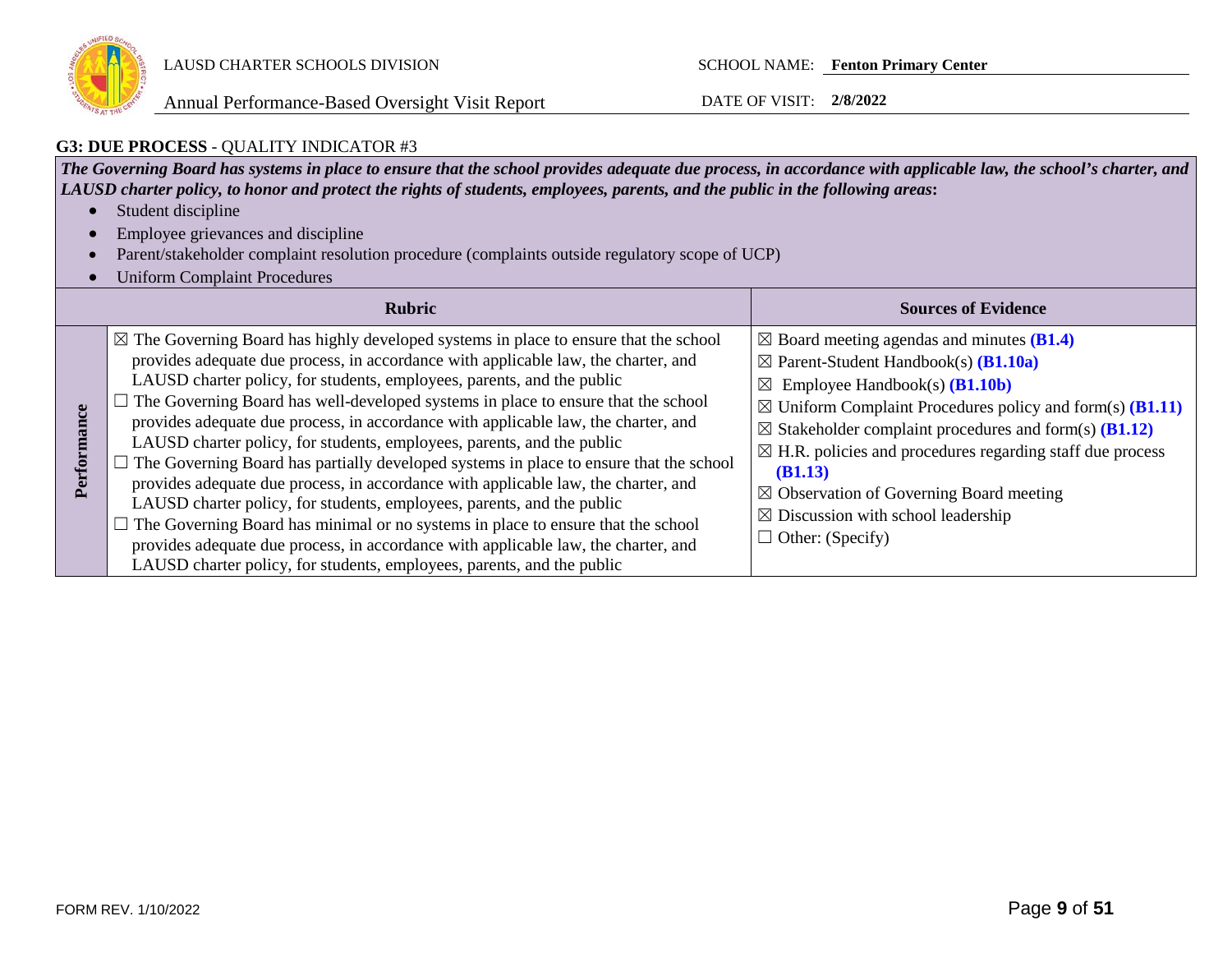

## **G4: RESPONSIVE AND ACCOUNTABLE GOVERNANCE** - QUALITY INDICATOR #4

## *The Governing Board has systems in place to ensure ongoing:*

- Review and use of academic performance (e.g., CA School Dashboard, internal assessments, etc.) and other school data and information to ensure sound Governing Board decision-making in support of continuous improvement of student achievement, fiscal viability, compliance, and overall public school excellence
- Monitoring of the school's implementation of its LCAP and additional school plans, e.g., CSI, SPSA (action plans and progress toward LCAP goals)
- Transparent governance and accountability to stakeholders
- Monitoring of staffing needs and compliance with all applicable credentialing, clearance, and training requirements

|             | Rubric                                                                                                                                                                                                                                                                                                                                                                                                                                                                                                                                                                                                                                                                                                                                                                                                                        | <b>Sources of Evidence</b>                                                                                                                                                                                                                                                                                                                                                                                                                                                                                                                                                                                                                                                                                                                                                                                                                                                                                                                                                                                                                                                                        |
|-------------|-------------------------------------------------------------------------------------------------------------------------------------------------------------------------------------------------------------------------------------------------------------------------------------------------------------------------------------------------------------------------------------------------------------------------------------------------------------------------------------------------------------------------------------------------------------------------------------------------------------------------------------------------------------------------------------------------------------------------------------------------------------------------------------------------------------------------------|---------------------------------------------------------------------------------------------------------------------------------------------------------------------------------------------------------------------------------------------------------------------------------------------------------------------------------------------------------------------------------------------------------------------------------------------------------------------------------------------------------------------------------------------------------------------------------------------------------------------------------------------------------------------------------------------------------------------------------------------------------------------------------------------------------------------------------------------------------------------------------------------------------------------------------------------------------------------------------------------------------------------------------------------------------------------------------------------------|
| Performance | $\boxtimes$ The Governing Board regularly considers school performance, stakeholder input, and<br>other data to inform decision-making (e.g., approving action plans, resources, evaluation<br>criteria)<br>$\Box$ The Governing Board considers school performance, stakeholder input, and other data to<br>inform decision-making (e.g., approving action plans, resources, evaluation criteria, etc.)<br>The Governing Board inconsistently considers school performance, stakeholder input,<br>and other data to inform decision-making (e.g., approving action plans, resources,<br>evaluation criteria, etc.)<br>$\Box$ The Governing Board seldom considers school performance, stakeholder input, and other<br>data to inform decision-making (e.g., approving action plans, resources, evaluation<br>criteria, etc.) | $\boxtimes$ Board meeting agendas and minutes with supporting<br>materials and evidence of school performance and other<br>internal data, including but not limited to: $(B1.4)$<br>□ CA School Dashboard Academic Performance<br>Indicators (ELA, MATH, ELPI, CCI)<br>$\Box$ CA School Dashboard Academic Engagement<br>Indicators (Chronic Absenteeism, Graduation Rate)<br>CA School Dashboard Conditions and Climate Indicator<br>(Suspension Rate)<br>$\boxtimes$ Attendance rate<br>$\boxtimes$ Internal assessment data<br>$\boxtimes$ Enrollment data<br>$\boxtimes$ Staffing data (retention, turnover, certification, etc.)<br>$\boxtimes$ Board meeting calendar (B1.5)<br>$\boxtimes$ Other evidence of a system for Board review and analysis<br>of internal school data to inform decision-making $(B1.14a)$<br>$\boxtimes$ Board member training documentation (roles,<br>responsibilities, etc.) ( <b>B1.14b</b> ) $\Box$ Observation of<br>Governing Board meeting<br>$\boxtimes$ Discussion with school leadership<br>$\Box$ Stakeholder focus group<br>$\Box$ Other: (Specify) |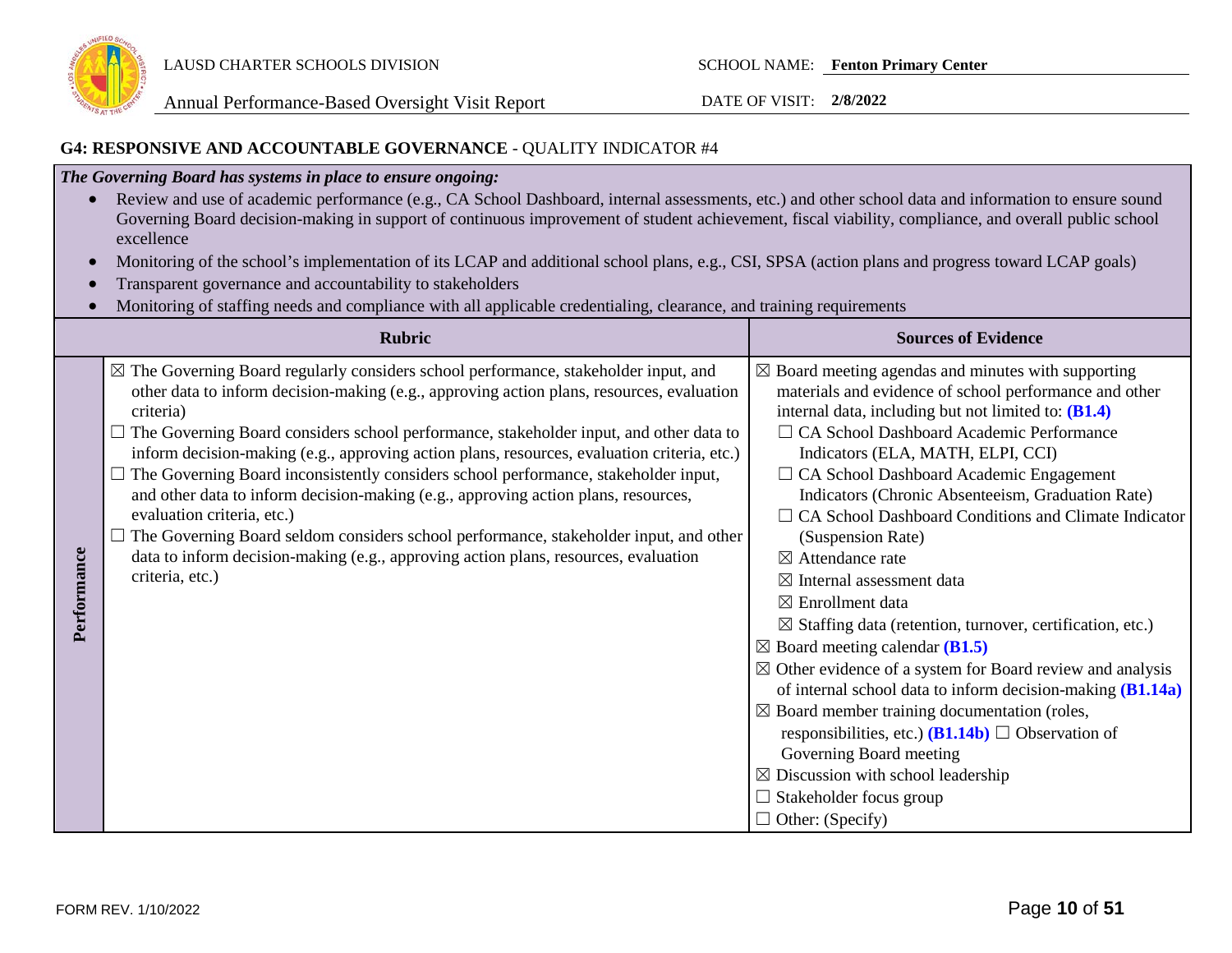

|             | <b>G5: FISCAL CONDITION - QUALITY INDICATOR #5</b>                                                                                                                                                                                                                                                                                                                                                                                                                                                                                                                                                                                                                                                                                                                                                                                                                                                                                                                                                                                                                                                                                                                                                                                                                                                                                                                                                                                                                                                                                                                                                                                                        |                                                                                                                                                                                                                                                                                                                                                                                                                                                                     |
|-------------|-----------------------------------------------------------------------------------------------------------------------------------------------------------------------------------------------------------------------------------------------------------------------------------------------------------------------------------------------------------------------------------------------------------------------------------------------------------------------------------------------------------------------------------------------------------------------------------------------------------------------------------------------------------------------------------------------------------------------------------------------------------------------------------------------------------------------------------------------------------------------------------------------------------------------------------------------------------------------------------------------------------------------------------------------------------------------------------------------------------------------------------------------------------------------------------------------------------------------------------------------------------------------------------------------------------------------------------------------------------------------------------------------------------------------------------------------------------------------------------------------------------------------------------------------------------------------------------------------------------------------------------------------------------|---------------------------------------------------------------------------------------------------------------------------------------------------------------------------------------------------------------------------------------------------------------------------------------------------------------------------------------------------------------------------------------------------------------------------------------------------------------------|
|             | The Governing Board has a system in place to ensure fiscal viability:                                                                                                                                                                                                                                                                                                                                                                                                                                                                                                                                                                                                                                                                                                                                                                                                                                                                                                                                                                                                                                                                                                                                                                                                                                                                                                                                                                                                                                                                                                                                                                                     |                                                                                                                                                                                                                                                                                                                                                                                                                                                                     |
|             | The school is fiscally strong and net assets are positive in the prior two independent audit reports.                                                                                                                                                                                                                                                                                                                                                                                                                                                                                                                                                                                                                                                                                                                                                                                                                                                                                                                                                                                                                                                                                                                                                                                                                                                                                                                                                                                                                                                                                                                                                     |                                                                                                                                                                                                                                                                                                                                                                                                                                                                     |
|             | If applicable, all LAUSD Board of Education-approved fiscal condition-related benchmark(s) are met by the required deadline(s).                                                                                                                                                                                                                                                                                                                                                                                                                                                                                                                                                                                                                                                                                                                                                                                                                                                                                                                                                                                                                                                                                                                                                                                                                                                                                                                                                                                                                                                                                                                           |                                                                                                                                                                                                                                                                                                                                                                                                                                                                     |
|             | <b>Rubric</b>                                                                                                                                                                                                                                                                                                                                                                                                                                                                                                                                                                                                                                                                                                                                                                                                                                                                                                                                                                                                                                                                                                                                                                                                                                                                                                                                                                                                                                                                                                                                                                                                                                             | <b>Sources of Evidence</b>                                                                                                                                                                                                                                                                                                                                                                                                                                          |
| Performance | $\boxtimes$ The school is fiscally strong with positive net assets in the prior two independent audit<br>reports, and, if applicable, all LAUSD Board of Education-approved fiscal-condition<br>related benchmark(s) are met by the required deadline(s)<br>$\Box$ The school is fiscally stable, with positive net assets in the most current independent<br>audit report*<br>The school is fiscally weak or unstable**, net assets are negative in the most current<br>independent audit report, or the school does not have an independent audit report on file<br>with the Charter Schools Division*<br>The school is consistently fiscally weak, net assets are negative in the prior two<br>independent audit reports, or the school does not have an independent audit report on<br>file with the Charter Schools Division*<br>*Additional considerations that could influence the rating may include: inadequate cash<br>flow, financial condition and/or enrollment reflecting a downward trend or beginning to<br>show signs that illustrate or contribute to deteriorating financial health potentially<br>leading to negative net assets in the current fiscal year and/or the foreseeable future<br>fiscal years, multi-year reliance on financing resources for the school's operations (e.g.,<br>factoring of receivables, intraorganizational loans, third party loans, continuing deficit<br>spending, etc.).<br>** For example, the school's financial condition fluctuates from year to year, with<br>significant net losses, leading to negative net assets in the current fiscal year and/or the<br>foreseeable future fiscal years. | $\boxtimes$ Board meeting agendas and minutes (B1.4)<br>$\Box$ Other evidence of a system for Board review and<br>monitoring of fiscal policies, procedures, budget, and<br>finances $(B1.15)$<br>$\Box$ Observation of Governing Board meeting<br>$\boxtimes$ Discussion with leadership<br>$\boxtimes$ Independent audit report(s)<br>$\boxtimes$ Other financial information submitted by the school<br>$\boxtimes$ Other: (see Fiscal Operations section below) |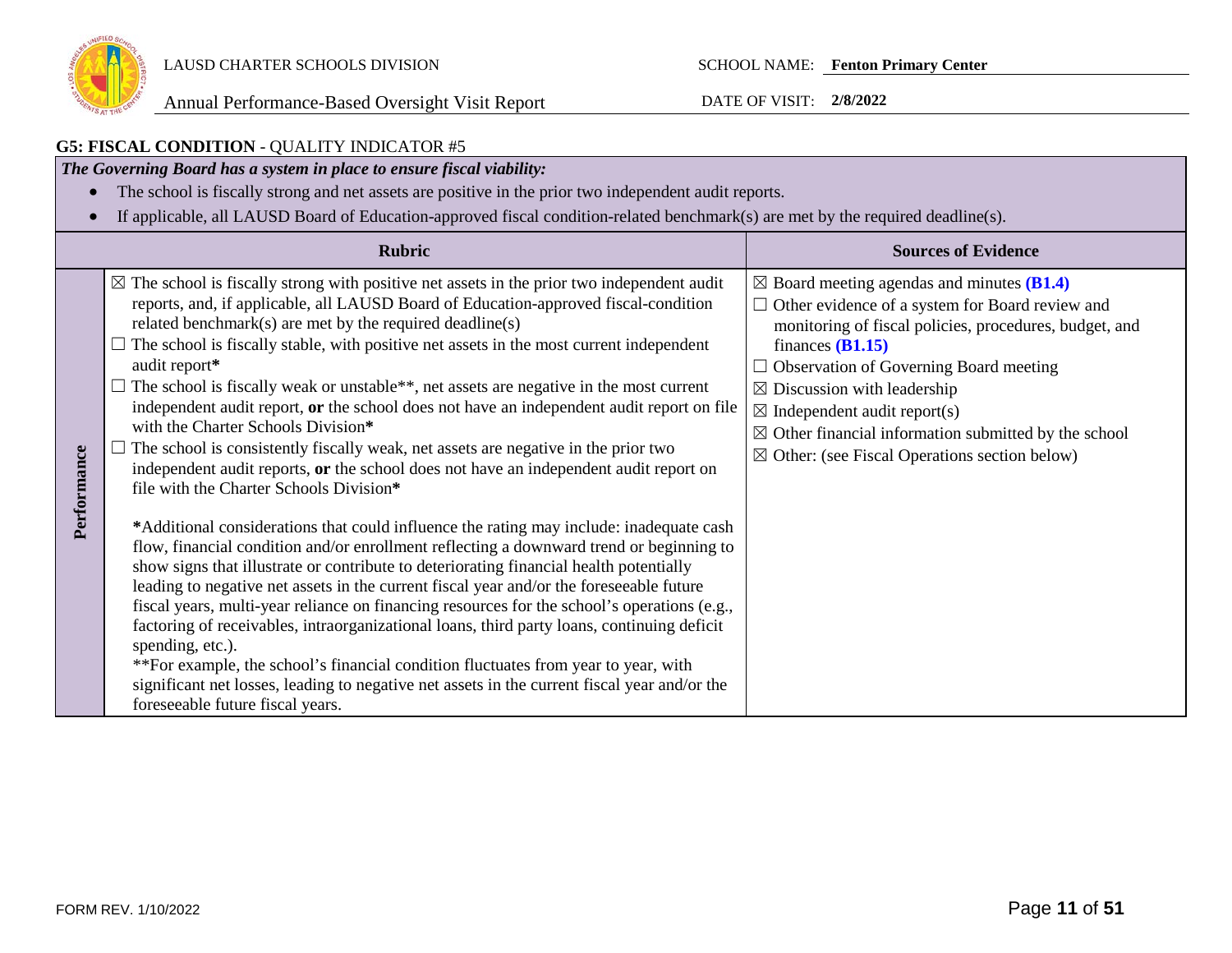

## **G6: FISCAL MANAGEMENT AND ACCOUNTABILITY** - QUALITY INDICATOR #6

*The Governing Board has a system in place to ensure sound fiscal management and accountability:*

- The school adheres to the Governing Board approved fiscal policies and procedures, and does not have any areas noted for improvement.
- The two most current annual independent audits show no material weaknesses, deficiencies, and/or findings.

|             | <b>Rubric</b>                                                                                                                                                                                                                                                                                                                                                                                                                                                                                                                                                                                                                                                                                                                                                                                                                                                                                                                                                                                                                                                                                                              | <b>Sources of Evidence</b>                                                                                                                                                                                                                                                                                                                                                                                |
|-------------|----------------------------------------------------------------------------------------------------------------------------------------------------------------------------------------------------------------------------------------------------------------------------------------------------------------------------------------------------------------------------------------------------------------------------------------------------------------------------------------------------------------------------------------------------------------------------------------------------------------------------------------------------------------------------------------------------------------------------------------------------------------------------------------------------------------------------------------------------------------------------------------------------------------------------------------------------------------------------------------------------------------------------------------------------------------------------------------------------------------------------|-----------------------------------------------------------------------------------------------------------------------------------------------------------------------------------------------------------------------------------------------------------------------------------------------------------------------------------------------------------------------------------------------------------|
| Performance | $\boxtimes$ The school <b>consistently adheres</b> to the Governing Board approved fiscal policies and<br>procedures, does not have any areas noted for improvement, and the two most current<br>annual independent audits show no material weaknesses, deficiencies, and/or findings<br>The school generally adheres to the Governing Board approved fiscal policies and<br>procedures, but has areas noted for improvement, and the most current annual<br>independent audit shows no material weaknesses, deficiencies, and/or findings<br>The school is <b>not adhering</b> to the Governing Board approved fiscal policies and<br>procedures, and has areas noted for improvement, or has significant fiscal-related issues<br>(e.g., fiscal mismanagement, audit findings, unresolved recurring issues, potential<br>conflicts of interest, etc.)<br>The school is <b>continuously not adhering</b> to the Governing Board approved fiscal<br>policies and procedures, or has significant and recurring fiscal-related issues (e.g., fiscal<br>mismanagement, audit findings, potential conflicts of interest, etc.) | $\boxtimes$ Board meeting agendas and minutes ( <b>B1.4</b> )<br>$\Box$ Other evidence of a system for Board review and<br>monitoring of fiscal policies, procedures, budget, and<br>finances $(B1.15)$<br>$\Box$ Observation of Governing Board meeting<br>$\boxtimes$ Discussion with leadership<br>$\boxtimes$ Independent audit report(s)<br>$\boxtimes$ Other: (see Fiscal Operations section below) |
| N/A         | Progress on LAUSD Board of Education Benchmarks and/or MOU related to GOVERNANCE (if applicable):                                                                                                                                                                                                                                                                                                                                                                                                                                                                                                                                                                                                                                                                                                                                                                                                                                                                                                                                                                                                                          |                                                                                                                                                                                                                                                                                                                                                                                                           |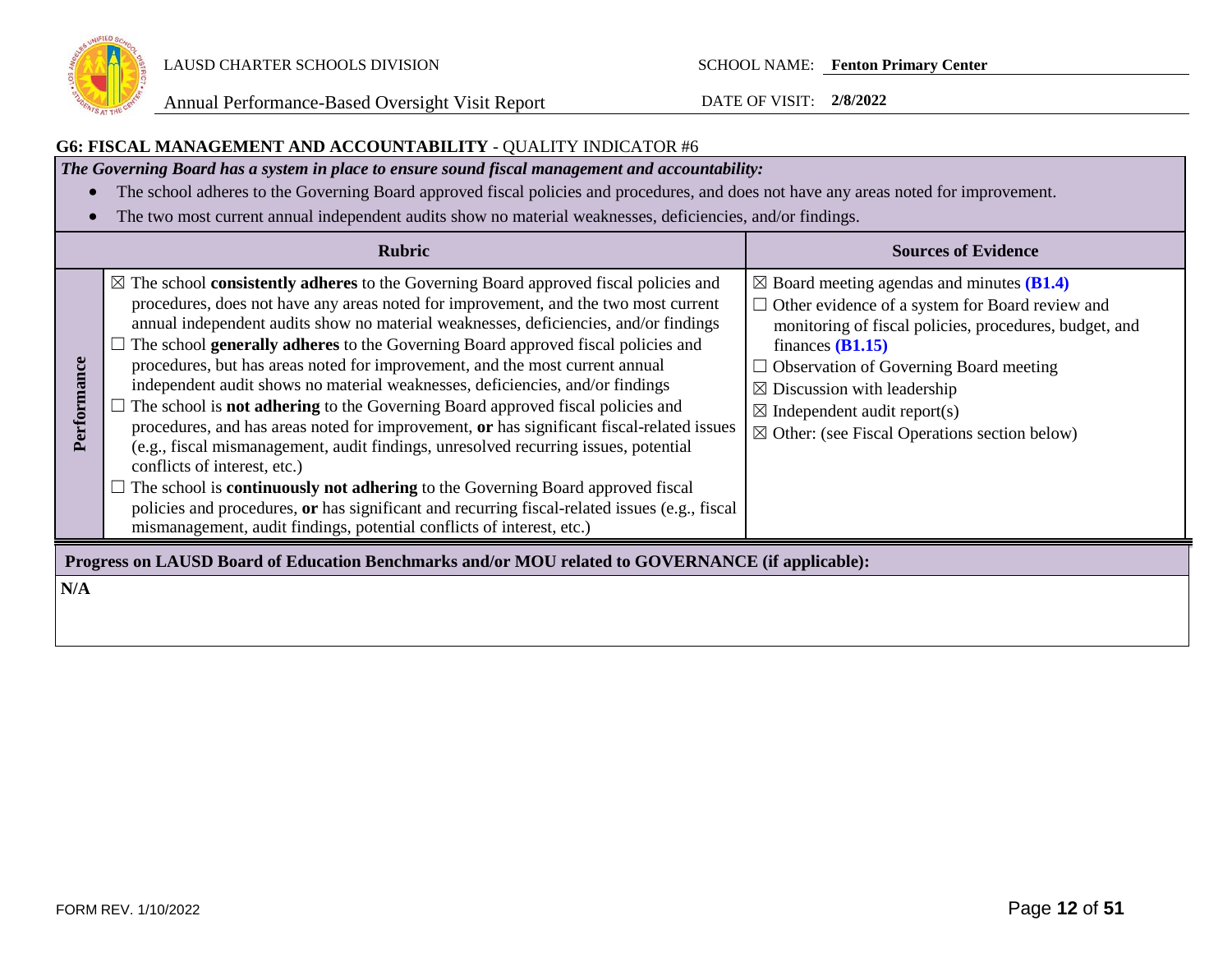

Annual Performance-Based Oversight Visit Report DATE OF VISIT: 2/8/2022

| STUDENT ACHIEVEMENT AND EDUCATIONAL PERFORMANCE<br><b>Summary of School Performance</b><br><b>California Department of Education's (CDE) Charter School's Performance Category</b><br>Does the charter school qualify for technical assistance? $\Box$ YES $\boxtimes$ NO<br>Is the charter school a state-identified school under the Every Student Succeeds Act (ESSA)? $\Box$ YES $\boxtimes$ NO<br>If yes, what is the school's identification? (See additional information within "Notes" section below)<br>$\Box$ Comprehensive Support and Improvement (CSI)<br>$\Box$ Additional Targeted Support and Improvement (ATSI)<br>Areas of Demonstrated Strength and/or Progress                                                                                                                                                                                                                                                                                                                                                                                                                                                                                                                                                                                                           |                   |  |  |  |  |
|----------------------------------------------------------------------------------------------------------------------------------------------------------------------------------------------------------------------------------------------------------------------------------------------------------------------------------------------------------------------------------------------------------------------------------------------------------------------------------------------------------------------------------------------------------------------------------------------------------------------------------------------------------------------------------------------------------------------------------------------------------------------------------------------------------------------------------------------------------------------------------------------------------------------------------------------------------------------------------------------------------------------------------------------------------------------------------------------------------------------------------------------------------------------------------------------------------------------------------------------------------------------------------------------|-------------------|--|--|--|--|
|                                                                                                                                                                                                                                                                                                                                                                                                                                                                                                                                                                                                                                                                                                                                                                                                                                                                                                                                                                                                                                                                                                                                                                                                                                                                                              | RATING*           |  |  |  |  |
|                                                                                                                                                                                                                                                                                                                                                                                                                                                                                                                                                                                                                                                                                                                                                                                                                                                                                                                                                                                                                                                                                                                                                                                                                                                                                              | No Rating         |  |  |  |  |
|                                                                                                                                                                                                                                                                                                                                                                                                                                                                                                                                                                                                                                                                                                                                                                                                                                                                                                                                                                                                                                                                                                                                                                                                                                                                                              | Middle Performing |  |  |  |  |
|                                                                                                                                                                                                                                                                                                                                                                                                                                                                                                                                                                                                                                                                                                                                                                                                                                                                                                                                                                                                                                                                                                                                                                                                                                                                                              |                   |  |  |  |  |
| ** PLEASE SEE NOTES SECTION**                                                                                                                                                                                                                                                                                                                                                                                                                                                                                                                                                                                                                                                                                                                                                                                                                                                                                                                                                                                                                                                                                                                                                                                                                                                                |                   |  |  |  |  |
| Areas Noted for Further Growth and/or Improvement<br>A11: The school did not reclassify any of its English Learners<br>Per the California Department of Education Dataquest, FPC's reclassification rate was 0% for the 2020-2021 school year, compared to the state at 6.9%<br>Per school leadership, due to the pandemic, it was a challenge to get students on campus to administer the ELPAC. Only 50% of the students<br>O<br>attended school in person (in the Spring of 2021), while the other 50% continued distance learning for the remainder of the 2020-2021 school year.<br>Only about 20% of the English Language Learners participated in more than 2 hours of instruction daily during the Spring of 2021. Teacher did<br>not have sufficient data to properly reclassify students. During this 2021-2022 school year, FPC has been able to implement the ELPAC at 100%.<br>"All initial assessments were completed in the Fall of 2021 and at the time of the oversight visit, and we are currently assessing all of our annuals.<br>We expect to have a solid understanding of the performance of our EL population with these assessments."<br><b>Corrective Action Required</b><br>None noted that require immediate action to remedy concerns indicated in this report. |                   |  |  |  |  |
| Notes:<br>Due to the COVID-19 pandemic, state law suspended the reporting of state indicators on the 2021 Dashboard. Accordingly, no overall score will be issued in the<br>Student Achievement and Educational Performance category for the 2021-2022 Annual Performance-Based Oversight Report. Please note that, although the<br>overall Student Achievement and Educational Performance category is not scored, Indicator A11: English Learner Reclassification below is scored based on 2020-<br>2021 reclassification data.<br>$\mathbf{D}_{\text{obs}}$ of " $\Lambda$ + $\mathbf{Di}$ <sub>2</sub> ", $\mathbf{EI}_{\text{obs}}$ 0% compared to the state average of 10.1%                                                                                                                                                                                                                                                                                                                                                                                                                                                                                                                                                                                                           |                   |  |  |  |  |

Rate of "At Risk" ELs is 0%, compared to the state average of 10.1% Rate of "LTEL" is 0%, compared to the state average of 17.1%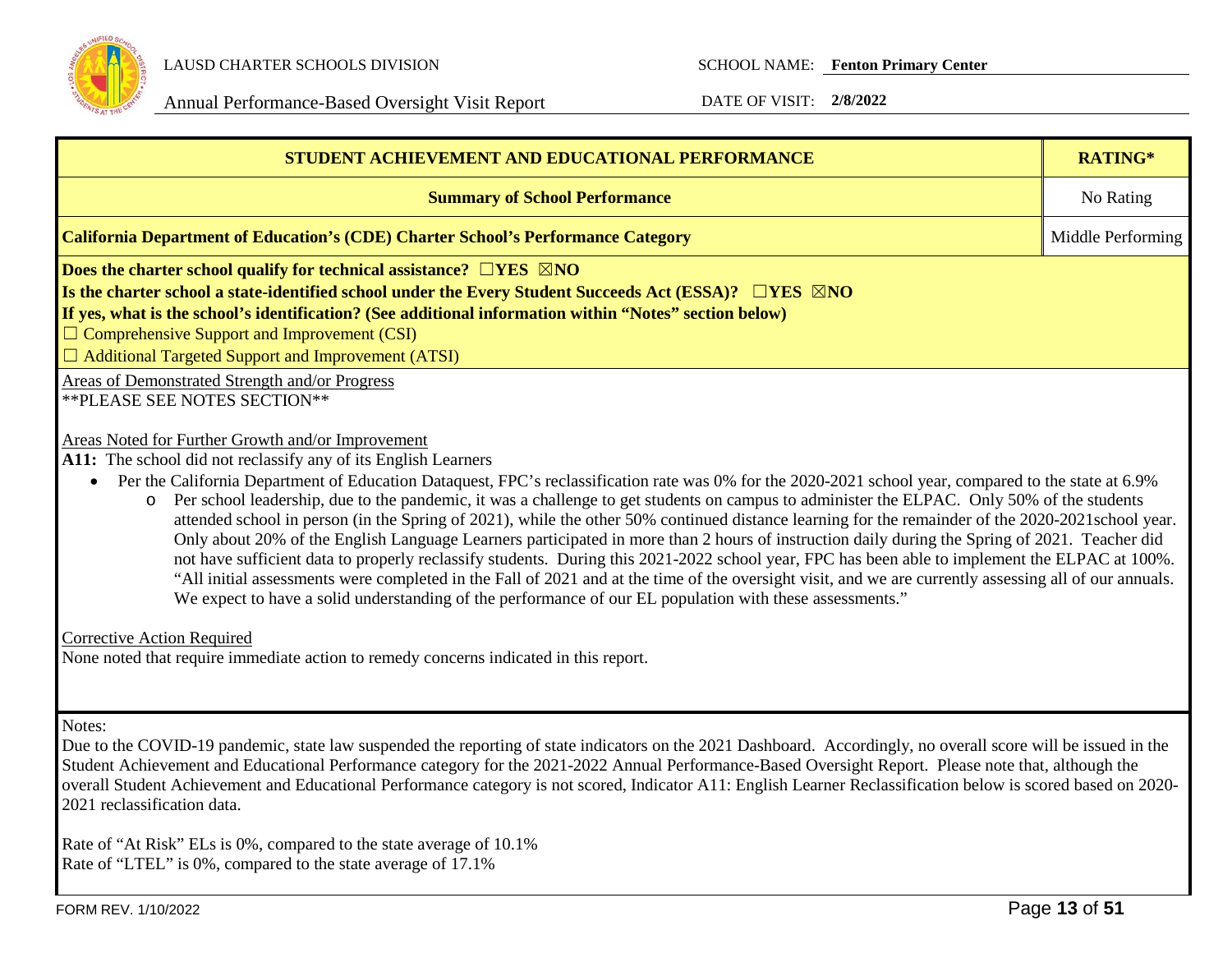

Annual Performance-Based Oversight Visit Report DATE OF VISIT: **2/8/2022**

#### Reclassification Criteria:

- 1. Assessment of ELP, using an objective assessment instrument, including, but not limited to, the state test of ELPAC; and (ELPAC overall score of 4)
- 2. Teacher evaluation, including, but not limited to, a review of the student's curriculum mastery; and (Report Card Scores of a 3)
- 3. Parent opinion and consultation; and
- 4. Comparison of student performance in basic skills against an empirically established range of performance in basic skills based on the performance of English proficient students of the same age. Examples may include one of the following:
	- a. Smarter Balanced Summative Assessment Results (Score of a 3 or 4)
	- b. Local Assessments
		- i. MAP Assessments (Reading and/or Language) (41 Percentile or Above)
		- ii. Publisher Assessments (Score comparable to native English speakers)

*\*NOTE: A charter school cannot receive a rating in this category greater than a 1 if the school has been identified as Low performing charter school based on the state's published list.*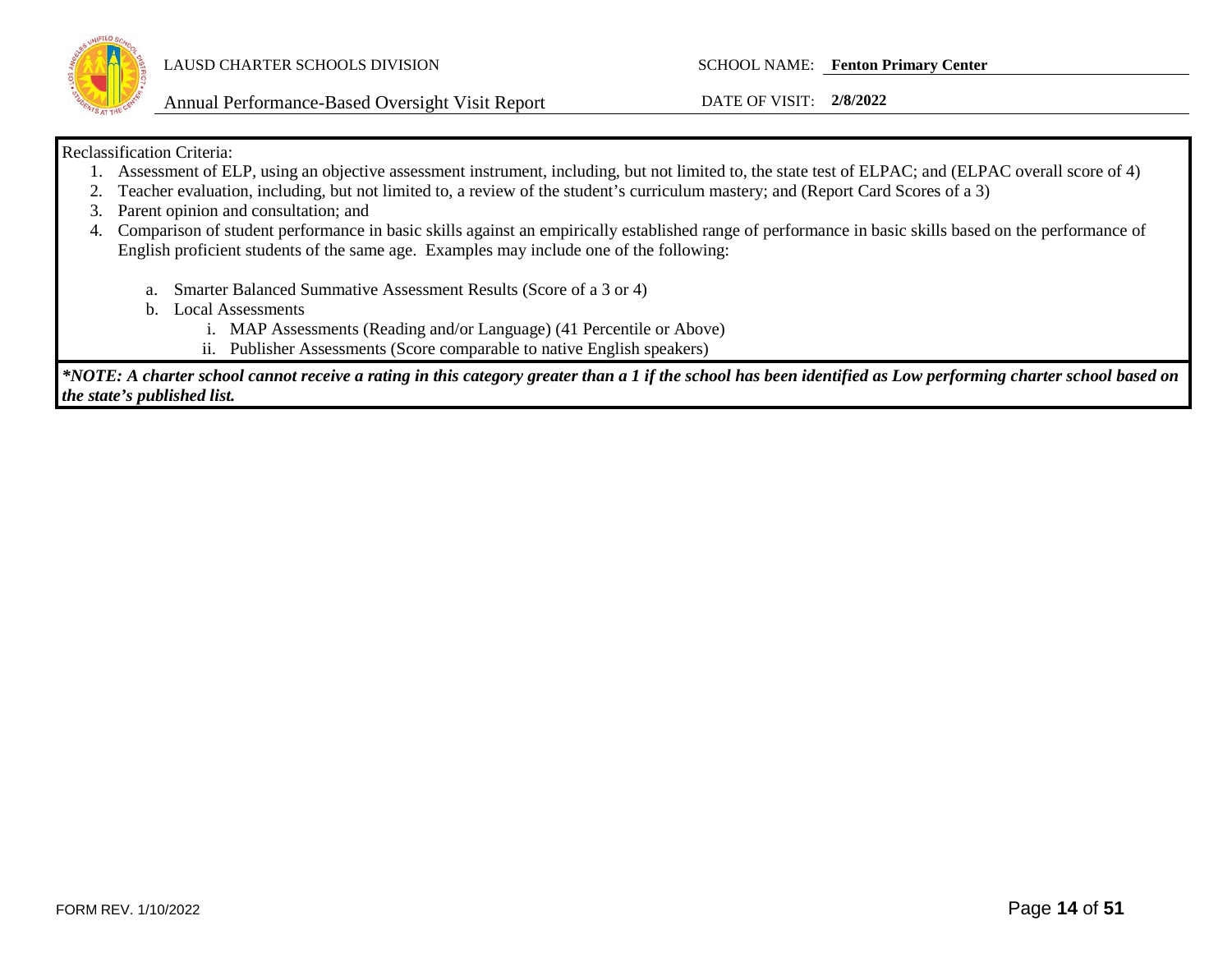

#### **A1: DASHBOARD SCHOOLWIDE ELA INDICATOR -** QUALITY INDICATOR #1

*The school demonstrates student academic achievement, including progress towards closing the achievement gap, as measured by:*

• California School Dashboard Schoolwide ELA data (CDE)

|               | <b>Rubric</b>                                                                                                                                                                                                                                                                                                                                                                                                                                             | <b>Sources of Evidence</b>                                                                                           |
|---------------|-----------------------------------------------------------------------------------------------------------------------------------------------------------------------------------------------------------------------------------------------------------------------------------------------------------------------------------------------------------------------------------------------------------------------------------------------------------|----------------------------------------------------------------------------------------------------------------------|
| බ<br>$\Delta$ | $\Box$ The schoolwide Dashboard ELA Indicator color is Blue<br>$\Box$ The schoolwide Dashboard ELA Indicator color is Green; or Yellow and at/above<br>statewide average<br>$\Box$ The schoolwide Dashboard ELA Indicator color is Yellow and below statewide average; $\Box$ Other: (Specify)<br>or Orange<br>$\Box$ The schoolwide Dashboard ELA Indicator color is Red<br>  ⊠ Not Available - No color assigned for the ELA Indicator on the Dashboard | $\Box$ California School Dashboard Report (CDE)<br>$\Box$ LAUSD Office of Data &<br>Accountability's Data Set (B2.1) |

#### **A2: DASHBOARD SCHOOLWIDE MATH INDICATOR** - QUALITY INDICATOR #2

*The school demonstrates student academic achievement, including progress towards closing the achievement gap, as measured by:*

• California School Dashboard Schoolwide Math data (CDE)

| <b>Rubric</b>                                                                         | <b>Sources of Evidence</b>                      |
|---------------------------------------------------------------------------------------|-------------------------------------------------|
| $\Box$ The schoolwide Dashboard Math Indicator color is Blue                          | $\Box$ California School Dashboard Report (CDE) |
| $\Box$ The schoolwide Dashboard Math Indicator color is Green; or Yellow and at/above | $\Box$ LAUSD Office of Data &                   |
| statewide average                                                                     | Accountability's Data Set (B2.1)                |
| $\Box$ The schoolwide Dashboard Math Indicator color is Yellow and below statewide    | $\Box$ Other: (Specify)                         |
| average; or Orange                                                                    |                                                 |
| $\Box$ The schoolwide Dashboard Math Indicator color is Red                           |                                                 |
| $\boxtimes$ Not Available - No color assigned for the Math Indicator on the Dashboard |                                                 |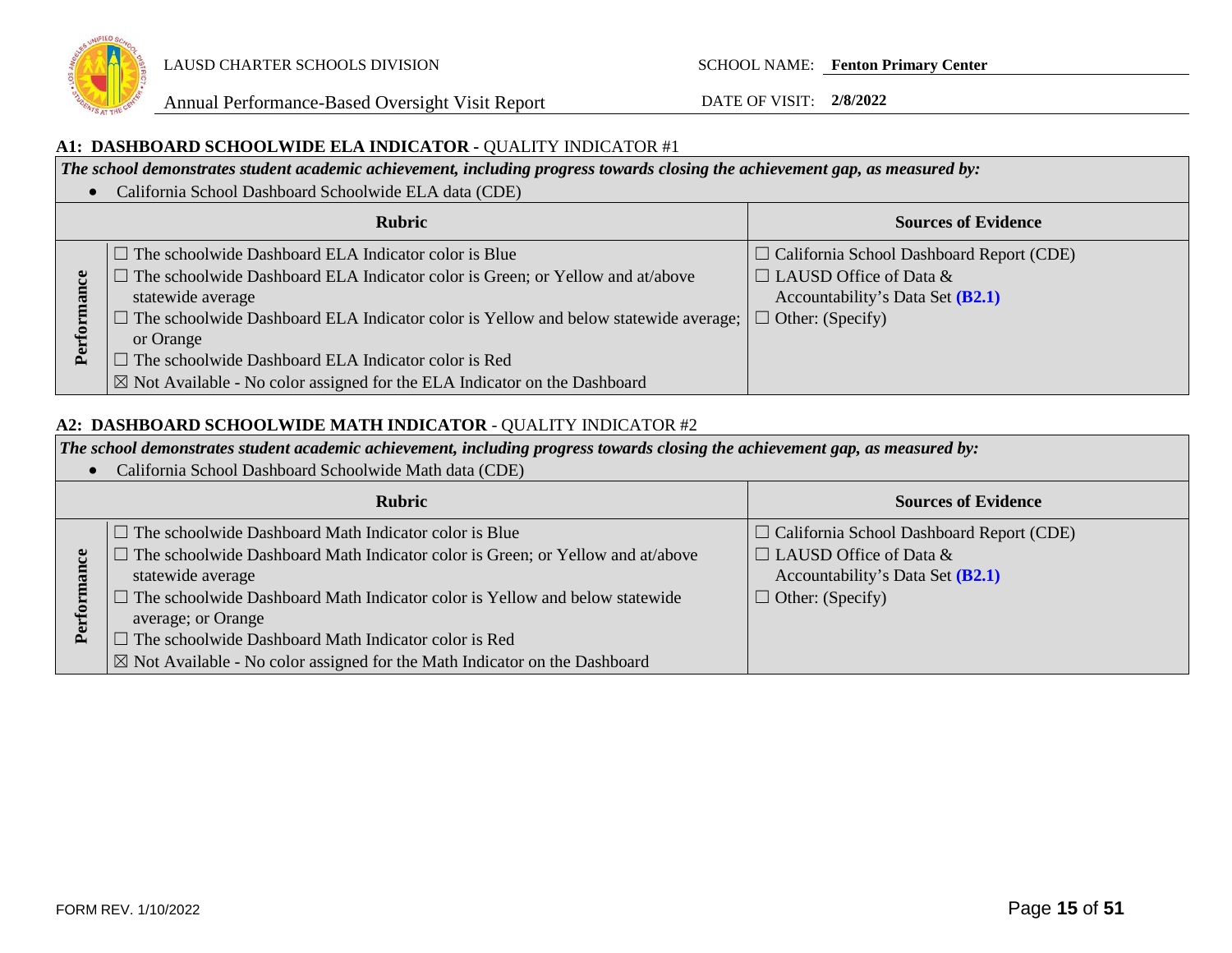

#### **A3: DASHBOARD SCHOOLWIDE ENGLISH LEARNER PROGRESS INDICATOR (ELPI) -** QUALITY INDICATOR #3

*The school demonstrates student academic achievement, including progress towards closing the achievement gap, as measured by:*

• California School Dashboard Schoolwide ELPI data (CDE)

|                                       | <b>Rubric</b>                                                                                                                                                                                                                                                                                                                                                                               | <b>Sources of Evidence</b>                                                                                                                                                                             |
|---------------------------------------|---------------------------------------------------------------------------------------------------------------------------------------------------------------------------------------------------------------------------------------------------------------------------------------------------------------------------------------------------------------------------------------------|--------------------------------------------------------------------------------------------------------------------------------------------------------------------------------------------------------|
| $\omega$<br>$\overline{\omega}$<br>ρ. | $\Box$ The schoolwide Dashboard ELPI color is Blue<br>$\Box$ The schoolwide Dashboard ELPI color is Green; or Yellow and at/above statewide<br>percentage<br>$\Box$ The schoolwide Dashboard ELPI color is Yellow and below statewide percentage; or<br>Orange<br>The schoolwide Dashboard ELPI color is Red<br>$\boxtimes$ Not Available - No color assigned for the ELPI on the Dashboard | $\Box$ California School Dashboard Report (CDE)<br>$\Box$ LAUSD Office of Data &<br>Accountability's Data Set (B2.1)<br>$\Box$ Summative ELPAC report (CDE) ( <b>B2.3</b> )<br>$\Box$ Other: (Specify) |

#### **A4: DASHBOARD SCHOOLWIDE COLLEGE/CAREER INDICATOR (CCI)** - **(GRADES 9-12)** - QUALITY INDICATOR #4

*The school demonstrates student academic achievement, including progress towards closing the achievement gap, as measured by:*

• California School Dashboard Schoolwide CCI data (CDE)

|                | <b>Rubric</b>                                                                                          | <b>Sources of Evidence</b>                      |
|----------------|--------------------------------------------------------------------------------------------------------|-------------------------------------------------|
|                | $\Box$ The schoolwide Dashboard CCI color is Blue                                                      | $\Box$ California School Dashboard Report (CDE) |
|                | $\Box$ The schoolwide Dashboard CCI color is Green; or Yellow and at/above statewide                   | $\Box$ LAUSD Office of Data &                   |
|                | percentage                                                                                             | Accountability's Data Set (B2.1)                |
|                | $\Box$ The schoolwide Dashboard CCI color is Yellow and below statewide percentage; or                 | $\Box$ Other: (Specify)                         |
|                | Orange                                                                                                 |                                                 |
| $\mathbf{P}$ ల | $\Box$ The schoolwide Dashboard CCI color is Red                                                       |                                                 |
|                | $\Box$ Not Available - No color assigned for the CCI on the Dashboard                                  |                                                 |
|                | $\boxtimes$ Not Applicable - CCI is not applicable for the grade levels assigned at the charter school |                                                 |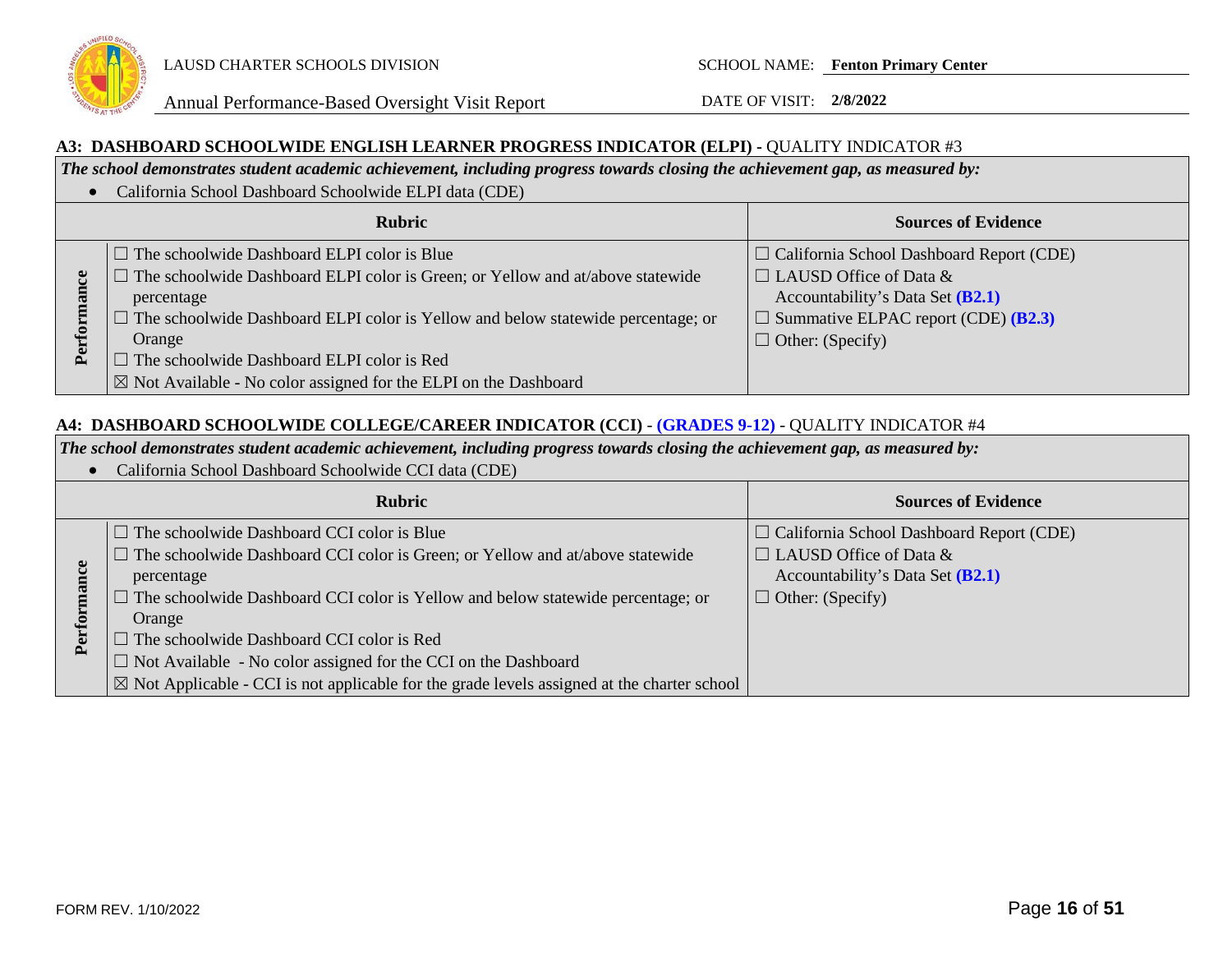

#### **A5: DASHBOARD SCHOOLWIDE CHRONIC ABSENTEEISM INDICATOR** - **(GRADES K-8)** - QUALITY INDICATOR #5

*The school demonstrates student academic achievement, including progress towards closing the achievement gap, as measured by:*

• California School Dashboard Schoolwide Chronic Absenteeism Indicator data (CDE)

|                                                                                                                                      | <b>Rubric</b>                                                                                                                                                                                                                                                                                                                                                                                                                                                                                                                                     | <b>Sources of Evidence</b>                                                                                                                        |
|--------------------------------------------------------------------------------------------------------------------------------------|---------------------------------------------------------------------------------------------------------------------------------------------------------------------------------------------------------------------------------------------------------------------------------------------------------------------------------------------------------------------------------------------------------------------------------------------------------------------------------------------------------------------------------------------------|---------------------------------------------------------------------------------------------------------------------------------------------------|
| and at/above statewide percentage<br>statewide percentage; or Orange<br>Perfor<br>Dashboard<br>levels assigned at the charter school | $\Box$ The schoolwide Dashboard Chronic Absenteeism Indicator color is Blue<br>$\Box$ The schoolwide Dashboard Chronic Absenteeism Indicator color is green; or Yellow<br>$\Box$ The schoolwide Dashboard Chronic Absenteeism Indicator color is Yellow and below<br>$\Box$ The schoolwide Dashboard Chronic Absenteeism Indicator color is either Red<br>$\boxtimes$ Not Available - No color assigned for the Chronic Absenteeism Indicator on the<br>$\Box$ Not Applicable - The Chronic Absenteeism Indicator is not applicable for the grade | $\Box$ California School Dashboard Report (CDE)<br>$\Box$ LAUSD Office of Data &<br>Accountability's Data Set $(B2.1)$<br>$\Box$ Other: (Specify) |

## **A6: DASHBOARD SCHOOLWIDE SUSPENSION RATE INDICATOR** - QUALITY INDICATOR #6

*The school demonstrates student academic achievement, including progress towards closing the achievement gap, as measured by:*

• California School Dashboard Schoolwide Suspension Rate Indicator data (CDE)

| <b>Rubric</b> |                                                                                                                                                                                                                                                                                                                                                                                                         | <b>Sources of Evidence</b>                                                                                                                      |  |  |
|---------------|---------------------------------------------------------------------------------------------------------------------------------------------------------------------------------------------------------------------------------------------------------------------------------------------------------------------------------------------------------------------------------------------------------|-------------------------------------------------------------------------------------------------------------------------------------------------|--|--|
| ≏             | $\Box$ The schoolwide Dashboard Suspension Rate Indicator color is Blue<br>$\Box$ The schoolwide Dashboard Suspension Rate Indicator color is Green; or Yellow and<br>at/below statewide percentage<br>$\Box$ The schoolwide Dashboard Suspension Rate Indicator color is Yellow and above<br>statewide percentage; or Orange<br>$\Box$ The schoolwide Dashboard Suspension Rate Indicator color is Red | $\Box$ California School Dashboard Report (CDE)<br>$\Box$ LAUSD Office of Data &<br>Accountability's Data Set (B2.1)<br>$\Box$ Other: (Specify) |  |  |
|               | $\boxtimes$ Not Available - No color assigned for the Suspension Rate Indicator on the Dashboard                                                                                                                                                                                                                                                                                                        |                                                                                                                                                 |  |  |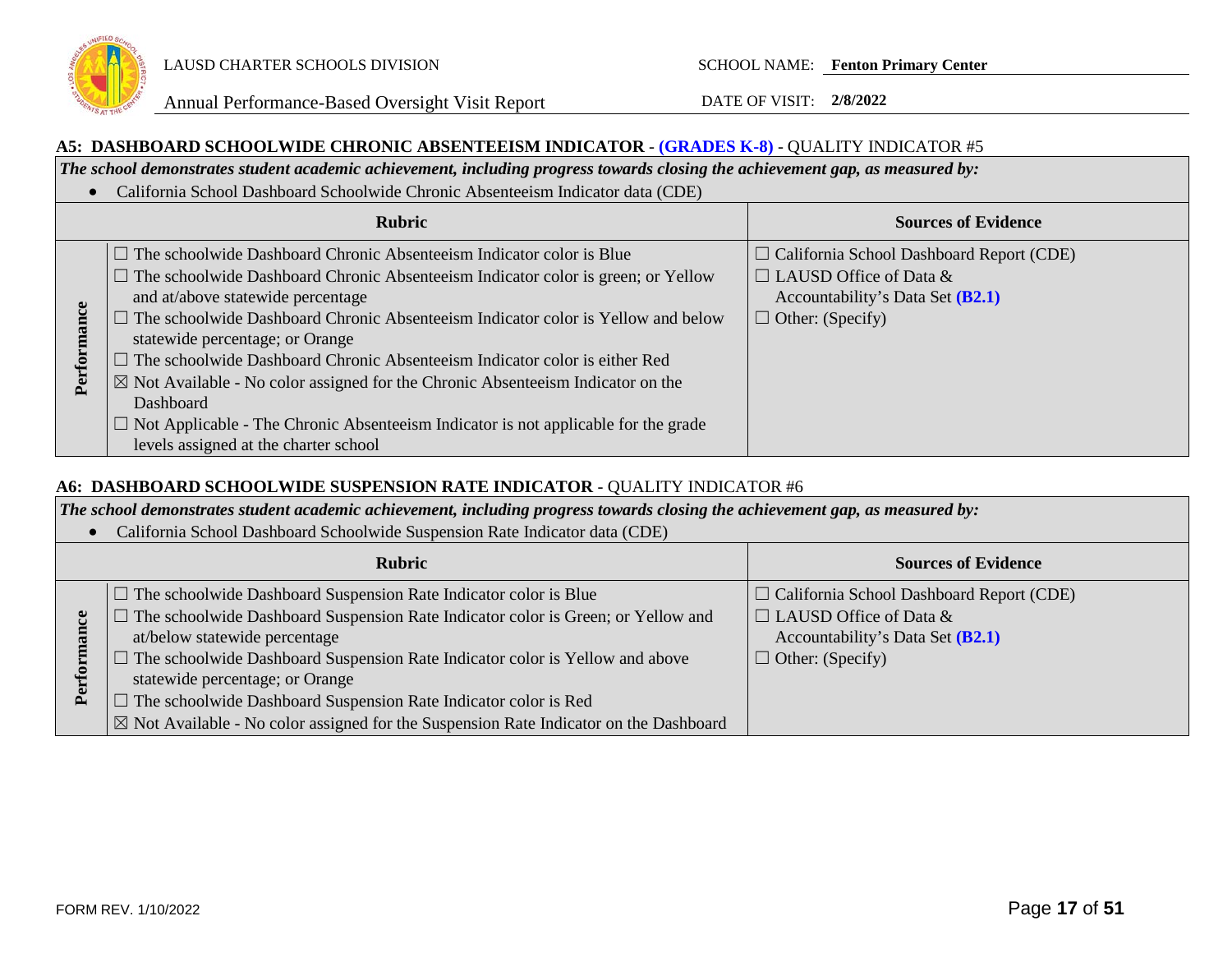

#### **A7: DASHBOARD SCHOOLWIDE GRADUATION RATE INDICATOR - (GRADES 9-12)** - QUALITY INDICATOR #7

*The school demonstrates student academic achievement, including progress towards closing the achievement gap, as measured by:*

• California School Dashboard Schoolwide Graduation Rate Indicator data (CDE)

| <b>Rubric</b>       |                                                                                                                                                                                                                                                                                                                                                                                                                                                                                                                                                                                                                                           | <b>Sources of Evidence</b>                                                                                                                                                                                                                             |
|---------------------|-------------------------------------------------------------------------------------------------------------------------------------------------------------------------------------------------------------------------------------------------------------------------------------------------------------------------------------------------------------------------------------------------------------------------------------------------------------------------------------------------------------------------------------------------------------------------------------------------------------------------------------------|--------------------------------------------------------------------------------------------------------------------------------------------------------------------------------------------------------------------------------------------------------|
| <b>lance</b><br>Per | $\Box$ The schoolwide Dashboard Graduation Rate Indicator color is Blue<br>$\Box$ The schoolwide Dashboard Graduation Rate Indicator color is Green; or Yellow and<br>at/above statewide percentage<br>$\Box$ The schoolwide Dashboard Graduation Rate Indicator color is Yellow and below<br>statewide percentage; or Orange<br>$\Box$ The schoolwide Dashboard Graduation Rate Indicator color is Red<br>$\Box$ Not Available - No color assigned for the Graduation Rate Indicator on the Dashboard<br>$\boxtimes$ Not Applicable - Graduation Rate Indicator is not applicable for the grade levels<br>assigned at the charter school | $\Box$ California School Dashboard Report (CDE)<br>$\Box$ LAUSD Office of Data &<br>Accountability's Data Set $(B2.1)$<br>$\Box$ Provide Graduation Requirements<br>(Additional info within "Notes" section above) $(B2.5)$<br>$\Box$ Other: (Specify) |

## **A8: DASHBOARD SUBGROUP ELA** - QUALITY INDICATOR #8

*The school demonstrates student academic achievement, including progress towards closing the achievement gap, as measured by:*

• Performance of all numerically significant subgroups (30 or more students) on the California School Dashboard ELA (Students with Disabilities, English Learners, Socioeconomically Disadvantaged, etc.)(CDE)

|              | <b>Rubric</b>                                                                                                                                                                                                                                                                                                                                                                                                                                                                                                                                                                                 | <b>Sources of Evidence</b>                                                                                                                      |
|--------------|-----------------------------------------------------------------------------------------------------------------------------------------------------------------------------------------------------------------------------------------------------------------------------------------------------------------------------------------------------------------------------------------------------------------------------------------------------------------------------------------------------------------------------------------------------------------------------------------------|-------------------------------------------------------------------------------------------------------------------------------------------------|
| $P_{\rm el}$ | $\Box$ All numerically significant subgroups have "Status/Distance From Standard (DFS)"<br>scores above the statewide averages<br>$\Box$ The majority of numerically significant subgroups have "Status/DFS" scores above the<br>statewide averages<br>$\Box$ Less than a majority of the numerically significant subgroups have "Status/DFS" scores<br>above the statewide averages<br>$\Box$ None of the school's numerically significant subgroups have "Status/DFS" scores above<br>the statewide averages<br>$\boxtimes$ Not Available - No assessment of performance for this indicator | $\Box$ California School Dashboard Report (CDE)<br>$\Box$ LAUSD Office of Data &<br>Accountability's Data Set (B2.1)<br>$\Box$ Other: (Specify) |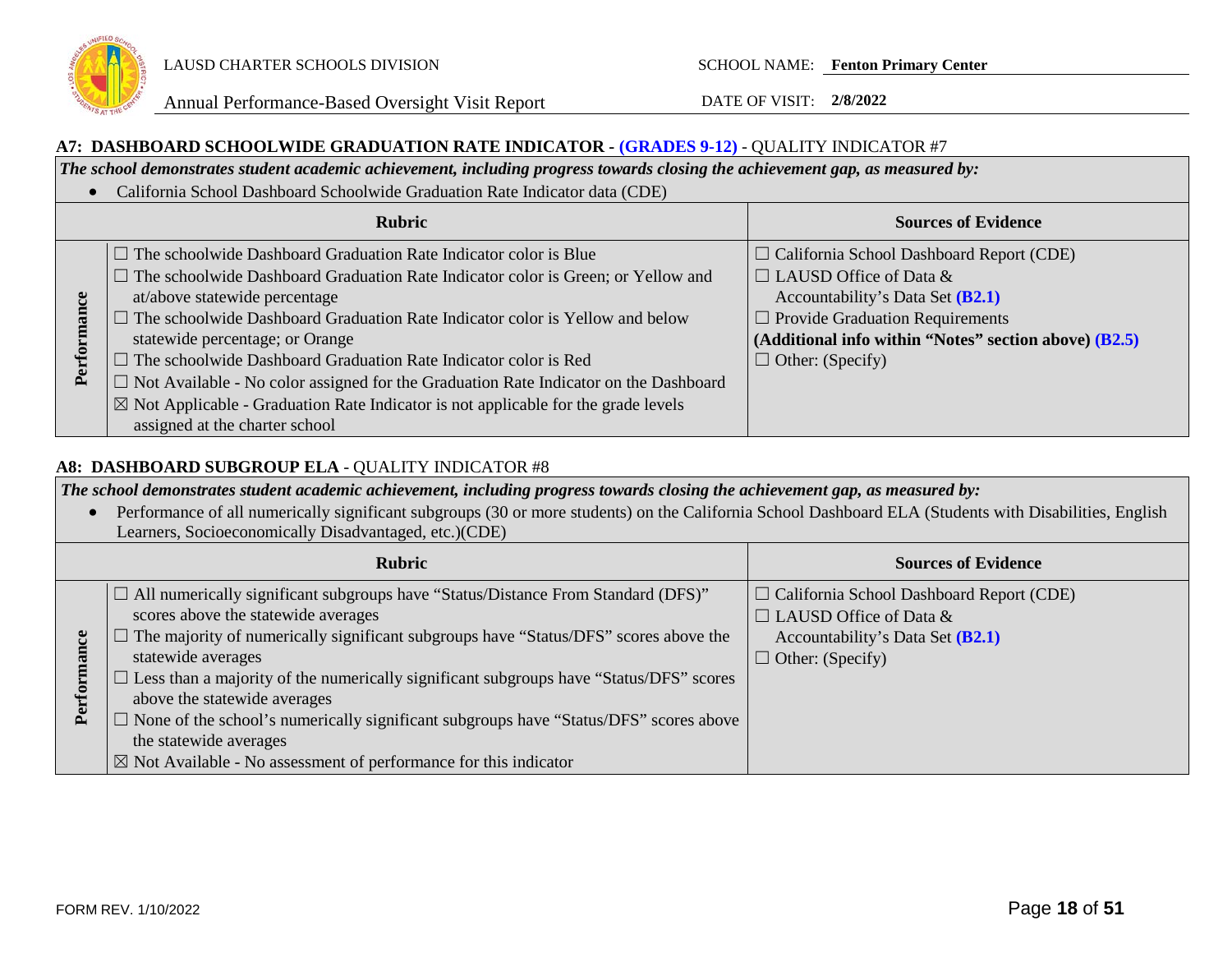

#### **A9: DASHBOARD SUBGROUP MATH** - QUALITY INDICATOR #9

*The school demonstrates student academic achievement, including progress towards closing the achievement gap, as measured by:*

• Performance of all numerically significant subgroups (30 or more students) on the California School Dashboard Math (Students with Disabilities, English Learners, Socioeconomically Disadvantaged, etc.)(CDE)

|             | <b>Rubric</b>                                                                                                                                                                                                                                                                                                                                                                                                                                                                                                                                                        | <b>Sources of Evidence</b>                                                                                                                      |
|-------------|----------------------------------------------------------------------------------------------------------------------------------------------------------------------------------------------------------------------------------------------------------------------------------------------------------------------------------------------------------------------------------------------------------------------------------------------------------------------------------------------------------------------------------------------------------------------|-------------------------------------------------------------------------------------------------------------------------------------------------|
| Performance | $\Box$ All numerically significant subgroups have "Status/DFS" scores above the statewide<br>averages<br>$\Box$ The majority of numerically significant subgroups have "Status/DFS" scores above the<br>statewide averages<br>$\Box$ Less than a majority of the numerically significant subgroups have "Status/DFS" scores<br>above the statewide averages<br>$\Box$ None of the school's numerically significant subgroups have "Status/DFS" scores above<br>the statewide averages<br>$\boxtimes$ Not Available - No assessment of performance for this indicator | $\Box$ California School Dashboard Report (CDE)<br>$\Box$ LAUSD Office of Data &<br>Accountability's Data Set (B2.1)<br>$\Box$ Other: (Specify) |

## **A10: DASHBOARD SUBGROUP COLLEGE/CAREER INDICATOR (CCI)** - **(GRADES 9-12)** - QUALITY INDICATOR #10

*The school demonstrates student academic achievement, including progress towards closing the achievement gap, as measured by:*

• Performance of all numerically significant subgroups (30 or more students) on the California School Dashboard CCI (Students with Disabilities, English Learners, and Socioeconomically Disadvantaged, etc.)(CDE)

|      | <b>Rubric</b>                                                                                                                                                                                                                                                                                                                                                                                                                                                                                                                                                                                                                                                                  | <b>Sources of Evidence</b>                                                                                                                  |
|------|--------------------------------------------------------------------------------------------------------------------------------------------------------------------------------------------------------------------------------------------------------------------------------------------------------------------------------------------------------------------------------------------------------------------------------------------------------------------------------------------------------------------------------------------------------------------------------------------------------------------------------------------------------------------------------|---------------------------------------------------------------------------------------------------------------------------------------------|
| Perl | $\Box$ All numerically significant subgroups have "Status/DFS" scores above the statewide<br>percentages<br>The majority of numerically significant subgroups have "Status/DFS" scores above the<br>statewide percentages<br>$\Box$ Less than a majority of the numerically significant subgroups have "Status/DFS" scores<br>above the statewide percentages<br>$\Box$ None of the school's numerically significant subgroups have "Status/DFS" scores above<br>the statewide percentages<br>$\Box$ Not Available - No assessment of performance for this indicator<br>$\boxtimes$ Not Applicable - CCI is not applicable for the grade levels assigned at the charter school | $\Box$ California School Dashboard Report (CDE)<br>$\Box$ Office of Data &<br>Accountability's Data Set $(B2.1)$<br>$\Box$ Other: (Specify) |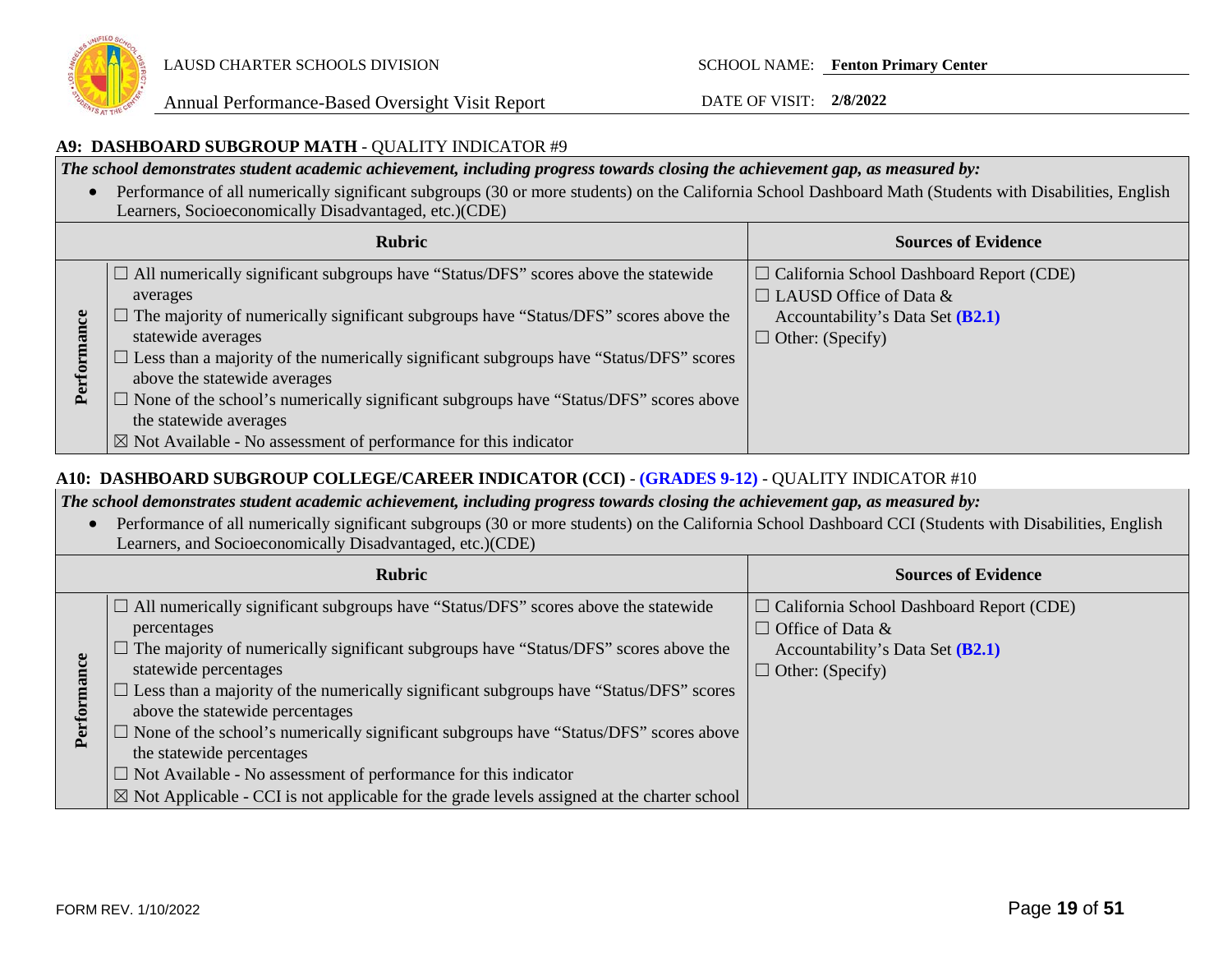

#### **A11: ENGLISH LEARNER RECLASSIFICATION** - QUALITY INDICATOR #11 *The school demonstrates student academic achievement, including progress towards closing the achievement gap, as measured by:* • English Learner reclassification rate for 2020-2021 (CDE) **Rubric Sources of Evidence**  $\Box$  The school reclassifies English Learners at a rate higher than the state average  $\boxtimes$  Reclassification report (CDE)  $\Box$  The school reclassifies English Learners at a rate similar to the state average  $\boxtimes$  Office of Data &  $\Box$  The school reclassifies English Learners at a rate lower than the state average Accountability's Data Set **(B2.1)** ☐ Summative ELPAC report (CDE) **(B2.3)**  $\boxtimes$  The school did not reclassify any of its English Learners  $\boxtimes$  Reclassification Criteria for all applicable grade levels  $\Box$  Not Available - The school did not have any English Learners **(Additional info within "Notes" section above) (B2.4)** ☐ Not Applicable - No assessment of performance for this indicator Performance **Performance**  $\boxtimes$  Rate of "At Risk" ELs in comparison to the state average  $\Box$  Higher  $\Box$  Same ☒ Lower **(Additional info within "Notes" section above)**  ☒ Rate of "**LTELs**" in comparison to the state average  $\Box$  Higher  $\Box$  Same ☒ Lower **(Additional info within "Notes" section above)**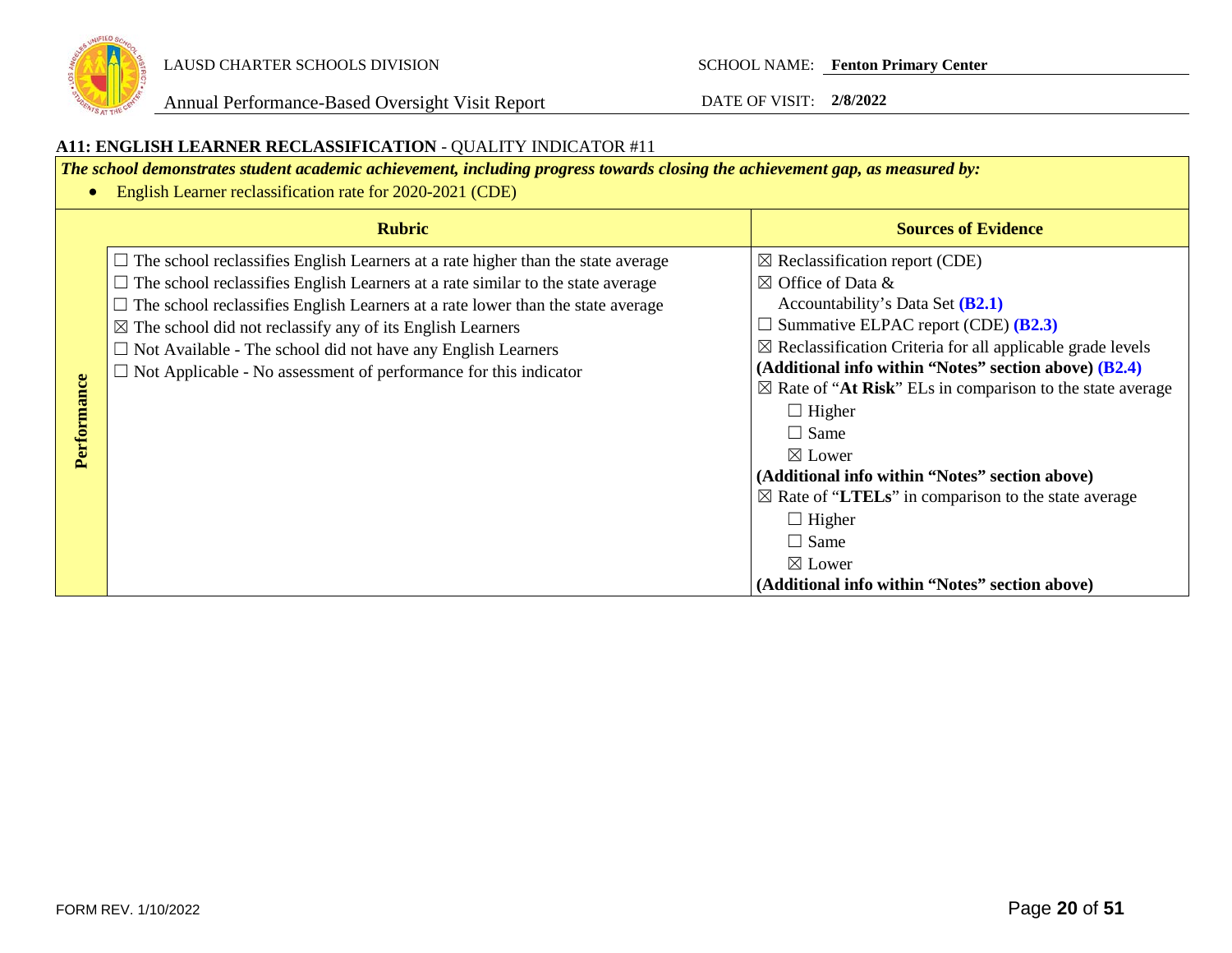

| A12: VERIFIED DATA - PERFORMANCE QUALITY INDICATOR #12                                                                                                                                                                                                                                                                                                                                                          |                                                                                                                                         |                                                                                                                                                                                                                                                                                                                                                                                                                                                                                                              |  |  |
|-----------------------------------------------------------------------------------------------------------------------------------------------------------------------------------------------------------------------------------------------------------------------------------------------------------------------------------------------------------------------------------------------------------------|-----------------------------------------------------------------------------------------------------------------------------------------|--------------------------------------------------------------------------------------------------------------------------------------------------------------------------------------------------------------------------------------------------------------------------------------------------------------------------------------------------------------------------------------------------------------------------------------------------------------------------------------------------------------|--|--|
|                                                                                                                                                                                                                                                                                                                                                                                                                 | <b>VERIFIED DATA</b>                                                                                                                    |                                                                                                                                                                                                                                                                                                                                                                                                                                                                                                              |  |  |
|                                                                                                                                                                                                                                                                                                                                                                                                                 | For Informational Use (Not Scored at This Time)                                                                                         |                                                                                                                                                                                                                                                                                                                                                                                                                                                                                                              |  |  |
| postsecondary outcomes, as defined by college enrollment, persistence, and completion rates equal to similar peers (Ed. Code, § 47607(c)(2)(B).                                                                                                                                                                                                                                                                 |                                                                                                                                         | The information provided on verified data is to determine the charter school's verified data implementation. The renewal criteria for charter schools identified by<br>the CDE as Middle and Low performing shall include the consideration of clear and convincing data, demonstrated by verified data, showing either of the following:<br>(a) The charter school achieved measurable increases in academic achievement, as defined by at least one year's progress for each year in school, or (b) Strong |  |  |
|                                                                                                                                                                                                                                                                                                                                                                                                                 | The information below is based on charter school's self-reported data and responses to questions provided prior to the oversight visit. |                                                                                                                                                                                                                                                                                                                                                                                                                                                                                                              |  |  |
| The State Board of Education (SBE), at its November 2020 meeting, approved the criteria to define verified data and the list of valid and reliable assessments and<br>measure of postsecondary outcomes (https://www.cde.ca.gov/sp/ch/verifdata.asp). The charter school identified the academic progress indicator(s) (verified data)<br>used by the charter school during the 2021-2022 academic school year. |                                                                                                                                         |                                                                                                                                                                                                                                                                                                                                                                                                                                                                                                              |  |  |
| $\Box$ Adaptive, Diagnostic Assessment of Mathematics<br>(ADAM)/Diagnostic Online Math Assessment<br>(DOMA) by Let's Go Learn                                                                                                                                                                                                                                                                                   | $\Box$ FastBridge by Illuminate                                                                                                         | $\Box$ RAPID by Lexia Learning                                                                                                                                                                                                                                                                                                                                                                                                                                                                               |  |  |
| □ California Assessment of Student Performance and<br>Progress (English Language Arts/Literacy and<br>Mathematics) (methodology mutually agreed upon<br>by the chartering authority and charter school)                                                                                                                                                                                                         | $\boxtimes$ iReady by Curriculum Associates                                                                                             | $\Box$ Reading Inventory by Houghton Mifflin Harcourt                                                                                                                                                                                                                                                                                                                                                                                                                                                        |  |  |
| $\Box$ Diagnostic Online Reading Assessment (DORA) by<br>Let's Go Learn                                                                                                                                                                                                                                                                                                                                         | $\Box$ Math Inventory by Houghton Mifflin Harcourt                                                                                      | $\Box$ SAT Suite by College Board                                                                                                                                                                                                                                                                                                                                                                                                                                                                            |  |  |
| $\Box$ easyCBM by Riverside Insights                                                                                                                                                                                                                                                                                                                                                                            | $\Box$ mCLASS by Amplify                                                                                                                | $\Box$ Star Assessments by Renaissance                                                                                                                                                                                                                                                                                                                                                                                                                                                                       |  |  |
| $\Box$ ELPAC by Educational Testing Service                                                                                                                                                                                                                                                                                                                                                                     | $\Box$ Measures of Academic Progress by NWEA                                                                                            | $\Box$ The school is not using a state approved verified data<br>(see Verified Data Notes below):                                                                                                                                                                                                                                                                                                                                                                                                            |  |  |
|                                                                                                                                                                                                                                                                                                                                                                                                                 |                                                                                                                                         |                                                                                                                                                                                                                                                                                                                                                                                                                                                                                                              |  |  |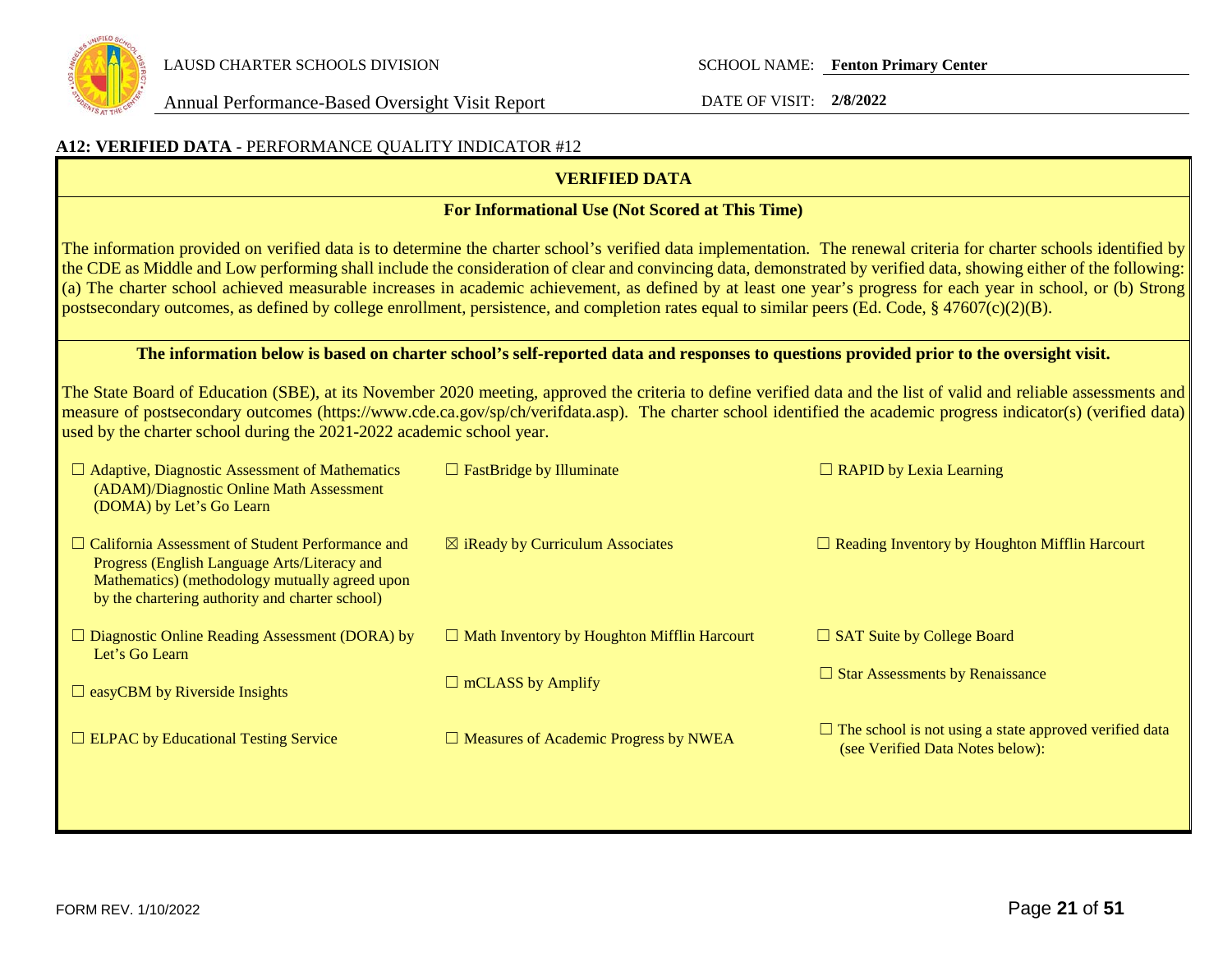

## **L**OS **A**NGELES **U**NIFIED **S**CHOOL **D**ISTRICT CHARTER SCHOOLS DIVISION

|                                                                                                                                                                                                                                                                                                                                                      | <b>Grade Levels</b> | 95% Participation Rate            | Frequency of Administration of              |  |
|------------------------------------------------------------------------------------------------------------------------------------------------------------------------------------------------------------------------------------------------------------------------------------------------------------------------------------------------------|---------------------|-----------------------------------|---------------------------------------------|--|
| <b>Verified Data Assessment</b>                                                                                                                                                                                                                                                                                                                      | Assessed            | (Met/Not Met)                     | <b>Verified Data Assessment</b>             |  |
| 1. i-Ready ELA                                                                                                                                                                                                                                                                                                                                       | K, 1, and 2         | $\boxtimes$ Met<br>$\Box$ Not Met | 3 times per year (Fall, Winter, and Spring) |  |
| 2. i-Ready Math                                                                                                                                                                                                                                                                                                                                      | $K$ , 1 and 2       | $\Box$ Not Met<br>$\boxtimes$ Met | Same as above                               |  |
| If the charter school did not meet the 95% participation rate, the charter school provided the following plan to address participation rate as follows: N/A                                                                                                                                                                                          |                     |                                   |                                             |  |
| The charter school disaggregated student performance data for the subgroups: $\boxtimes$ Yes $\Box$ No                                                                                                                                                                                                                                               |                     |                                   |                                             |  |
| If applicable, the charter school provided disaggregated student performance data for the following subgroups:                                                                                                                                                                                                                                       |                     |                                   |                                             |  |
| $\Box$ American Indian or Alaska Native                                                                                                                                                                                                                                                                                                              | $\Box$ Foster Youth |                                   | $\boxtimes$ Students with Disabilities      |  |
| $\Box$ Asian                                                                                                                                                                                                                                                                                                                                         | $\Box$ Homeless     |                                   | $\Box$ Two or More Races                    |  |
| $\Box$ Black or African American                                                                                                                                                                                                                                                                                                                     | $\boxtimes$ Latino  |                                   | $\Box$ White                                |  |
| $\boxtimes$ English Learner<br>$\Box$ Native Hawaiian or Pacific Islander                                                                                                                                                                                                                                                                            |                     |                                   |                                             |  |
| $\Box$ Filipino<br>$\boxtimes$ Socioeconomically Disadvantaged                                                                                                                                                                                                                                                                                       |                     |                                   |                                             |  |
| The charter school provided the following description of how the school implemented protocols to ensure the assessment(s) are administered as intended:                                                                                                                                                                                              |                     |                                   |                                             |  |
| "All iReady assessments were administered as intended, consistent with the program and publisher. Test security involved an adult proctor, student<br>dividers, scheduled time for administration, and removal of instructional materials. Students were closely monitored to ensure the testing environment<br>was quiet and free of distractions." |                     |                                   |                                             |  |
| The charter school affirmed that the assessments were administered as intended, consistent with the test's publishers' administration and test security procedures:<br>$\boxtimes$ Yes $\Box$ No                                                                                                                                                     |                     |                                   |                                             |  |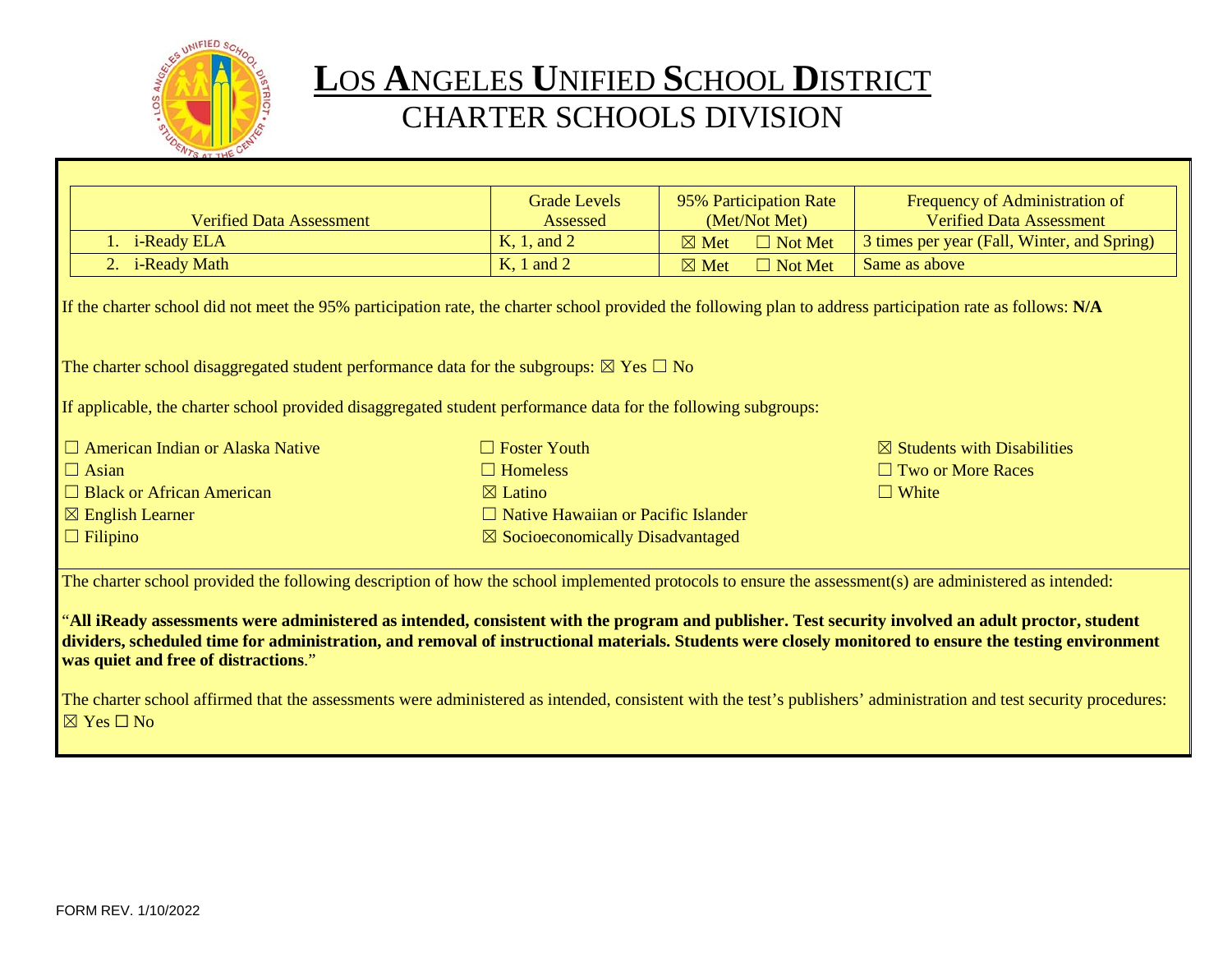

|                                                                                                                                                                                                                                                                                                                                                                                                                                                                                                                                                                                                               | <b>HIGH SCHOOLS ONLY:</b>                                      |                                                                                                                                                               |  |
|---------------------------------------------------------------------------------------------------------------------------------------------------------------------------------------------------------------------------------------------------------------------------------------------------------------------------------------------------------------------------------------------------------------------------------------------------------------------------------------------------------------------------------------------------------------------------------------------------------------|----------------------------------------------------------------|---------------------------------------------------------------------------------------------------------------------------------------------------------------|--|
| college enrollment, persistence, and completion equal to similar peers." The school is using the following data source(s):                                                                                                                                                                                                                                                                                                                                                                                                                                                                                    |                                                                | The California Department of Education (CDE) adopted postsecondary indicator(s) data to be used by the school to verify postsecondary outcomes "as defined by |  |
| $\Box$ California Department of Education DataQuest<br>College-Going Rate                                                                                                                                                                                                                                                                                                                                                                                                                                                                                                                                     | $\Box$ National Student Clearinghouse Student Tracker          | $\Box$ University of California Undergraduate Graduation<br>Rates                                                                                             |  |
| $\Box$ California State University Enrollment<br>Dashboard Student Origin                                                                                                                                                                                                                                                                                                                                                                                                                                                                                                                                     | $\Box$ University of California Admissions by School<br>Source | $\Box$ The school is not using a state identified data sources<br>(see Verified Data Notes below):                                                            |  |
| $\Box$ Cal-PASS Plus High School to Community<br><b>College Transition Report</b>                                                                                                                                                                                                                                                                                                                                                                                                                                                                                                                             |                                                                |                                                                                                                                                               |  |
| The postsecondary data includes the results of at least 95% percent of eligible students:<br>The postsecondary data includes the number of missing or non-participating students:                                                                                                                                                                                                                                                                                                                                                                                                                             | $\Box$ No<br>$\Box$ Yes<br>$\Box$ Yes<br>$\Box$ No             |                                                                                                                                                               |  |
| The charter school provided evidence of comparing the data to similar peers (which may include, but not limited to, similar demographics, pupil subgroups, first-<br>time college attendance, or other similar circumstances and if not available, comparison to statewide data):<br>$\Box$ Yes $\Box$ No                                                                                                                                                                                                                                                                                                     |                                                                |                                                                                                                                                               |  |
| <b>Verified Data Notes:</b><br>Per iReady, Typical Growth in ELA and Math is 50% from Fall to Winter administration of assessments. Schoolwide, FPC's median progress toward<br>Typical Growth is 57% in ELA from the Fall 2021 to Winter 2022 assessment administration. 20% of all students in ELA met their Typical Growth. In<br>Math, the median percent progress towards Typical Growth is 62% and 23% of all students met their Typical Growth.<br>In ELA, schoolwide, Beginning of Year (BOY) assessments indicated that 14% of students were at or above grade level based on iReady results. Middle |                                                                |                                                                                                                                                               |  |
| of Year (MOY) results indicated that 39% of students are at or above grade level, representing a 25% increase. Numerically significant subgroups also<br>showed growth: English Learners increased by 14%; Latino students increased by 24%; Socioeconomically Disadvantaged students increased by 22%;<br>and Students with Disabilities (SWD) increased by 7%.                                                                                                                                                                                                                                              |                                                                |                                                                                                                                                               |  |
| In Math, schoolwide, BOY assessments indicated that 5% of students were at or above grade level based on iReady results. MOY results indicated that<br>22% of students are at or above grade level, representing a 17% increase. Numerically significant subgroups too showed growth: English Learners<br>increased by 10%; Latino students increased by 17%; Socioeconomically Disadvantaged students increased by 16%; and SWD increased by 4%.                                                                                                                                                             |                                                                |                                                                                                                                                               |  |
| Progress on LAUSD Board of Education Benchmarks and/or MOU related to STUDENT ACHIEVEMENT AND EDUCATIONAL PERFORMANCE (if<br>applicable):                                                                                                                                                                                                                                                                                                                                                                                                                                                                     |                                                                |                                                                                                                                                               |  |
| N/A                                                                                                                                                                                                                                                                                                                                                                                                                                                                                                                                                                                                           |                                                                |                                                                                                                                                               |  |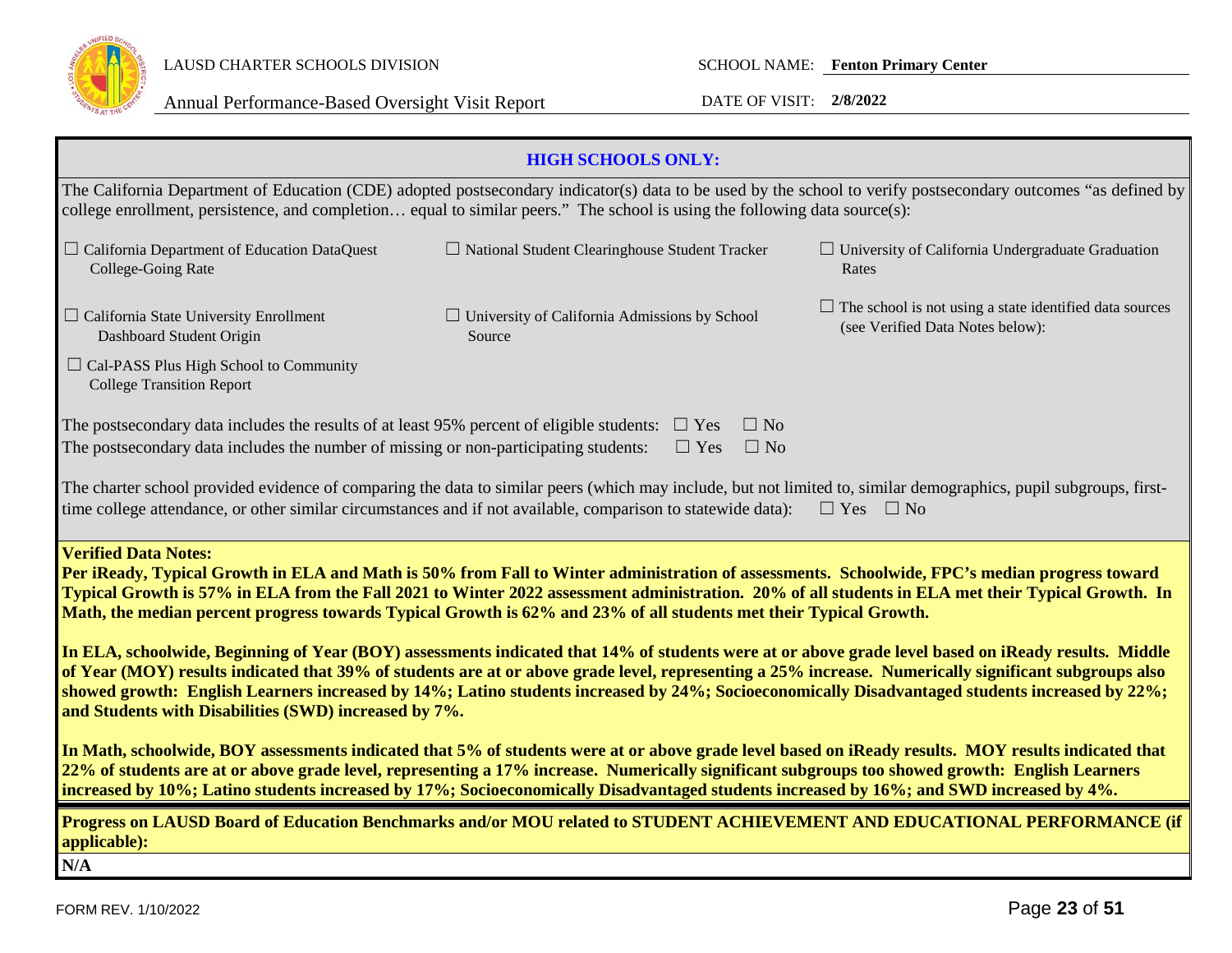

Annual Performance-Based Oversight Visit Report DATE OF VISIT: **2/8/2022**

#### **LOCAL CONTROL ACCOUNTABILITY PLAN 2021-2022 (For Informational Purposes Only)**

*The CSD reviewed the Local Control Accountability Plan.*  **All requested template information and descriptions were provided: Sources of Evidence Sources of Evidence** ☒ LCFF Budget Overview for Parents ☒ Annual Update for the 2019-202 LCAP Year  $\boxtimes$  Annual Update for the 2020-2021 Learning Continuity and Attendance Plan ☒ 2021-2024 Plan Summary ☒ Stakeholder Engagement ☒ Goals and Actions ☒ Increased or Improved Services for Foster Youth, English Learners, and Low-Income Students ☒ Expenditures Tables ☒ Local Control Accountability Plan **(B2.7)** ☒ Board Agenda and Minutes **(B2.7)** Notes: **None**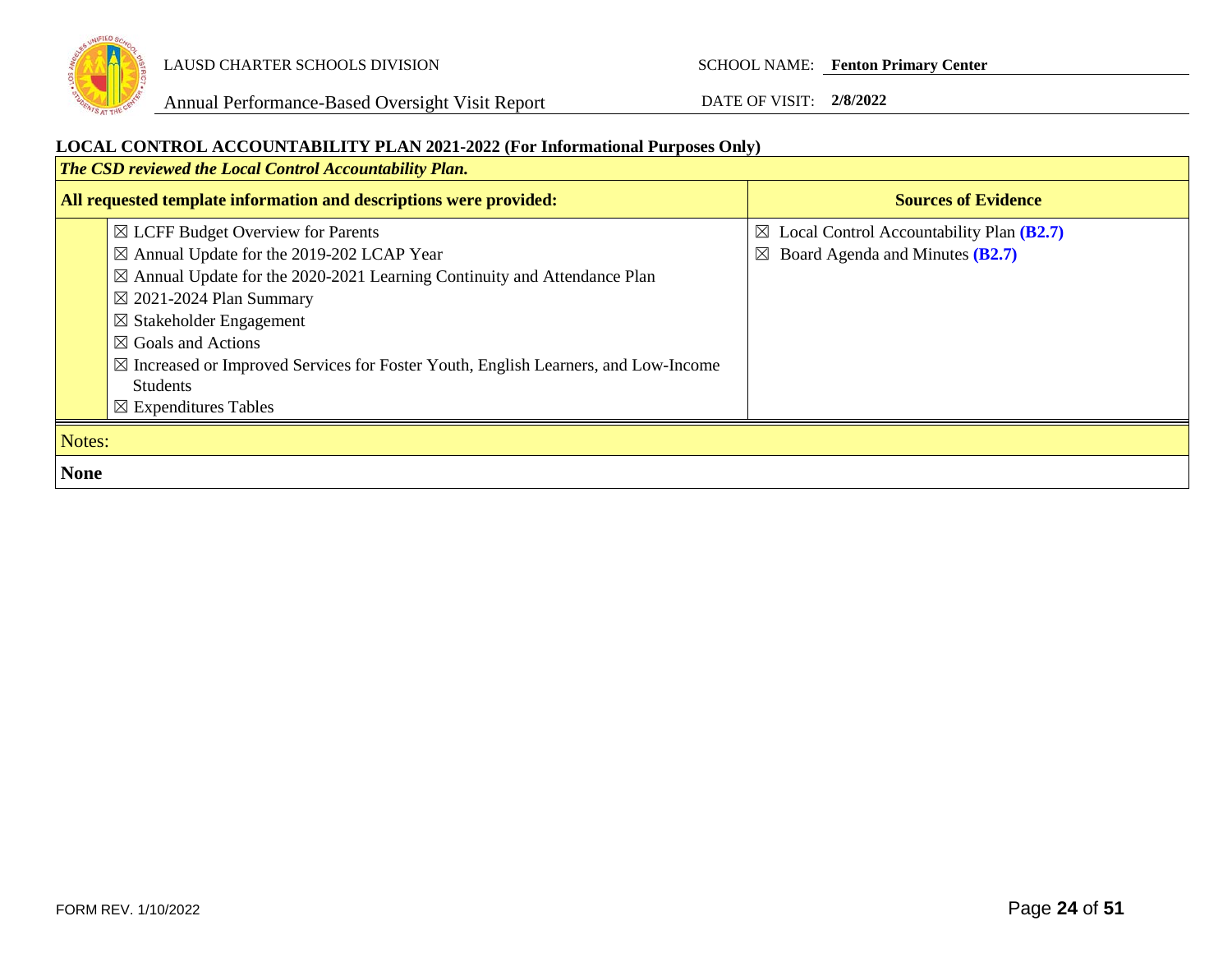

| ORGANIZATIONAL MANAGEMENT, PROGRAMS, AND OPERATIONS                                                                                                                     | RATING* |
|-------------------------------------------------------------------------------------------------------------------------------------------------------------------------|---------|
| <b>Summary of School Performance</b>                                                                                                                                    |         |
| Areas of Demonstrated Strength and/or Progress                                                                                                                          |         |
| <b>O2:</b> The school has a highly developed system in place to ensure required health and safety training for the protection of students and staff is completed and in |         |
| compliance with applicable legal and charter school requirements related to health and safety.                                                                          |         |

• As evidenced in Binder 3, leadership discussion, and responses to guiding questions, in addition to having a highly developed system in place, FPC partnered with Pacoima Beautiful, 986 Pharmacy (Van Nuys), and Los Angeles County Supervisor Sheila Kuehl, to provide the East Valley with a vaccine clinic. The vaccine clinics were held in December 2021 and January 2022. Over 300 people showed up from 9am to 1pm. It was open to all stakeholders and the community, members of all ages, from children to adults.

**O4:** The school continues to fully implement and monitor the components of the charter's instructional program designed to meet the learning needs of all students, including its subgroups, and modifies instruction based on data analysis.

- As evidenced in Binder 3, leadership discussion, and responses to guiding questions, FPC shared the following efforts to increase academic achievement and address learning loss:
	- o Piloting Math Shelf, a math program on a digital platform designed for early education with a developmental approach. It's being used for free this year at 30 minutes once a week for Kindergarten and First grade students only. So far, test results show students are developing math skills. For example, the Winter assessment indicated that 95% of students met the Standard for Classification & Patterns; 78% for Number Sense, and 100% for Geometry & Spatial Thinking.
	- o Implementation of *Haggerty: Bridge the Gap*, phonemic awareness intervention lessons for first and second graders.
	- o Secret Stories, a brain-based approach to traditional phonics instruction that accelerates learner access to the reading and writing code. It's infused into daily literacy instruction with multisensory reading instruction (e.g., visual, auditory, kinesthetic, affective).
	- o Continuing with after-school intervention for students based on need.
	- o Teachers have access to the iReady Toolbox, which provides access to a variety of instructional resources through the iReady digital platform
	- o Teachers continue to provide ELPAC prep for students needing to reclassify

**O7**: The school continues to fully implement a professional development plan for teachers and other staff that support instructional practices, targets identified needs, and aligns with the education program set forth in the charter.

- Per school leadership, staff is encouraged to complete surveys and discuss informally in meetings what they need to better serve the students at FPC. Based on input from staff and student data, professional development activities include the following:
	- o A half-day professional development on Behavior support, Social Emotional Learning, and Trauma-Informed Practices by Nichole Webb from New Growth Family therapy and Consulting
	- o iReady
	- o Teacher leaders supporting teams with iReady
	- o Heggerty Phonemic Awareness Training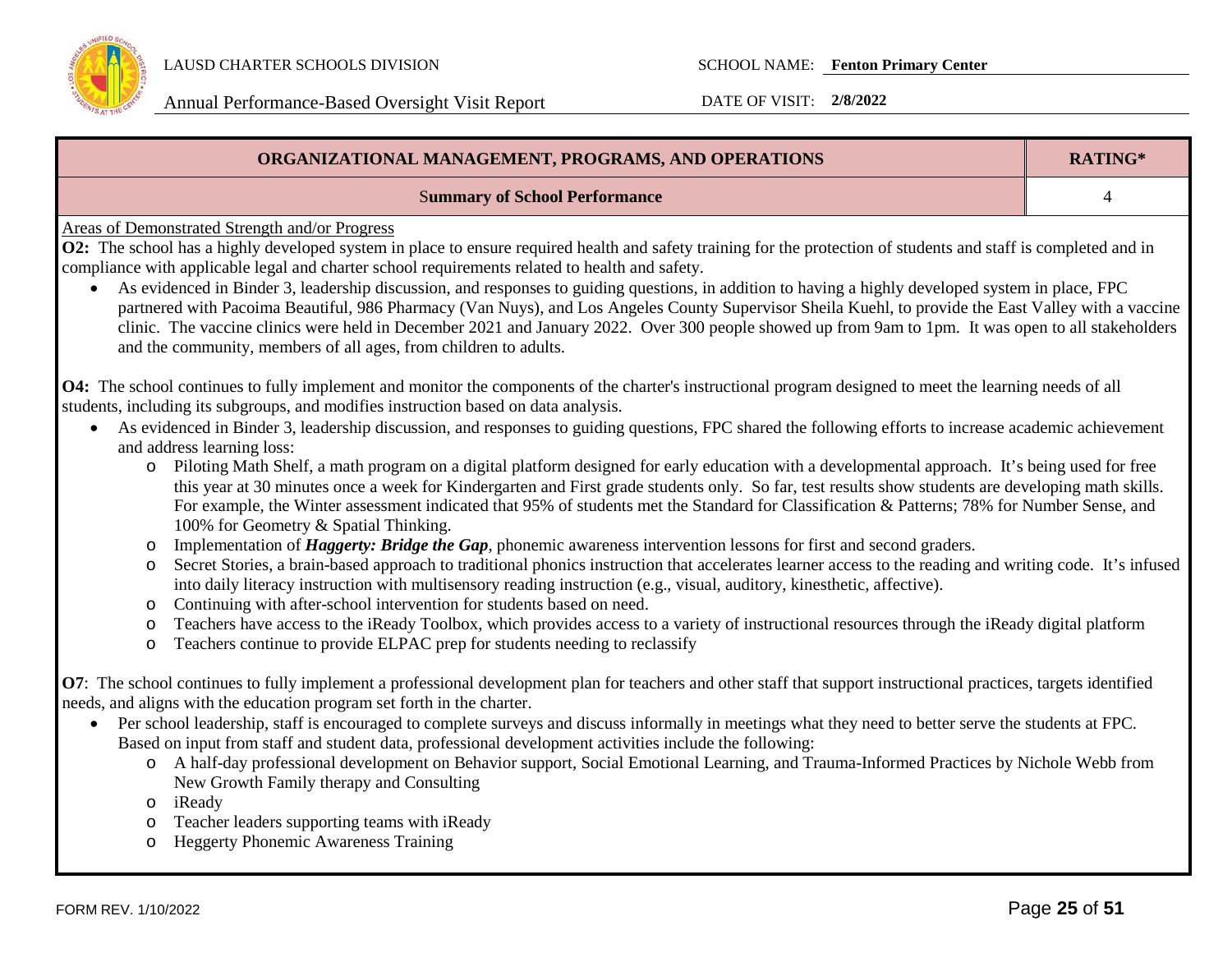

**O8:** The school has a highly developed system for stakeholder engagement, including gathering input, encouraging involvement, sharing information, and resolving concerns.

- Per school leadership discussion, evidence in Binder 3, there has been increased parent participation for meetings (e.g., ELAC, SSC, Parent/Community Advocacy Committee, etc.). Some of the topics presented to parents include: "Understanding Your Student's i-Ready Diagnostic Results"; PBIS – Restorative Discipline; Muttigrees; MTSS; and Thinking Maps.
- FPC continues to utilize Class Dojo and Robocalls/texts to communicate with families, as well as social media (e.g., Instagram and Facebook)

Areas Noted for Further Growth and/or Improvement

None at the time of this report

Corrective Action Required

None noted that require immediate action to remedy concerns indicated in this report.

Notes: None

*\*NOTE:* 

- *A charter school cannot receive a rating in this category greater than 1 for any of the following reasons: (1) Failed to complete criminal background clearances for any new staff and/or sole proprietor (as defined on the Certification of Clearances, Credentialing, and Mandated Reporter Training 2021-2022***)** *prior to employment; and/or failed to obtain DOJ clearance certification, as appropriate, from a vendor; or (2) Failed to have Health, Safety, and Emergency Plan in place.*
- *A charter school cannot receive a rating in this category greater than 2 for any of the following reasons: (1) Failed to conduct child abuse mandated reporter training in accordance with Education Code 44691; or (2) Any teacher of the core instructional program is not appropriately credentialed and assigned per legal requirements and the school's current approved charter.*

#### **O1: SCHOOL SAFETY PLAN AND PROCEDURES** - QUALITY INDICATOR #1

#### *The school has a system in place to ensure:*

- A current site-specific Certificate of Occupancy or equivalent that authorizes the current use of the site
- A current site-specific comprehensive Health, Safety, and Emergency Plan is completed (**Note**: for co-locations, the charter school adheres and complies with the District school's Integrated Safe School Plan)
- A visitor's policy is visible in the school's main office and Parent-Student Handbook
- Documentation of student immunizations
- Documentation of health screenings per applicable law and terms of the charter (vision screenings upon school entry and every third year thereafter through grade 8 and hearing screenings are mandated in kindergarten/first grade and in second, fifth, eighth, tenth/eleventh grade and upon first school entry)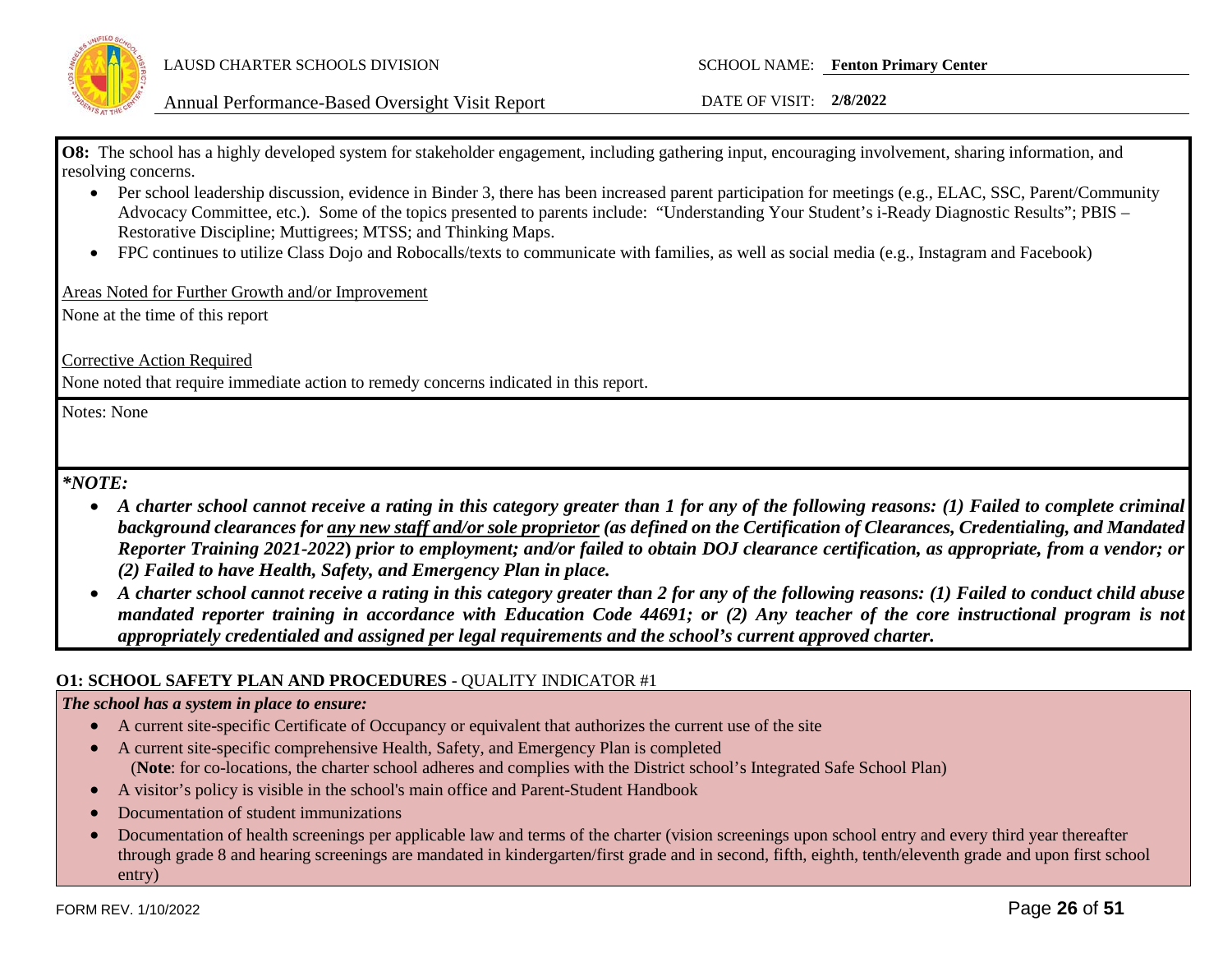

- A Board adopted Pupil Suicide Prevention Policy (grades 1-6 and/or grades 7-12, as applicable), as outlined in Ed. Code, § 215
- Needy students receive one nutritionally adequate free or reduced priced meal each school day, as outlined in Ed. Code, § 47613.5
- For schools offering an interscholastic athletic program, at least one automated external defibrillator (AED) is onsite and available for use, as outlined in Ed. Code, § 35179.4 and 35179.6
- For schools serving grades 7-12, Student ID cards have the phone number of the National Suicide Prevention Lifeline printed on at least one side, as outlined in Ed. Code, § 215.5

|             | <b>Rubric</b>                                                                                                                                                                                                                                                                                                                                                                                                                                                                                                                                                                                                                                                                                                                                                                                                                                                                                | <b>Sources of Evidence</b>                                                                                                                                                                                                                                                                                                                                                                                                                                                                                                                                                                                                                                                                                                                                                                                                                                                                                                        |
|-------------|----------------------------------------------------------------------------------------------------------------------------------------------------------------------------------------------------------------------------------------------------------------------------------------------------------------------------------------------------------------------------------------------------------------------------------------------------------------------------------------------------------------------------------------------------------------------------------------------------------------------------------------------------------------------------------------------------------------------------------------------------------------------------------------------------------------------------------------------------------------------------------------------|-----------------------------------------------------------------------------------------------------------------------------------------------------------------------------------------------------------------------------------------------------------------------------------------------------------------------------------------------------------------------------------------------------------------------------------------------------------------------------------------------------------------------------------------------------------------------------------------------------------------------------------------------------------------------------------------------------------------------------------------------------------------------------------------------------------------------------------------------------------------------------------------------------------------------------------|
| Performance | $\boxtimes$ The school has a highly developed system in place to ensure the protection of student<br>and staff health and safety in compliance with applicable legal and charter requirements<br>related to health and safety<br>The school has a well-developed system in place to ensure protection of student and staff<br>health and safety in compliance with applicable legal and charter requirements related to<br>health and safety<br>$\Box$ The school has a partially developed system in place to ensure protection of student and<br>staff health and safety in compliance with applicable legal and charter requirements<br>related to health and safety<br>$\Box$ The school has a minimal or no system in place to ensure protection of student and staff<br>health and safety in compliance with applicable legal and charter requirements related to<br>health and safety | $\boxtimes$ Parent-Student Handbook(s) ( <b>B1.10a</b> )<br>$\boxtimes$ Certificate of Occupancy or equivalent ( <b>B3.2a</b> )<br>$\boxtimes$ Student immunization ( <b>B3.2b</b> )<br>$\boxtimes$ Health screening ( <b>B3.2b</b> )<br>$\boxtimes$ Comprehensive Health, Safety, and Emergency Plan<br>(B3.1b)<br>$\boxtimes$ Evacuation route maps (B3.1b)<br>$\boxtimes$ AED (schools with an interscholastic athletic program)<br>(B3.2e)<br>$\boxtimes$ Student ID card printed with the National Suicide<br>Prevention Lifeline phone number $(B3.2f)$<br>$\boxtimes$ Board adopted policy on pupil suicide prevention (grades<br>$K-6$ (B3.1g)<br>$\boxtimes$ Board adopted policy on pupil suicide prevention (grades<br>$7-12)$ ( <b>B3.1f</b> )<br>$\boxtimes$ Site/classroom observation<br>$\boxtimes$ Visitor's Policy ( <b>B3.1a</b> )<br>$\boxtimes$ Discussion with school leadership<br>$\Box$ Other: (Specify) |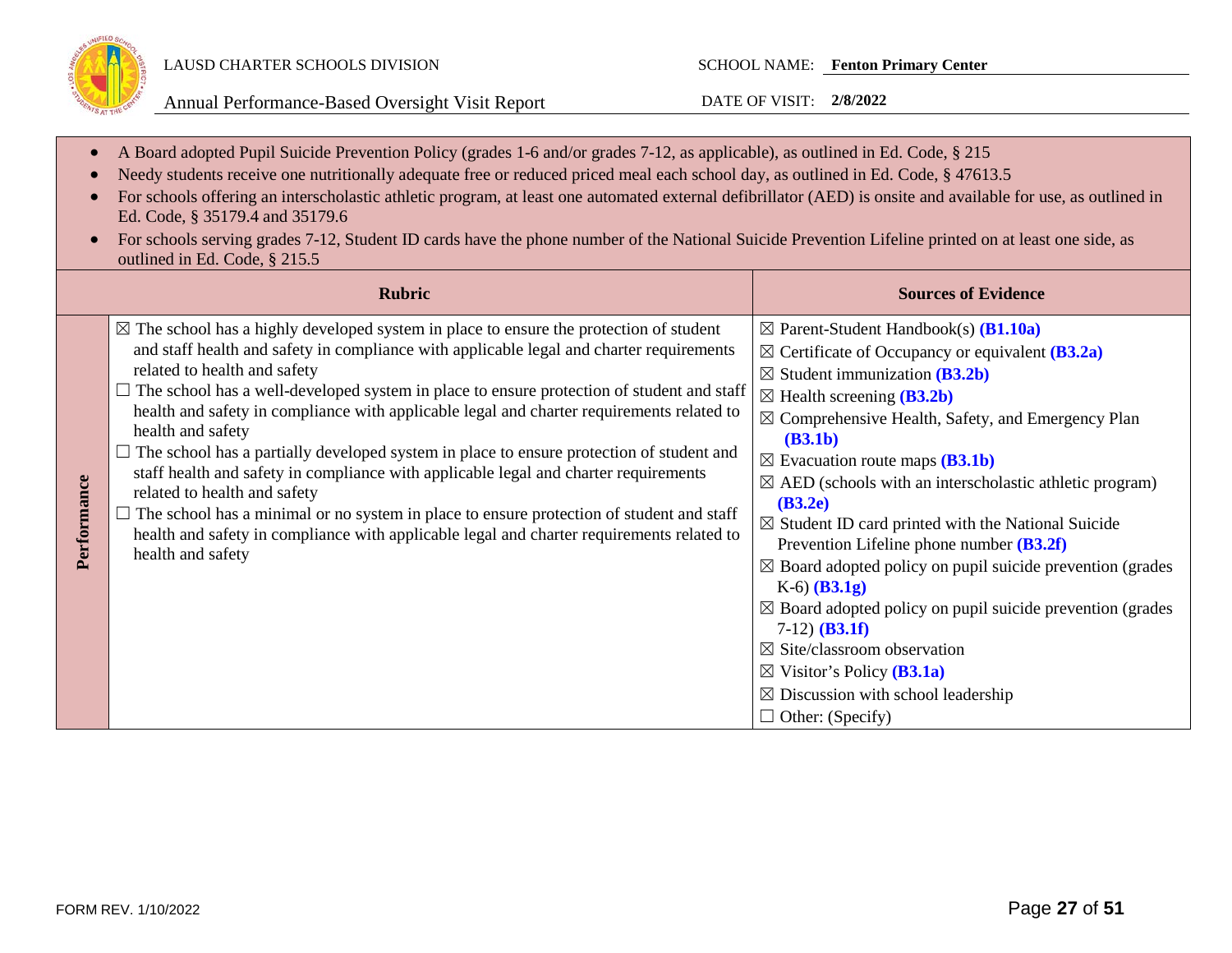

## **O2: HEALTH AND SAFETY TRAINING AND PREPARATION –** QUALITY INDICATOR #2

#### *The school has a system in place to ensure:*

- The school is able and prepared to implement its emergency procedures in the event of a natural disaster or other emergency (includes threat assessment protocol)
- School staff and other mandated reporters working on behalf of the school receive timely training on child abuse awareness and reporting, as outlined in Ed. Code, § 44691
- Maintenance of an emergency epinephrine auto-injector ("epi-pen") onsite and training has been provided to volunteer staff member(s) in the storage and emergency use of the epi-pen, per applicable laws
- Pupil Suicide Prevention and Awareness Training (as applicable)

|             | <b>Rubric</b>                                                                                                                                                                                                                                                                                                                                                                                                                                                                                                                                                                                                                                                                                                                                                                                                                                                                                                                                                                                                                                                                                 | <b>Sources of Evidence</b>                                                                                                                                                                                                                                                                                                                                                                                                                                                                                                                                                                                                                                                                              |
|-------------|-----------------------------------------------------------------------------------------------------------------------------------------------------------------------------------------------------------------------------------------------------------------------------------------------------------------------------------------------------------------------------------------------------------------------------------------------------------------------------------------------------------------------------------------------------------------------------------------------------------------------------------------------------------------------------------------------------------------------------------------------------------------------------------------------------------------------------------------------------------------------------------------------------------------------------------------------------------------------------------------------------------------------------------------------------------------------------------------------|---------------------------------------------------------------------------------------------------------------------------------------------------------------------------------------------------------------------------------------------------------------------------------------------------------------------------------------------------------------------------------------------------------------------------------------------------------------------------------------------------------------------------------------------------------------------------------------------------------------------------------------------------------------------------------------------------------|
| Performance | $\boxtimes$ The school has a highly developed system in place to ensure required health and safety<br>training for the protection of students and staff is completed and in compliance with<br>applicable legal and charter school requirements related to health and safety<br>The school has a well-developed system in place to ensure required health and safety<br>training for the protection of students and staff is completed and in compliance with<br>applicable legal and charter school requirements related to health and safety<br>$\Box$ The school has a partially developed system in place to ensure required health and safety<br>training for the protection of students and staff is completed and in compliance with<br>applicable legal and charter school requirements related to health and safety<br>The school has a minimal or no system in place to ensure required health and safety<br>training for the protection of students and staff is completed and in compliance with<br>applicable legal and charter school requirements related to health and safety | $\boxtimes$ Documentation of emergency drills and training (B3.1c)<br>$\boxtimes$ Provision and location of onsite emergency supplies<br>(B3.1b)<br>$\boxtimes$ Child abuse mandated reporter training documentation<br><b>(B3.1d and B3A.5)</b><br>$\boxtimes$ Bloodborne pathogens training documentation ( <b>B3.1e and</b><br><b>B3A.5</b> )<br>$\boxtimes$ Pupil Suicide Prevention and Awareness Training (B3.1f,<br>$g$ and B3A.5)<br>$\boxtimes$ Epi-pen and training ( <b>B3.2c</b> )<br>$\boxtimes$ Certification of Clearances, Credentialing, and Mandated<br>Reporter Training 2021-2022 ("ESSA Grid") (B3A.1)<br>$\boxtimes$ Discussion with school leadership<br>$\Box$ Other: (Specify) |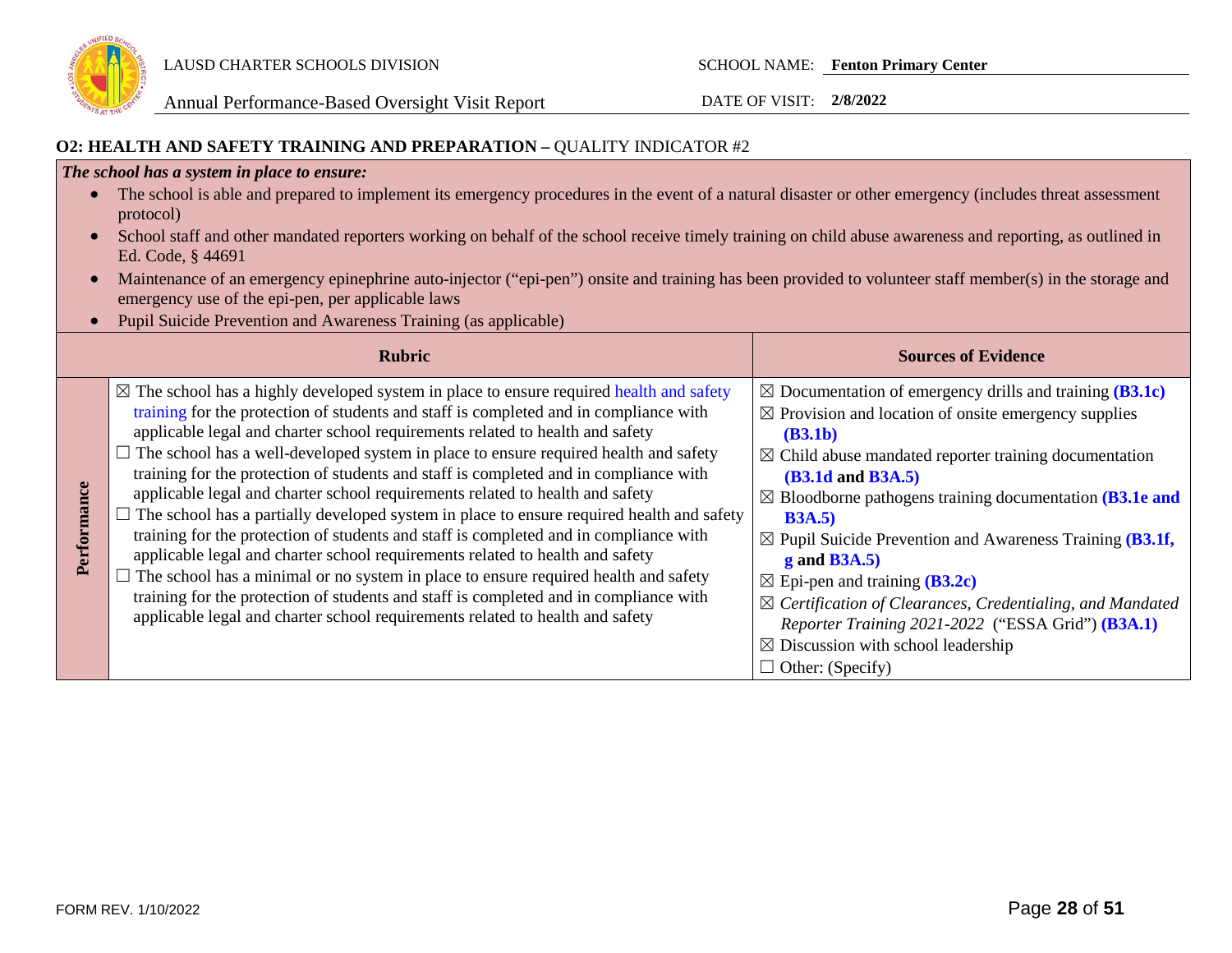

#### **O3: IMPLEMENTATION OF THE EDUCATIONAL PROGRAM**- QUALITY INDICATOR #3

*The school has systems in place to ensure alignment to the curricular and educational program outlined in the approved charter petition by:*

- Implementing key features of the educational program described in the charter
- Implementing standards-based instruction schoolwide in accordance with the California State Content Standards specific to the grade levels served and aligned with the needs of students
- Implementing assessments to measure the development of grade-level appropriate academic and non-academic skills
- Reviewing progress towards annual goals for all students and subgroups the school serves consistent with educational outcomes detailed in the California School Dashboard
- Providing teacher, staff, and administrator professional development specific to supporting desired student outcomes and key features outlined in the school's charter
- Implementing a system to monitor student progress toward and completion of graduation and A-G requirements (**high schools only**)

|             | <b>Rubric</b>                                                                                                                                                                                                                                                                                                                                                                                                                                                                                                                                                                                                                                                                                                                                                                                                                                                                                                           | <b>Sources of Evidence</b>                                                                                                                                                                                                                                                                                                                                                                                                                                                                                                                                                                                                                                 |
|-------------|-------------------------------------------------------------------------------------------------------------------------------------------------------------------------------------------------------------------------------------------------------------------------------------------------------------------------------------------------------------------------------------------------------------------------------------------------------------------------------------------------------------------------------------------------------------------------------------------------------------------------------------------------------------------------------------------------------------------------------------------------------------------------------------------------------------------------------------------------------------------------------------------------------------------------|------------------------------------------------------------------------------------------------------------------------------------------------------------------------------------------------------------------------------------------------------------------------------------------------------------------------------------------------------------------------------------------------------------------------------------------------------------------------------------------------------------------------------------------------------------------------------------------------------------------------------------------------------------|
| Performance | $\boxtimes$ The school has fully implemented the educational program, including key features,<br>outlined in the school's charter and aligned to California State Content Standards specific<br>to the grade levels served<br>$\Box$ The school has substantially implemented the educational program, including key<br>features, outlined in the school's charter and aligned to California State Content<br>Standards specific to the grade levels served<br>The school has partially implemented the educational program, including key features,<br>outlined in the school's charter and aligned to California State Content Standards specific<br>to the grade levels served<br>The school has minimally implemented, or not at all, the educational program, including<br>key features, outlined in the school's charter and aligned to California State Content<br>Standards specific to the grade levels served | $\boxtimes$ Implementation of an educational program serving all<br>grade levels approved to be served per charter $(B3.3i, j,$<br>ĸ<br>$\boxtimes$ California State Content Standards-based instructional<br>program $(B3.3a)$<br>$\boxtimes$ LCAP ( <b>B3.3b</b> )<br>Technology readiness to administer CAASPP assessments<br>$(B3.3c)$ *new schools only<br>$\boxtimes$ WASC accreditation (B3.3d)<br>$\Box$ UC Doorways course approval documentation ( <b>B3.3e</b> )<br>$\boxtimes$ Professional development documentation (B3.4c)<br>$\boxtimes$ Classroom observation<br>$\boxtimes$ Discussion with school leadership<br>$\Box$ Other: (Specify) |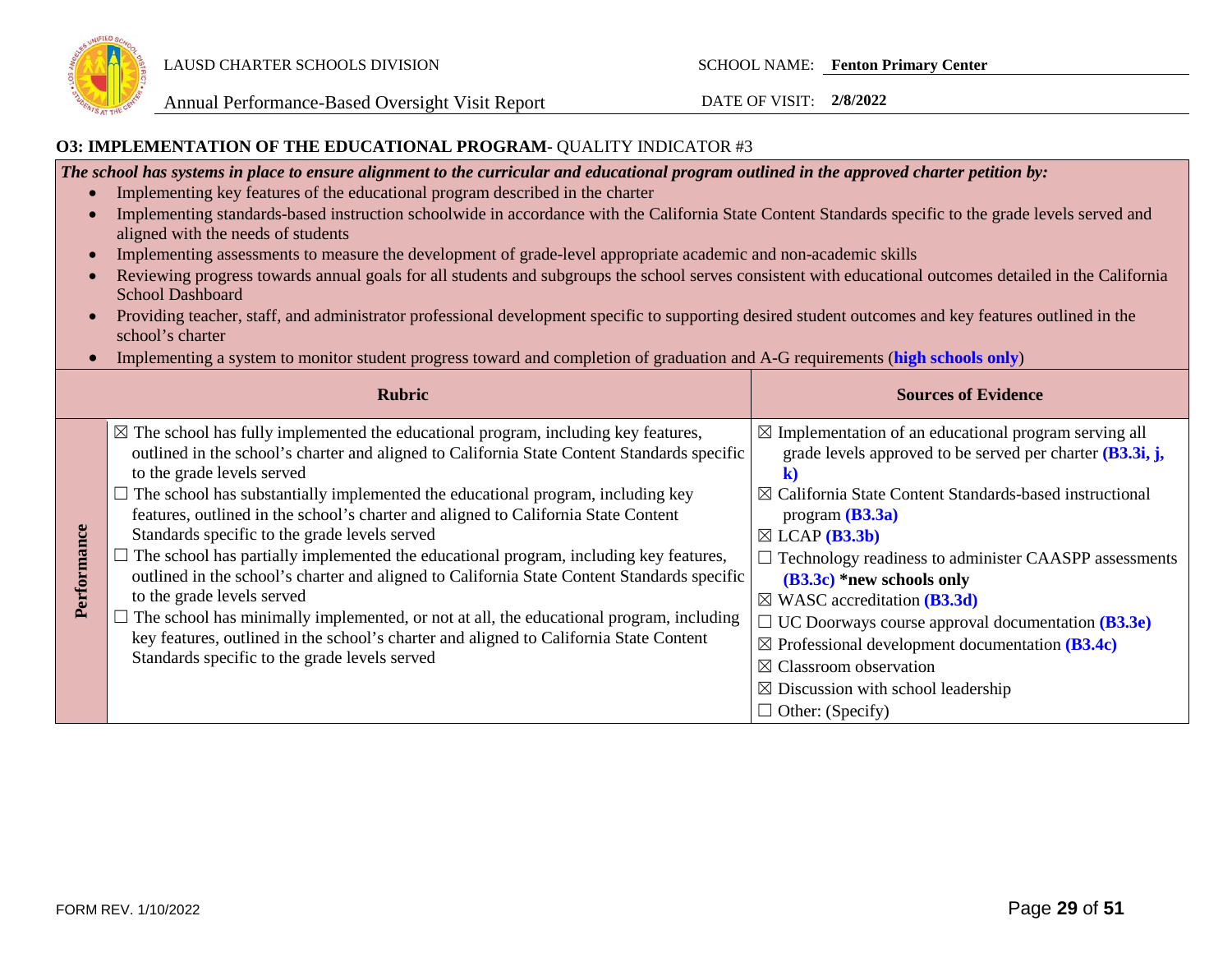

#### **O4: MEETING THE NEEDS OF ALL STUDENTS; SUBGROUP DATA ANALYSIS -** QUALITY INDICATOR #4

#### *The school has a system in place to ensure:*

| Implementation of differentiated instructional strategies and approaches described in the charter designed to meet the learning needs of all students, |
|--------------------------------------------------------------------------------------------------------------------------------------------------------|
| including all numerically significant subgroups identified in the school's LCAP and by the CDE                                                         |

- Implementation of internal student assessments aligned with instructional outcomes to determine student mastery of California State Content Standards
- Disaggregation and analysis of data on a regular basis to address individual student needs and guide instructional planning and use of interventions
- Implementation, review, and modification, as appropriate, of its Master Plan for English Learners (EL identification, designated and integrated ELD standards-based instruction, progress monitoring, assessment, and reclassification)
- A staff person is designated to assist and support foster youth/students experiencing homelessness

|             | <b>Rubric</b>                                                                                                                                                                                                                                                                                                                                                                                                                                                                                                                                                                                                                                                                                                                                                                                                                                                                                                                                                                                                                      | <b>Sources of Evidence</b>                                                                                                                                                                                                                                                                                                                                                                                                                                                                                                                                                                                                                                                                                                                                                                                                                                                           |
|-------------|------------------------------------------------------------------------------------------------------------------------------------------------------------------------------------------------------------------------------------------------------------------------------------------------------------------------------------------------------------------------------------------------------------------------------------------------------------------------------------------------------------------------------------------------------------------------------------------------------------------------------------------------------------------------------------------------------------------------------------------------------------------------------------------------------------------------------------------------------------------------------------------------------------------------------------------------------------------------------------------------------------------------------------|--------------------------------------------------------------------------------------------------------------------------------------------------------------------------------------------------------------------------------------------------------------------------------------------------------------------------------------------------------------------------------------------------------------------------------------------------------------------------------------------------------------------------------------------------------------------------------------------------------------------------------------------------------------------------------------------------------------------------------------------------------------------------------------------------------------------------------------------------------------------------------------|
| Performance | $\boxtimes$ The school has fully implemented and monitors the components of the charter's<br>instructional program designed to meet the learning needs of all students, including its<br>subgroups, and modifies instruction based on data analysis<br>The school has substantially implemented and monitors the components of the charter's<br>instructional program designed to meet the learning needs of all students, including its<br>subgroups, and generally modifies instruction based on data analysis<br>The school has partially implemented the components of the charter's instructional<br>program designed to meet the learning needs of all students, including its subgroups, and<br>partially modifies instruction based on data analysis<br>The school has minimally implemented, or not at all, the components of the charter's<br>instructional program designed to meet the learning needs of all students, including its<br>subgroups, and does not consistently modify instruction based on data analysis | $\boxtimes$ Standards-based instructional program<br>(B3.3a)<br>$\boxtimes$ LCAP ( <b>B3.3b</b> )<br>$\boxtimes$ Professional development documentation (B3.4c)<br>$\boxtimes$ Intervention and support for all students, including but not<br>limited to foster youth, low-income, English Learners,<br>students with disabilities, at-risk students, and high<br>performing students $(B3.3i)$<br>$\boxtimes$ Implementation of the school's English Learner Master<br>Plan $(B3.3i)$<br>$\boxtimes$ Implementation of a data analysis system (B2.1 and B2.6)<br>$\boxtimes$ Internal assessment and analysis documentation (e.g.,<br>School Internal Assessment Data Report or equivalent)<br>(B2.6)<br>Foster youth/students experiencing homelessness designee<br>$\boxtimes$ Classroom observation<br>$\boxtimes$ Discussion with school leadership<br>$\Box$ Other: (Specify) |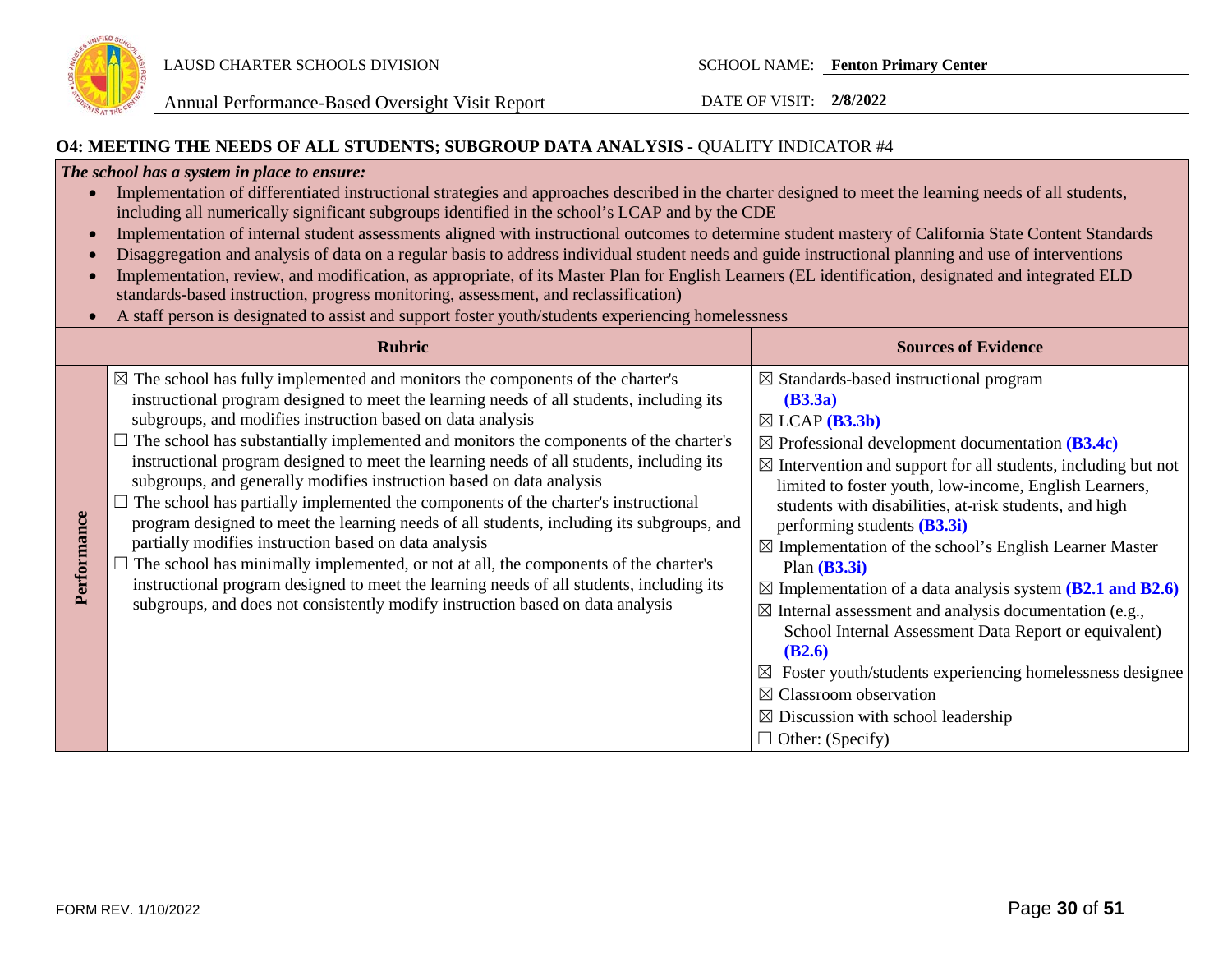

## **O5: SPECIAL EDUCATION** - QUALITY INDICATOR #5

| $\bullet$   | The school has a system in place to ensure that the school:<br>Provides special education programs and services in accordance with students' IEPs<br>Provides special education training for staff<br>Conducts a special education self-review annually, using the Special Education Self-Review Checklist<br>Maintains timely IEP timeline records and accurate service provision records in Welligent                                                                                                                                                                                                                                                                                                                                                                                                                                                    |                                                                                                                                                                                                                                                                                                                                                                                                                                                                                                                                                                                                                                                                                                                |
|-------------|------------------------------------------------------------------------------------------------------------------------------------------------------------------------------------------------------------------------------------------------------------------------------------------------------------------------------------------------------------------------------------------------------------------------------------------------------------------------------------------------------------------------------------------------------------------------------------------------------------------------------------------------------------------------------------------------------------------------------------------------------------------------------------------------------------------------------------------------------------|----------------------------------------------------------------------------------------------------------------------------------------------------------------------------------------------------------------------------------------------------------------------------------------------------------------------------------------------------------------------------------------------------------------------------------------------------------------------------------------------------------------------------------------------------------------------------------------------------------------------------------------------------------------------------------------------------------------|
|             | <b>Rubric</b>                                                                                                                                                                                                                                                                                                                                                                                                                                                                                                                                                                                                                                                                                                                                                                                                                                              | <b>Sources of Evidence</b>                                                                                                                                                                                                                                                                                                                                                                                                                                                                                                                                                                                                                                                                                     |
| Performance | $\boxtimes$ The school has a highly developed system in place for full implementation and<br>monitoring of its special education processes and program in compliance with all<br>requirements<br>$\Box$ The school has a well-developed system in place for full implementation and monitoring<br>of its special education processes and program in compliance with all requirements<br>$\Box$ The school has a partially developed system in place for full implementation and<br>monitoring of its special education processes and program in compliance with all<br>requirements<br>$\Box$ The school has a minimal or no system in place for full implementation and monitoring<br>of its special education processes and program in compliance with all requirements<br>$\Box$ Not Applicable - Charter school participates in LAUSD's Option 1 SELPA | $\boxtimes$ Parent-Student Handbook(s) ( <b>B1.10a</b> )<br>District Validation Review (DVR) (B3.4a)<br>$\boxtimes$ Self-Review Checklist ( <b>B3.4a</b> )<br>$\boxtimes$ Welligent reports and/or other documentation, including<br>from the Division of Special Education $(B3.4a)$<br>$\boxtimes$ Professional development documentation (B3.4c)<br>$\boxtimes$ Intervention and support for students with<br>disabilities $(B3.3i)$<br>$\boxtimes$ Consultation with Charter Operated Programs office<br>$\boxtimes$ Other special education documentation (B3.4a)<br>$\boxtimes$ Classroom observation<br>$\boxtimes$ Discussion with school leadership<br><b>MOU Non-LAUSD SELPA</b><br>Other: (Specify) |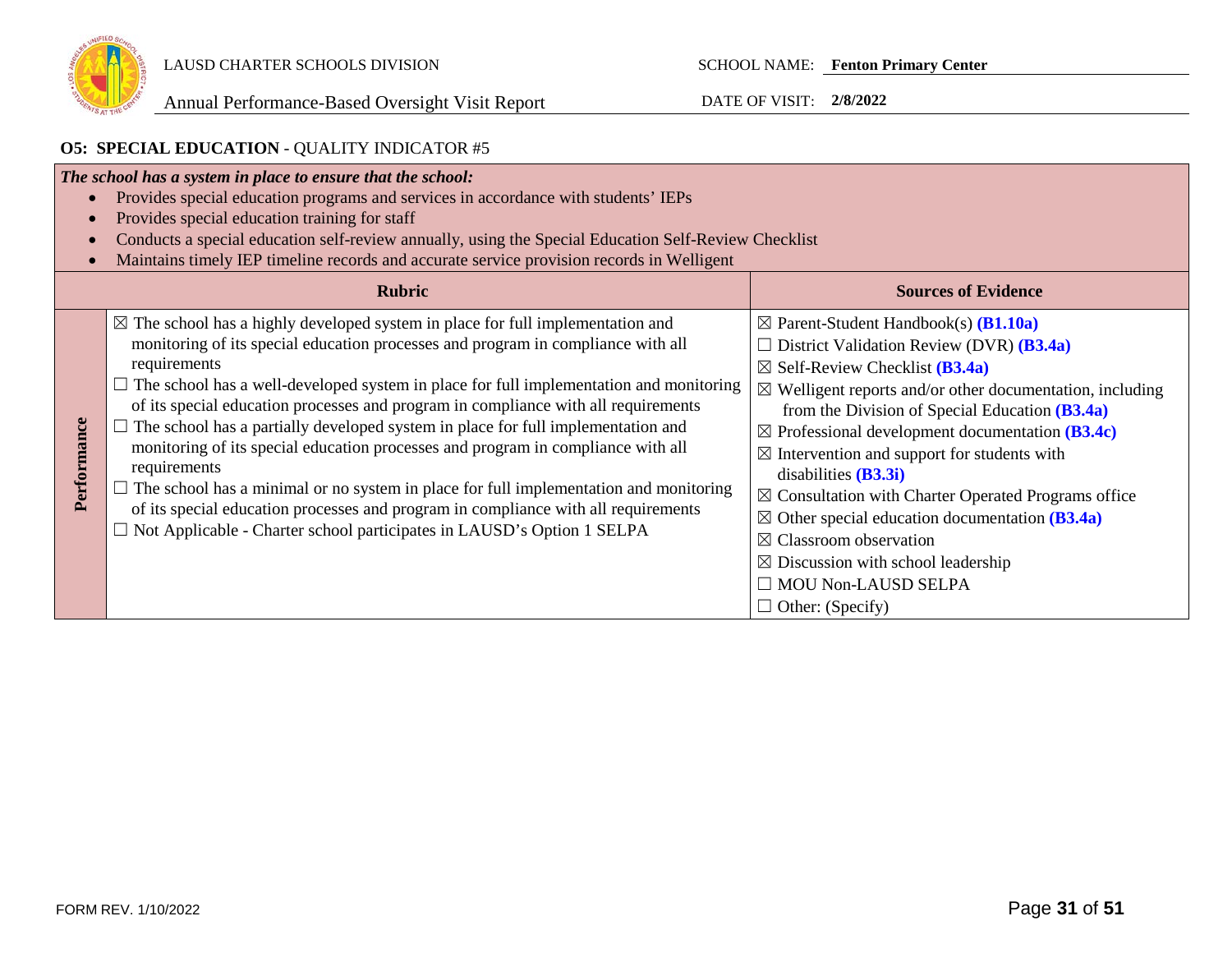

#### **O6: SCHOOL CLIMATE AND STUDENT DISCIPLINE** - QUALITY INDICATOR #6

*The school has a school climate and schoolwide student discipline system in place to ensure that the school's practices:* 

- Align with the principles of the District's Discipline Foundation Policy and School Climate Bill of Rights Resolution, including but not limited to, tiered behavior intervention, alternatives to suspension, and schoolwide positive behavior support, data monitoring and, includes a discipline system complaint process
- Provide positive opportunities for student wellness, growth and success, aimed at making the school safe, welcoming, supportive and inclusive
- Minimize discretionary suspensions and expulsions
- Reduce or eliminate suspension disproportionality for student subgroups
- Minimize chronic absenteeism for all students and student subgroups
- Procedures for preventing acts of bullying, including cyberbullying, in accordance with the requirements of Ed. Code, § 32283.5 and 234.4

|             | <b>Rubric</b>                                                                                                                                                                                                                                                                                                                                                                                                                                                                                                                                                                                                                                                                                                                                                                                                                                                         | <b>Sources of Evidence</b>                                                                                                                                                                                                                                                                                                                                                                                                                                                                                                                                                                                                                                                                                                                                                                                                                                                                                                                                                                                                                                                   |
|-------------|-----------------------------------------------------------------------------------------------------------------------------------------------------------------------------------------------------------------------------------------------------------------------------------------------------------------------------------------------------------------------------------------------------------------------------------------------------------------------------------------------------------------------------------------------------------------------------------------------------------------------------------------------------------------------------------------------------------------------------------------------------------------------------------------------------------------------------------------------------------------------|------------------------------------------------------------------------------------------------------------------------------------------------------------------------------------------------------------------------------------------------------------------------------------------------------------------------------------------------------------------------------------------------------------------------------------------------------------------------------------------------------------------------------------------------------------------------------------------------------------------------------------------------------------------------------------------------------------------------------------------------------------------------------------------------------------------------------------------------------------------------------------------------------------------------------------------------------------------------------------------------------------------------------------------------------------------------------|
| Performance | $\Box$ The school has a highly developed school climate and student discipline system in place<br>that is aligned with the principles of the Discipline Foundation Policy and School<br>Climate Bill of Rights<br>$\boxtimes$ The school has a well-developed school climate and student discipline system in place<br>that is aligned with the principles of the Discipline Foundation Policy and School<br>Climate Bill of Rights<br>The school has a partially developed school climate and student discipline system in<br>place that is aligned with the principles of the Discipline Foundation Policy and School<br>Climate Bill of Rights<br>The school has a minimally developed or no school climate and student discipline<br>system in place that is aligned with the principles of the Discipline Foundation Policy<br>and School Climate Bill of Rights | $\boxtimes$ Parent-Student Handbook(s) ( <b>B1.10a</b> )<br>$\boxtimes$ LCAP (B3.3b)<br>$\boxtimes$ Professional development documentation (B3.4c)<br>$\boxtimes$ Implementation of school climate and student discipline<br>system that aligns with Discipline Foundation Policy and<br>School Climate Bill of Rights principles (B3.4b)<br>$\boxtimes$ Implementation of tiered behavior intervention, such as<br>$SST/COST$ ( <b>B3.4b</b> )<br>$\boxtimes$ Implementation of alternatives to suspension (B3.4b)<br>$\boxtimes$ Implementation of schoolwide positive behavior support<br>system $(B3.4b)$<br>$\boxtimes$ Data monitoring (B3.4b)<br>$\boxtimes$ LAUSD Office of Data & Accountability's Data Set for<br>suspension, expulsion, disproportionality, and chronic<br>absenteeism $(B2.1)$<br>$\Box$ Chronic absenteeism rates<br>$\boxtimes$ Implementation of procedures for preventing acts of<br>bullying, including cyberbullying (B3.4b)<br>$\Box$ Stakeholder focus group<br>$\boxtimes$ Discussion with school leadership<br>$\Box$ Other: (Specify) |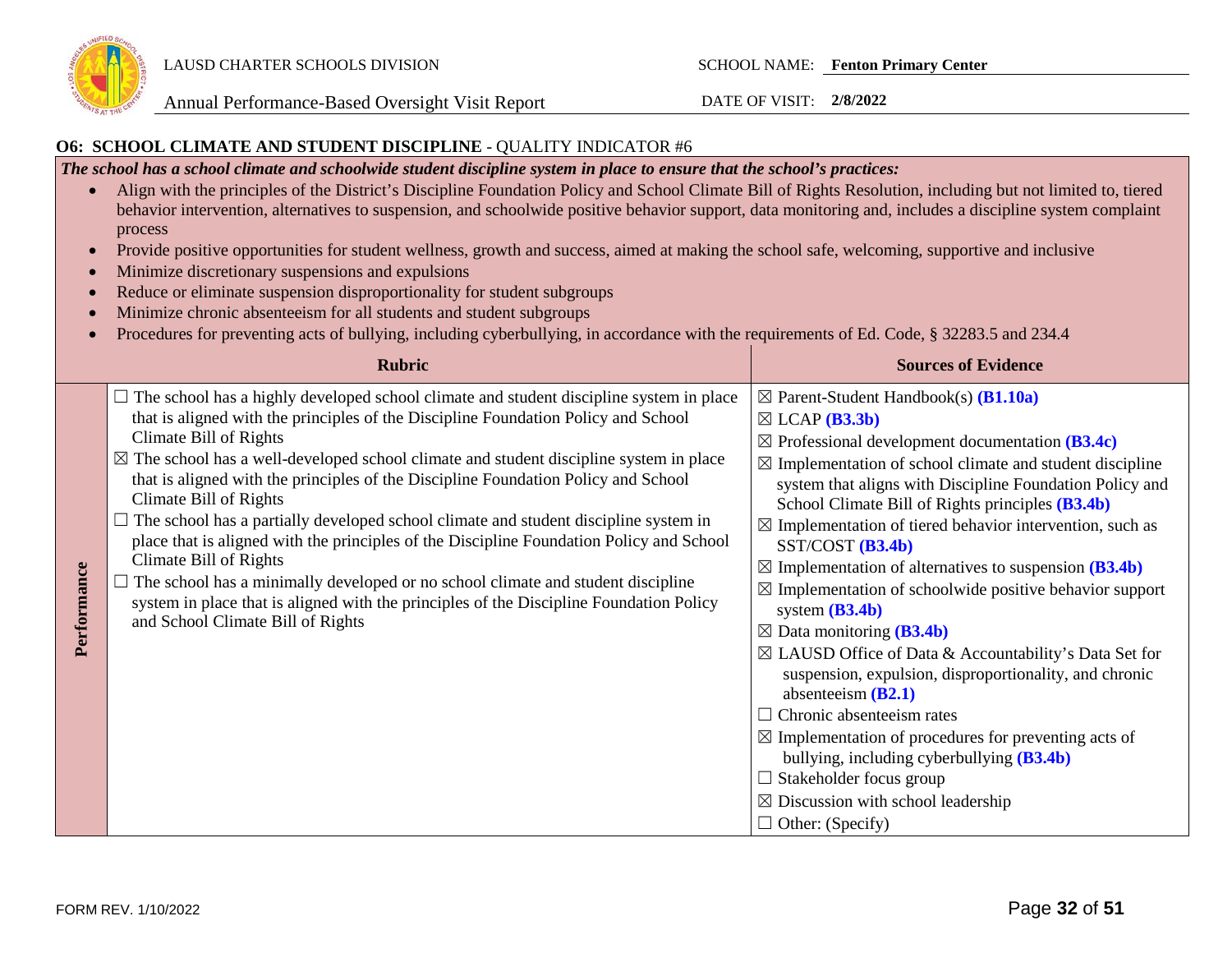

Annual Performance-Based Oversight Visit Report DATE OF VISIT: **2/8/2022**

### **O7: PROFESSIONAL DEVELOPMENT** - QUALITY INDICATOR #**7**

### *The school:*

- Has a schoolwide professional development plan for teachers and other staff that supports the educational program set forth in the charter and targets identified needs
- Provides faculty and other instructional staff with professional development opportunities to improve instructional practice
- Provides opportunities for teachers to collaborate regularly for the purpose of planning and improving curriculum and instruction

| <b>Rubric</b>                                                                                                                                                                                                                                                                                                                                                                                                                                                                                                                                                                                                                                                                                                                                                                                                                                                                                                                                                           | <b>Sources of Evidence</b>                                                                                                                                                                                                                                                                                                                                                                                                              |
|-------------------------------------------------------------------------------------------------------------------------------------------------------------------------------------------------------------------------------------------------------------------------------------------------------------------------------------------------------------------------------------------------------------------------------------------------------------------------------------------------------------------------------------------------------------------------------------------------------------------------------------------------------------------------------------------------------------------------------------------------------------------------------------------------------------------------------------------------------------------------------------------------------------------------------------------------------------------------|-----------------------------------------------------------------------------------------------------------------------------------------------------------------------------------------------------------------------------------------------------------------------------------------------------------------------------------------------------------------------------------------------------------------------------------------|
| $\boxtimes$ The school has fully implemented a professional development plan for teachers and<br>other staff that supports instructional practices, targets identified needs, and aligns with<br>the education program set forth in the charter<br>The school has implemented a professional development plan for teachers and other staff<br>that supports instructional practices, targets identified needs, and aligns with the<br>education program set forth in the charter<br>The school has partially implemented a professional development plan for teachers and<br>other staff that supports instructional practices, targets identified needs, and aligns with<br>the education program set forth in the charter<br>$\Box$ The school has not implemented a professional development plan for teachers and other<br>staff that supports instructional practices, targets identified needs, and aligns with the<br>education program set forth in the charter | $\boxtimes$ LCAP ( <b>B3.3b</b> )<br>$\boxtimes$ Professional development documentation (e.g.<br>professional development year-long plan agendas, and<br>sign-ins) $(B3.4c)$<br>$\boxtimes$ Professional development training materials (B3.4c)<br>$\boxtimes$ System to assess professional development needs (B3.4c)<br>Interview of teachers and/or other staff<br>$\boxtimes$ Discussion with school leadership<br>Other: (Specify) |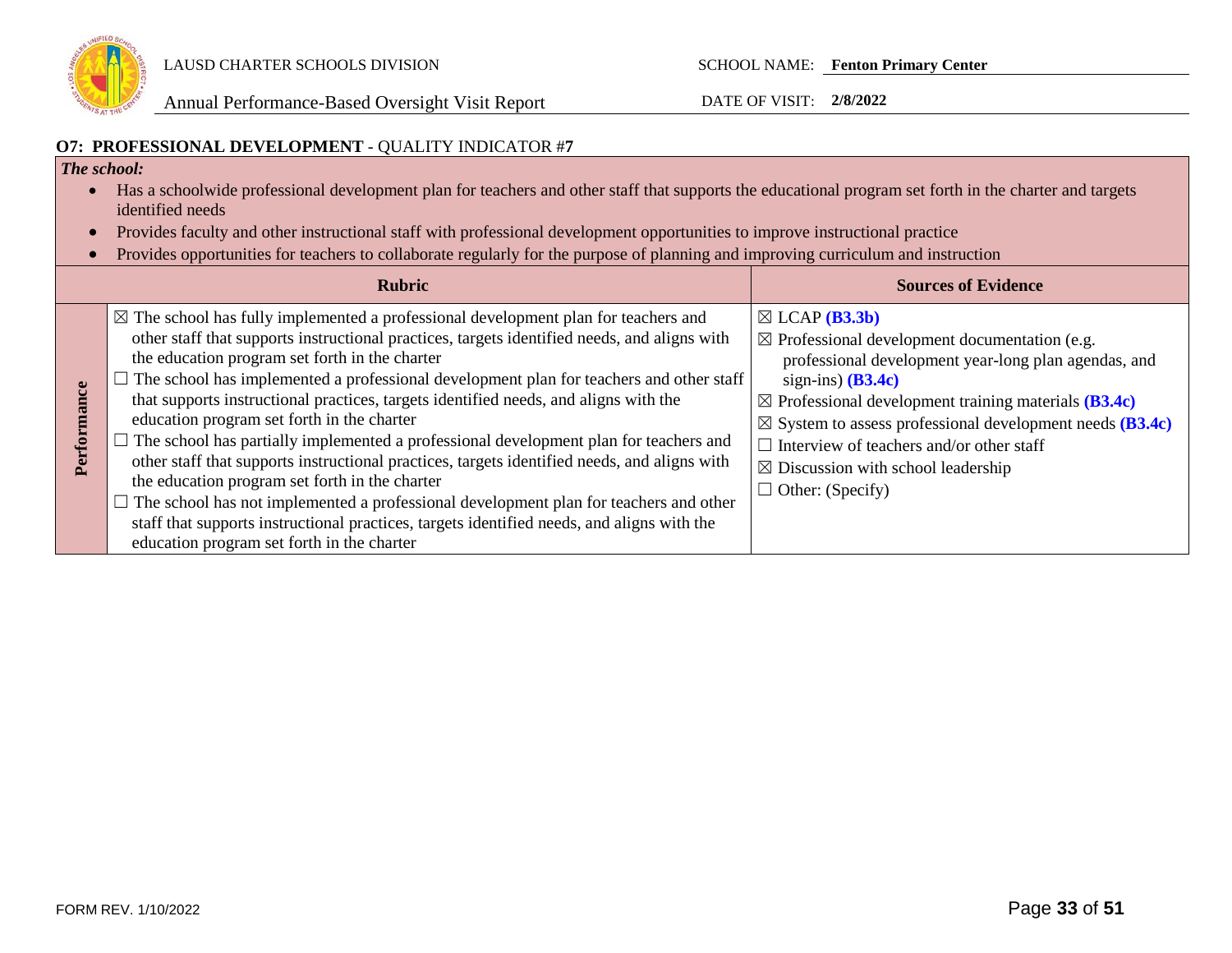

Annual Performance-Based Oversight Visit Report DATE OF VISIT: **2/8/2022**

#### **O8: STAKEHOLDER ENGAGEMENT AND INVOLVEMENT** - QUALITY INDICATOR #8

*The school has a system for stakeholder engagement, including gathering input, facilitating and encouraging involvement, sharing information, and resolving concerns, which:*

- Provides parents, teachers, and students with meaningful opportunities for involvement and engagement that meet the requirements and goals of applicable federal and state law, the school's charter, and the school LCAP
- Implements a School Site Council (SSC) and/or English Learner Advisory Committee (ELAC), in accordance with legal requirements (e.g., member composition of committee/council, legally required topics, etc.), if applicable
- Engages in communication that notifies parents, teachers, pupils and other stakeholders of the process for resolving concerns, including how they may contact board members, and supports students, families, and other stakeholders in effectively resolving concerns

|                 | <b>Rubric</b>                                                                                                                                                                                                                                                                                                                                                                                                                                                                                                                                                                                                                                                                                                             | <b>Sources of Evidence</b>                                                                                                                                                                                                                                                                                                                                                                                                                                                                                                                                                                                      |
|-----------------|---------------------------------------------------------------------------------------------------------------------------------------------------------------------------------------------------------------------------------------------------------------------------------------------------------------------------------------------------------------------------------------------------------------------------------------------------------------------------------------------------------------------------------------------------------------------------------------------------------------------------------------------------------------------------------------------------------------------------|-----------------------------------------------------------------------------------------------------------------------------------------------------------------------------------------------------------------------------------------------------------------------------------------------------------------------------------------------------------------------------------------------------------------------------------------------------------------------------------------------------------------------------------------------------------------------------------------------------------------|
| mance<br>Perfor | $\boxtimes$ The school has a highly developed system for stakeholder engagement, including<br>gathering input, encouraging involvement, sharing information, and resolving concerns<br>$\Box$ The school has a well-developed system for stakeholder engagement, including<br>gathering input, encouraging involvement, sharing information, and resolving concerns<br>The school has a partially developed system for stakeholder engagement, including<br>gathering input, encouraging involvement, sharing information, and resolving concerns<br>The school has a minimal or no system for stakeholder engagement, including gathering<br>input, encouraging involvement, sharing information, and resolving concerns | $\boxtimes$ Parent-Student Handbook ( <b>B1.10a</b> )<br>$\boxtimes$ LCAP ( <b>B3.3b</b> )<br>$\boxtimes$ Documentation of SSC and ELAC meetings (e.g.,<br>calendars, agendas, minutes, roster, and sign-in) (B3.4d)<br>$\boxtimes$ Stakeholder consultation (B3.4d)<br>$\boxtimes$ Parent/stakeholder involvement and<br>engagement $(B3.4d)$<br>$\boxtimes$ Communication to parents and other stakeholders of<br>complaint resolution process(es) $(B3.4d)$<br>School website ( <b>B3.4e</b> )<br>$\Box$ Stakeholder focus group<br>$\boxtimes$ Discussion with school leadership<br>$\Box$ Other: (Specify) |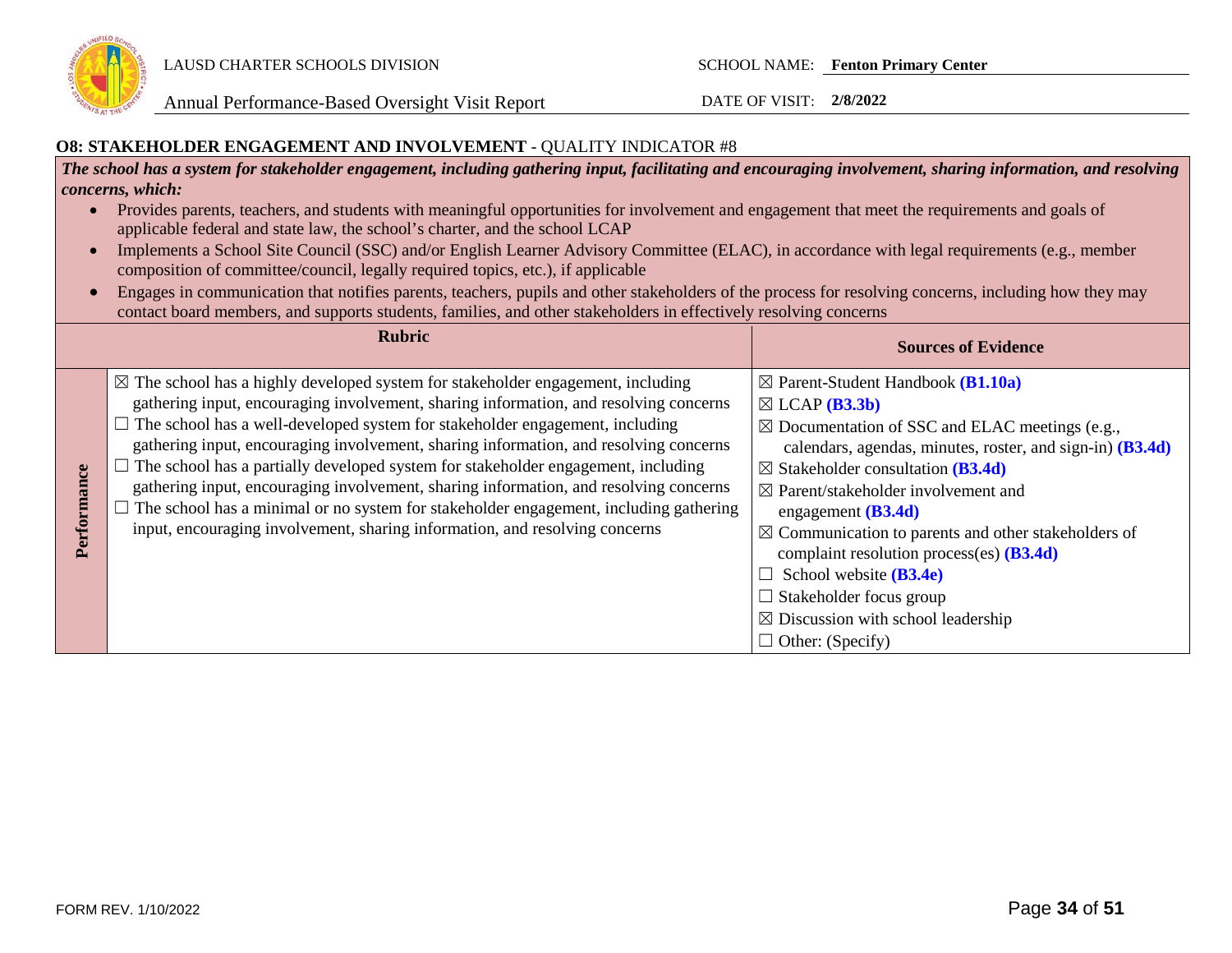

#### **O9: TRANSPARENCY FOR STAKEHOLDERS-** QUALITY INDICATOR #9

*The school's documents that are available both manually and electronically serve as a vehicle for transparency through its displays and provision of information.* 

- Information is easily accessible to the public and school stakeholders, and is presented in English and applicable languages as required by law
- Applicable categories described in Charter School Transparency Resolution
- UCP and all complaint procedures
- Title IX information in accordance with Ed. Code, § 221.61<sup>\*\*</sup>
- Suicide Prevention policy in accordance with Ed. Code, § 215<sup>\*\*</sup>
- Notification requirements to pupils and parents or guardians of pupils on how to initiate access to available pupil mental health services on campus, in the community, or both no less than twice during the school year, in accordance with Ed. Code, § 49428
- Ensure that specified information on bullying and harassment prevention is readily accessible in a prominent location on the LEA's existing website in a manner that is easily accessible to parents or guardians of pupils, in accordance with Ed. Code, § 234.1 et seq.\*\*
- Provides all stakeholders with appropriate, accessible, and relevant information about individual student and schoolwide academic progress and performance
- Identifies and implements the most appropriate methods of informing parents and guardians of pupils in grades 6-12, of human trafficking prevention resources, in accordance with Ed. Code, § 49381
- Informs parents of high school students about transferability of courses to other public high schools and the eligibility of courses to meet college entrance requirements (**high schools only**)

"\*\*" Indicates that the policy must be posted on website.

**Rubric Sources of Evidence**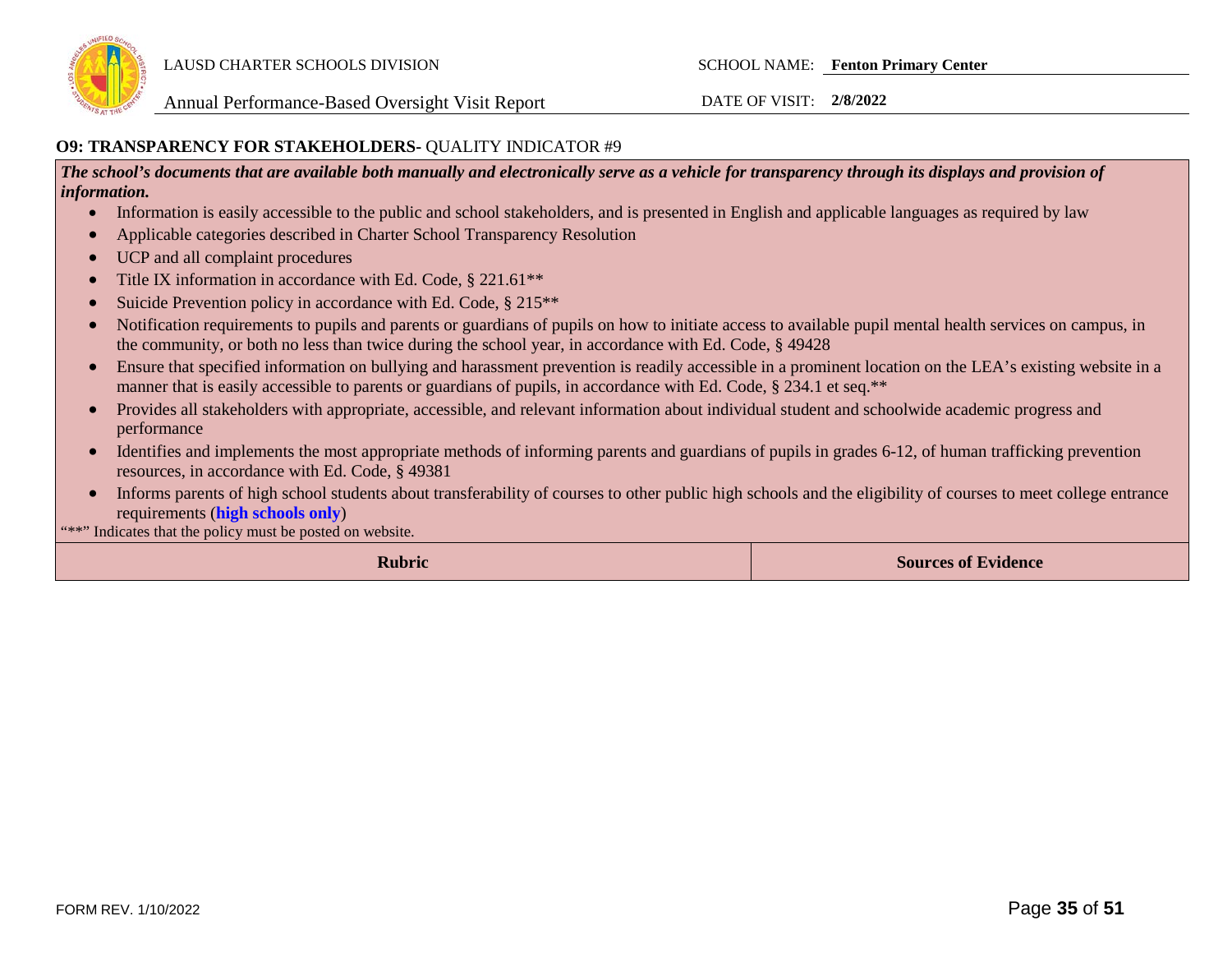

## LAUSD CHARTER SCHOOLS DIVISION SCHOOL NAME: **Fenton Primary Center**

|             | $\boxtimes$ The school has a highly developed system to share information with stakeholders, that is<br>easily accessible via its documents available both manually, electronically and on its<br>website<br>$\Box$ The school has a well-developed system to share information with stakeholders via its                                                                                                           | $\boxtimes$ Review of the availability of information to the<br>public/stakeholders (B3.4e) for:<br>$\boxtimes$ LCAP<br>$\boxtimes$ UCP Procedure and Forms                                                                                                                                                                                                                                                                                                                                                                                                                                                                                                                                                                                                                                                                                                                                                                                                                                                                           |
|-------------|---------------------------------------------------------------------------------------------------------------------------------------------------------------------------------------------------------------------------------------------------------------------------------------------------------------------------------------------------------------------------------------------------------------------|---------------------------------------------------------------------------------------------------------------------------------------------------------------------------------------------------------------------------------------------------------------------------------------------------------------------------------------------------------------------------------------------------------------------------------------------------------------------------------------------------------------------------------------------------------------------------------------------------------------------------------------------------------------------------------------------------------------------------------------------------------------------------------------------------------------------------------------------------------------------------------------------------------------------------------------------------------------------------------------------------------------------------------------|
| Performance | documents available both manually, electronically and on its website<br>The school has a partially developed system to share information with stakeholders via<br>its documents available manually/electronically or on its website<br>The school has a minimally developed system to share information with stakeholders<br>with limited to no availability of documents manually/electronically or on its website | $\boxtimes$ Complaint Procedure and Forms<br>$\boxtimes$ Title IX Information<br>$\boxtimes$ Suicide Prevention and Awareness<br>$\Box$ Financial Audit<br>$\boxtimes$ Student Demographics<br>$\boxtimes$ Student Achievement Information<br>$\boxtimes$ Sharing accessible and relevant information about<br>individual student and schoolwide academic progress and<br>performance with all stakeholders as appropriate (B3.4e)<br>$\Box$ Parents are informed about transferability of<br>courses/course credit and eligibility to meet A-G<br>requirements $(B3.4e)$<br>$\boxtimes$ Provision of stakeholder access to school's approved<br>charter $(B3.4e)$<br>$\Box$ Informing parents/guardians of human trafficking<br>prevention resources (grades $6-12$ ) ( <b>B3.4e</b> )<br>$\boxtimes$ Notification of access to available mental health services<br>(B3.4e)<br>$\boxtimes$ Specified information on bullying and harassment<br>prevention $(B3.4e)$<br>$\boxtimes$ School website (B3.4e)<br>$\Box$ Other: (Specify) |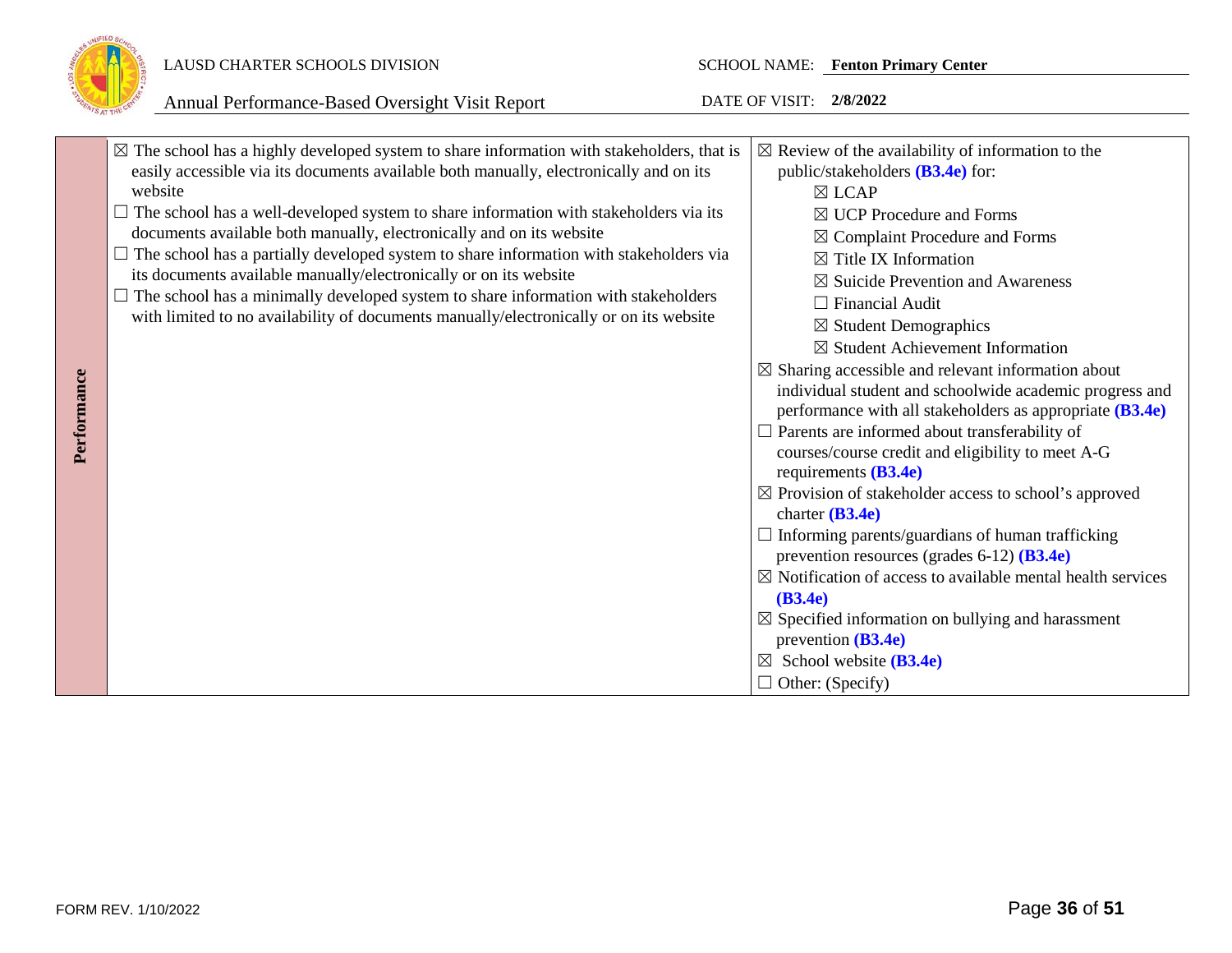

#### **O10: EVALUATION OF SCHOOL STAFF** - QUALITY INDICATOR #10

*The school has a system in place for the evaluation of school staff designed to ensure that the school's educational program yields high student achievement and complies with all applicable legal requirements, including:* 

- Evaluation procedures with clear performance standards for all school-based staff, including but not limited to administrators, certificated staff, and classified staff
- Evaluation tool for all school-based staff, including but not limited to administrators, certificated staff, and classified staff

|                 | <b>Rubric</b>                                                                                                                                                                                                                                                                                                                                                                                                                                                                                                                                                                                                                                                                                                                                                                                                                                                                                                                                                                      | <b>Sources of Evidence</b>                                                                                                                                                                                                                                                                                                                                                                                                                         |
|-----------------|------------------------------------------------------------------------------------------------------------------------------------------------------------------------------------------------------------------------------------------------------------------------------------------------------------------------------------------------------------------------------------------------------------------------------------------------------------------------------------------------------------------------------------------------------------------------------------------------------------------------------------------------------------------------------------------------------------------------------------------------------------------------------------------------------------------------------------------------------------------------------------------------------------------------------------------------------------------------------------|----------------------------------------------------------------------------------------------------------------------------------------------------------------------------------------------------------------------------------------------------------------------------------------------------------------------------------------------------------------------------------------------------------------------------------------------------|
| ance<br>Perform | $\boxtimes$ The school has a highly developed system in place for the evaluation of school staff<br>designed to ensure that the school's educational program yields high student achievement<br>and complies with all applicable legal requirements<br>The school has a well-developed system in place for the evaluation of school staff<br>designed to ensure that the school's educational program yields high student achievement<br>and complies with all applicable legal requirements<br>The school has a partially developed system in place for the evaluation of school staff<br>designed to ensure that the school's educational program yields high student achievement<br>and complies with all applicable legal requirements<br>The school has a minimal or no system in place for the evaluation of school staff<br>designed to ensure that the school's educational program yields high student achievement<br>and complies with all applicable legal requirements | $\boxtimes$ Evaluation procedures with clear performance standards<br>for all school-based staff, including but not limited to<br>administrators, certificated staff, and classified staff<br>(B3.4f)<br>$\boxtimes$ Evaluation tool for all school-based staff, including but not<br>limited to administrators, certificated staff, and classified<br>staff $(B3.4f)$<br>$\boxtimes$ Discussion with school leadership<br>$\Box$ Other: (Specify) |

## **O11: CLEARANCES AND CREDENTIALING COMPLIANCE** - QUALITY INDICATOR #11

*The school is in compliance with applicable law and the terms of its approved charter regarding clearances and credentialing:*

- All certificated staff are fully credentialed, including EL authorizations, and appropriately assigned as authorized by their credentials at all times
- Individuals employed in a teaching position during the 2019–20 school year obtain the appropriate certificate, permit, or other document for their certificated assignment no later than July 1, 2025 (Ed. Code, § 47605.4(a).)
- The charter school maintains appropriate assignments and monitoring throughout the year and addresses Exceptions (and makes Determinations, as appropriate) in CalSAAS during the CTC-identified annual window.
- Charter school identifies its charter user(s) who participate in CTC trainings as well as those through LACOE and/or LAUSD, and they establish internal processes that address not only the CalSAAS monitoring, but also the accurate submission of CALPADS Codes as they relate to the CalSAAS Determinations.
- The school has obtained all necessary employee clearances, including criminal background and tuberculosis (TB) risk assessments/clearances, prior to employment, and keeps all clearances current
- The school has obtained all necessary vendor clearances, including criminal background and tuberculosis (TB) risk assessments/clearances, prior to the provision of service, and keeps all clearances current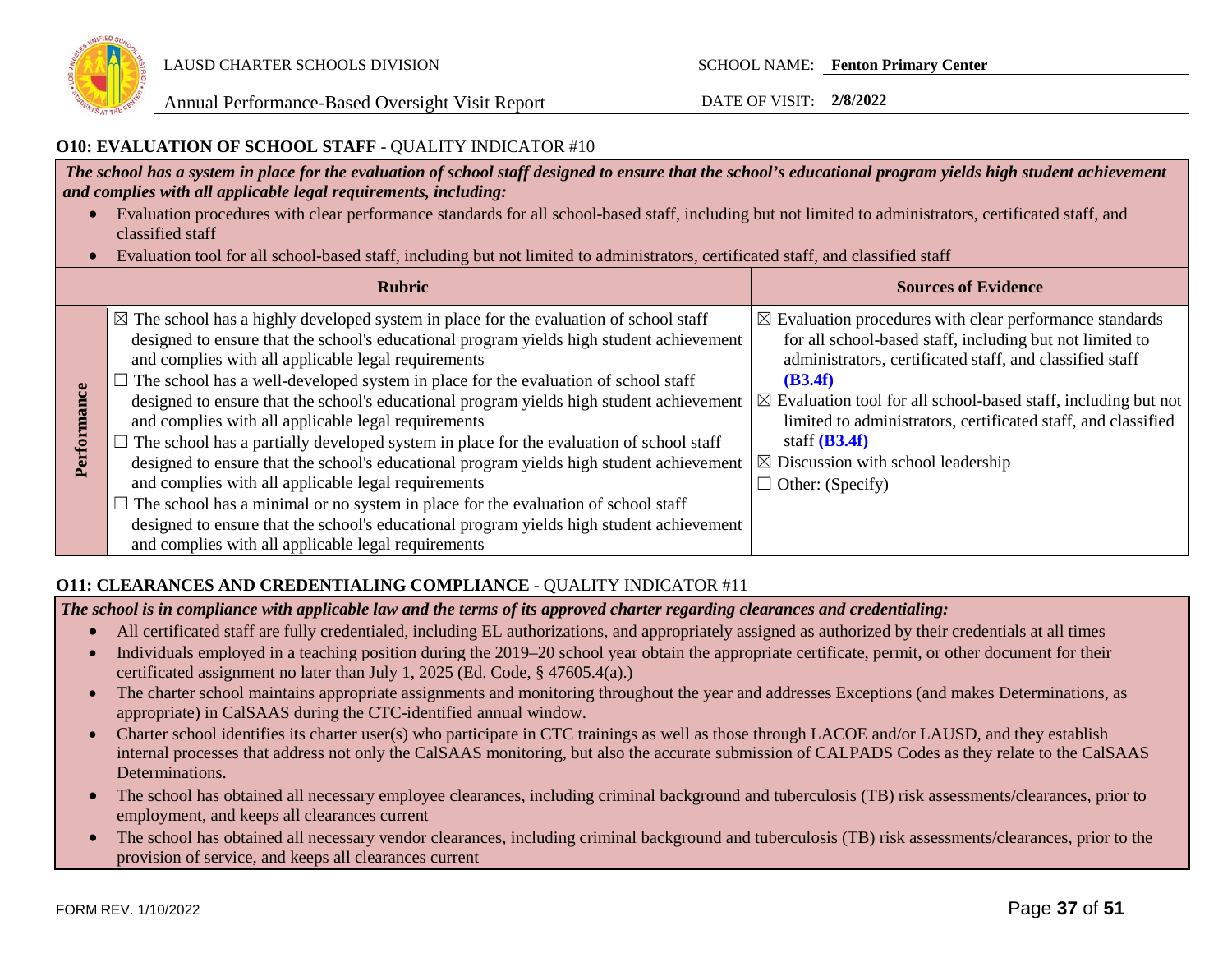

| <b>Rubric</b>                                                                                                                                                                                                                                                                                                                                                                                                                                                                                                                                                                                                                                                                                                                                                                                                                                                                                                                                          | <b>Sources of Evidence</b>                                                                                                                                                                                                                                                                                                                                                                                                                                                                                                                                                                                                                                                                                                                                                                                                                                                                                                                                   |
|--------------------------------------------------------------------------------------------------------------------------------------------------------------------------------------------------------------------------------------------------------------------------------------------------------------------------------------------------------------------------------------------------------------------------------------------------------------------------------------------------------------------------------------------------------------------------------------------------------------------------------------------------------------------------------------------------------------------------------------------------------------------------------------------------------------------------------------------------------------------------------------------------------------------------------------------------------|--------------------------------------------------------------------------------------------------------------------------------------------------------------------------------------------------------------------------------------------------------------------------------------------------------------------------------------------------------------------------------------------------------------------------------------------------------------------------------------------------------------------------------------------------------------------------------------------------------------------------------------------------------------------------------------------------------------------------------------------------------------------------------------------------------------------------------------------------------------------------------------------------------------------------------------------------------------|
| $\boxtimes$ The school has fully implemented and continually monitors systems and procedures that<br>maintain 100% compliance with applicable law, including but not limited to clearance,<br>credentialing, and assignment requirements at all times<br>The school has implemented and monitors systems and procedures that maintain<br>substantial compliance with applicable law, including but not limited to clearance,<br>credentialing, and assignment requirements<br>$\Box$ The school has partially implemented and intermittently monitors systems and<br>procedures to maintain compliance with applicable law, including but not limited to<br>clearance, credentialing, and assignment requirements<br>Performance<br>The school has not implemented and/or does not monitor systems and procedures to<br>maintain compliance with applicable law, including but not limited to clearance,<br>credentialing, and assignment requirements | $\boxtimes$ Certification of Clearances, Credentialing, and Mandated<br>Reporter Training 2021-2022 form ("ESSA Grid")<br>(B3A.1a)<br>$\boxtimes$ Human Resources policies and procedures regarding ESSA<br>qualifications and credentialing requirements<br>$\Box$ CalSAAS detail and summary reports; HR procedures for<br>the CalSAAS; List of CalSAAS users who actively engage<br>in the assignment monitoring process<br>$\boxtimes$ Staff rosters and school master schedule (B3A.1b and<br><b>B3A.1c)</b><br>$\boxtimes$ Custodian(s) of Records documentation<br>(B3A.1d)<br>$\boxtimes$ Criminal Background Clearance Certifications<br>(B3A.2a, B3A.3, and B3A.4)<br>$\boxtimes$ Teaching credential/authorization documentation<br>(B3A.2b)<br>$\boxtimes$ Vendor certifications (B3A.6)<br>$\Box$ Volunteer (TB) risk assessment/clearance certification<br>(B3A.7)<br>$\boxtimes$ Discussion with school leadership<br>$\Box$ Other: (Specify) |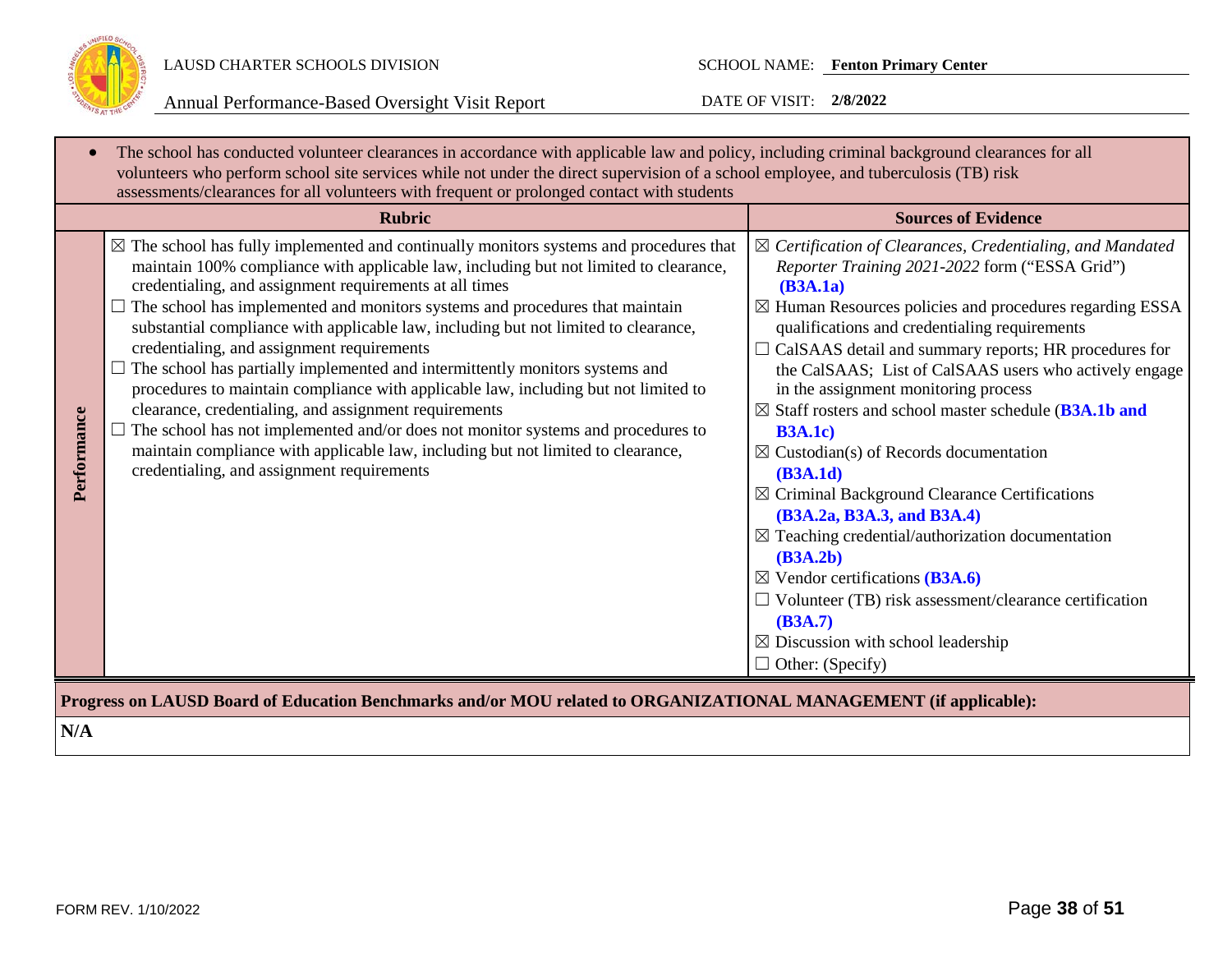

| 3746                                               |               |            | 2018-2019   |                  |                   |               |            | 2019-2020  |                  |                   |               |            | 2020-2021  |                  |                   |
|----------------------------------------------------|---------------|------------|-------------|------------------|-------------------|---------------|------------|------------|------------------|-------------------|---------------|------------|------------|------------------|-------------------|
|                                                    | Preliminary   | First      | Second      | <b>Unaudited</b> | Audited           | Preliminary   | First      | Second     | <b>Unaudited</b> | Audited           | Preliminary   | First      | Second     | <b>Unaudited</b> | Audited           |
| <b>Fenton Primary Center</b>                       | <b>Budget</b> | Interim    | Interim     | <b>Actuals</b>   | <b>Financials</b> | <b>Budget</b> | Interim    | Interim    | <b>Actuals</b>   | <b>Financials</b> | <b>Budget</b> | Interim    | Interim    | <b>Actuals</b>   | <b>Financials</b> |
| Cash and Cash Equivalents                          |               |            | 3,337,911   | 4,119,498        | 4,119,498         |               | 4,803,101  | 4,720,062  | 4,212,074        | 4,212,074         |               | 3,449,002  | 4,260,142  | 4,287,725        | 7,433,705         |
| <b>Current Assets</b>                              |               |            | 6,571,117   | 6,773,517        | 5,534,343         |               | 7,223,371  | 7,036,415  | 5,692,241        | 6,382,461         |               | 5,887,255  | 7,089,885  | 9,919,332        | 8,714,694         |
| <b>Fixed and Other Assets</b>                      |               |            | 348,796     | 300,053          | 1,559,498         |               | 316,006    | 305,450    | 233.427          | 1,479,040         |               | 161,511    | 253,604    | 261,155          | 1,470,974         |
| <b>Total Assets</b>                                |               |            | 6,919,913   | 7,073,570        | 7,093,841         |               | 7,539,377  | 7,341,865  | 5,925,668        | 7,861,501         |               | 6,048,766  | 7,343,489  | 10,180,487       | 10,185,668        |
| <b>Deferred Outflow</b>                            |               |            |             |                  |                   |               |            |            |                  |                   |               |            |            |                  |                   |
| <b>Current Liabilities</b>                         |               |            | 1,505,782   | 1,795,650        | 1,796,723         |               | 1,795,169  | 1,795,167  | 543,425          | 2,198,563         |               | 38,410     | 38,410     | 2,906,322        | 2,906,322         |
| Other Long Term Liabilities                        |               |            | $\Omega$    | $\Omega$         |                   |               |            | - 0        |                  | $\Omega$          |               | $\Omega$   | $\Omega$   |                  | 5,181             |
| Unfunded OPEB Liabilities/Deferred Inflow          |               |            | 1,001,026   | 946,338          | 1,135,673         |               | 1,297,379  | 1,297,378  | 1.173.131        | 1,173,131         |               | 1,173,130  | 1,173,130  | 644.101          | 644,101           |
| <b>Total Liabilities</b>                           |               |            | 2,506,808   | 2,741,988        | 2,932,396         |               | 3,092,548  | 3,092,545  | 1.716.556        | 3,371,694         |               | 1,211,540  | 1,211,540  | 3,550,423        | 3,555,604         |
| <b>Net Assets</b>                                  |               | 5,350,206  | 4,413,105   | 4,331,582        | 4,161,445         |               | 4,446,829  | 4,249,320  | 4,209,112        | 4,489,807         |               | 4,837,226  | 6,131,949  | 6,630,064        | 6,630,064         |
| <b>Total Revenues</b>                              | 11,255,058    | 10.571.982 | 10,525,254  | 10,499,530       | 10,519,799        | 10.778.699    | 10,381,916 | 10,291,851 | 10,452,541       | 11,043,547        | 10,273,391    | 10,800,531 | 11,798,465 | 11,826,458       | 12,062,529        |
| <b>Total Expenditures</b>                          | 10,292,834    | 10,269,270 | 10,158,616  | 10,214,416       | 10,215,486        | 10,615,449    | 10,266,669 | 10,203,976 | 10,404,874       | 10,715,185        | 10,155,588    | 10,172,417 | 10,156,323 | 9,686,201        | 9,922,272         |
| Net Income / (Loss)                                | 962,224       | 302,712    | 366,638     | 285,114          | 304,313           | 163,250       | 115,247    | 87,875     | 47,667           | 328,362           | 117,803       | 628,114    | 1,642,142  | 2,140,257        | 2,140,257         |
| Operating Transfers In (Out) and Sources /         |               |            |             |                  |                   |               |            |            |                  |                   |               |            |            |                  |                   |
| <b>Uses</b>                                        |               |            |             |                  |                   |               |            |            |                  |                   |               |            |            |                  |                   |
| <b>Extraordinary Item - Transfer of Net Assets</b> |               |            |             |                  |                   |               |            |            |                  |                   |               |            |            |                  |                   |
| Inc / (Dec) in Net Assets                          | 962,224       | 302,712    | 366,638     | 285,114          | 304,313           | 163,250       | 115,247    | 87,875     | 47,667           | 328,362           | 117,803       | 628,114    | 1,642,142  | 2,140,257        | 2,140,257         |
| Net Assets, Beginning                              | 4,863,599     | 5,047,494  | 5,047,493   | 5.047.494        | 4,046,467         | 5,047,494     | 4,331,582  | 4,331,582  | 4.331.582        | 4,161,445         | 4,249,320     | 4,209,112  | 4,209,113  | 4,209,113        | 4,489,807         |
| Adj. for restatement / Prior Yr Adj                |               |            | (1,001,026) | (1.001.026)      | (189, 335)        | (634.389)     | $\Omega$   | (170, 137) | (170.137         |                   | $\Omega$      | $\Omega$   | 280.694    | 280.694          |                   |
| Net Assets, Beginning, Adjusted                    | 4,863,599     | 5,047,494  | 4,046,467   | 4,046,468        | 3,857,132         | 4,413,105     | 4,331,582  | 4,161,445  | 4,161,445        | 4,161,445         | 4,249,320     | 4,209,112  | 4,489,807  | 4,489,807        | 4,489,807         |
| <b>Net Assets, End</b>                             | 5,825,822     | 5,350,206  | 4,413,105   | 4,331,582        | 4,161,445         | 4,576,355     | 4,446,829  | 4,249,320  | 4,209,112        | 4,489,807         | 4,367,123     | 4,837,226  | 6,131,949  | 6,630,064        | 6,630,064         |
|                                                    |               |            |             |                  |                   |               |            |            |                  |                   |               |            |            |                  |                   |

| 3746                                               |            |            | <b>Audited Financials</b> |            |           |               |            | 2021-2022 |                |                   |
|----------------------------------------------------|------------|------------|---------------------------|------------|-----------|---------------|------------|-----------|----------------|-------------------|
|                                                    |            |            |                           |            |           | Preliminary   | First      | Second    | Unaudited      | Audited           |
| <b>Fenton Primary Center</b>                       | 2017-2018  | 2018-2019  | 2019-2020                 | 2020-2021  | 2021-2022 | <b>Budget</b> | Interim    | Interim   | <b>Actuals</b> | <b>Financials</b> |
| Cash and Cash Equivalents                          | 3.149.872  | 4,119,498  | 4.212.074                 | 7,433,705  |           |               | 6.791.331  | $\Omega$  |                | $\Omega$          |
| <b>Current Assets</b>                              | 5,172,950  | 5,534,343  | 6,382,461                 | 8,714,694  |           |               | 10,083,888 |           |                | $\Omega$          |
| Fixed and Other Assets                             | 1.600.336  | 1,559,498  | 1,479,040                 | 1,470,974  |           |               | 252.266    |           |                |                   |
| <b>Total Assets</b>                                | 6,773,286  | 7,093,841  | 7,861,501                 | 10,185,668 |           |               | 10,336,154 |           |                |                   |
| <b>Deferred Outflow</b>                            |            |            |                           |            |           |               |            |           |                |                   |
| <b>Current Liabilities</b>                         | 1,725,793  | 1,796,723  | 2,198,563                 | 2,906,322  |           |               | 3,060,919  |           |                | $\Omega$          |
| Other Long Term Liabilities                        |            |            |                           | 5.181      |           |               |            |           |                |                   |
| Unfunded OPEB Liabilities/Deferred Inflow          | 1.001.026  | 1,135,673  | 1,173,131                 | 644.101    |           |               | 644.100    |           |                |                   |
| <b>Total Liabilities</b>                           | 2,726,819  | 2,932,396  | 3,371,694                 | 3,555,604  |           |               | 3,705,019  |           |                |                   |
| <b>Net Assets</b>                                  | 4.046.467  | 4,161,445  | 4,489,807                 | 6,630,064  |           |               | 6,631,135  |           |                | 0                 |
|                                                    |            |            |                           |            |           |               |            |           |                |                   |
| <b>Total Revenues</b>                              | 10,638,935 | 10,519,799 | 11,043,547                | 12,062,529 |           | 11,452,828    | 12,651,789 |           |                | 0                 |
| <b>Total Expenditures</b>                          | 10,341,468 | 10,215,486 | 10,715,185                | 9,922,272  |           | 11,151,923    | 12,650,718 |           |                | 0                 |
| Net Income / (Loss)                                | 297.467    | 304.313    | 328,362                   | 2,140,257  | 0         | 300,905       | 1,071      | $\Omega$  | $\Omega$       | $\mathbf 0$       |
| Operating Transfers In (Out) and Sources /         |            |            |                           |            |           |               |            |           |                |                   |
| <b>Uses</b>                                        |            |            |                           |            |           |               |            |           |                | $\mathbf 0$       |
| <b>Extraordinary Item - Transfer of Net Assets</b> |            |            |                           |            |           |               |            |           |                | 0                 |
| Inc / (Dec) in Net Assets                          | 297,467    | 304,313    | 328,362                   | 2,140,257  |           | 300,905       | 1,071      |           |                | $\mathbf{0}$      |
| Net Assets, Beginning                              | 4,442,294  | 4,046,467  | 4,161,445                 | 4,489,807  |           | 6,131,949     | 6,630,064  |           |                | 0                 |
| Adj. for restatement / Prior Yr Adj                | (693, 294) | (189, 335) |                           |            |           |               |            |           | 0              | 0                 |
| Net Assets, Beginning, Adjusted                    | 3,749,000  | 3,857,132  | 4,161,445                 | 4,489,807  | 0         | 6,131,949     | 6,630,064  | $\Omega$  | $\Omega$       | $\Omega$          |
| <b>Net Assets, End</b>                             | 4,046,467  | 4,161,445  | 4,489,807                 | 6,630,064  |           | 6,432,854     | 6,631,135  |           |                | 0                 |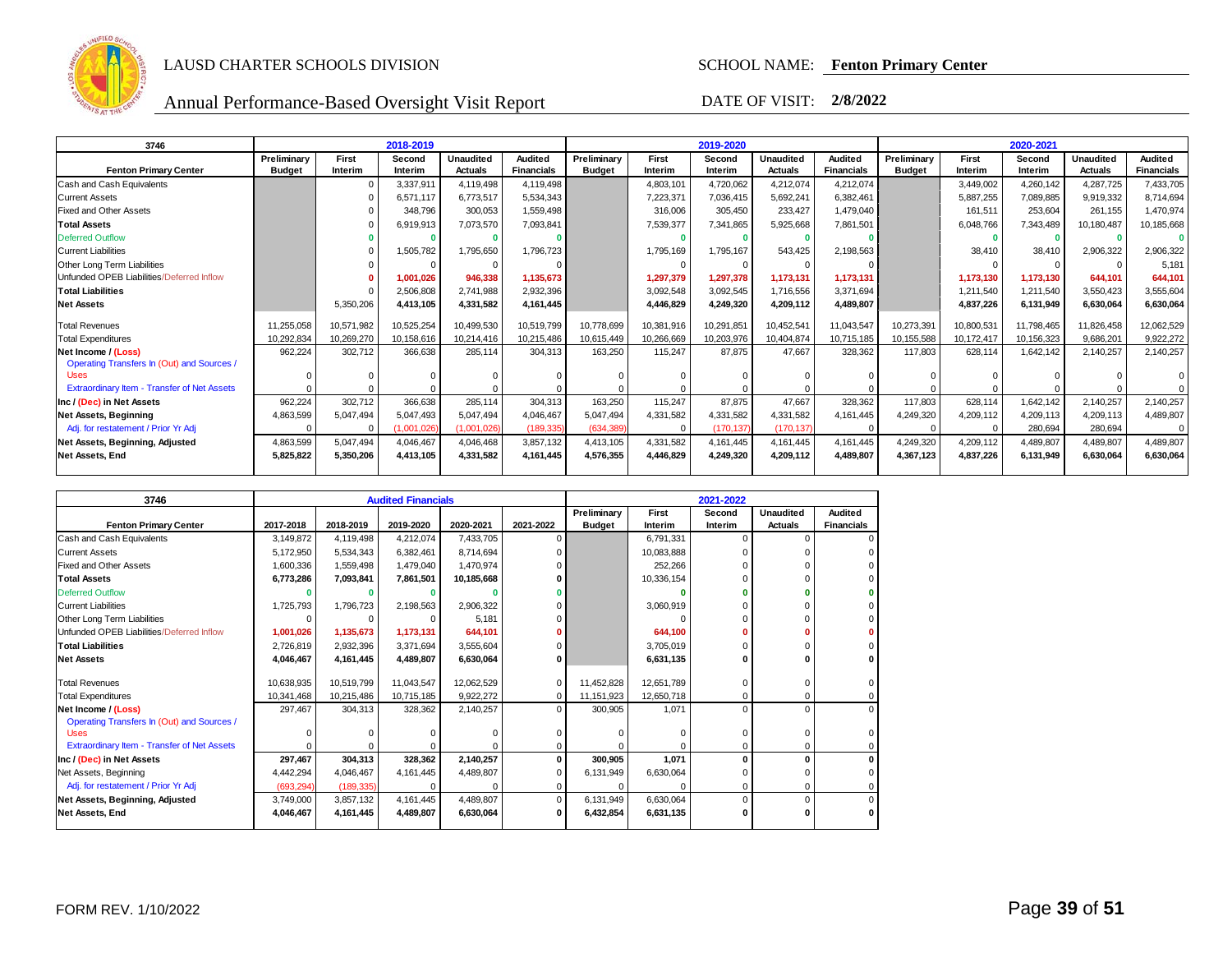

| <b>FISCAL OPERATIONS</b>                                                                                                                                                                                                                                                                                                                                                                                                                                                                                                                                                                                                                                                                                                                                                                                                                                                                                                                                                                                                                                                                                                                                                                                                                                                                                            | <b>RATING</b> |
|---------------------------------------------------------------------------------------------------------------------------------------------------------------------------------------------------------------------------------------------------------------------------------------------------------------------------------------------------------------------------------------------------------------------------------------------------------------------------------------------------------------------------------------------------------------------------------------------------------------------------------------------------------------------------------------------------------------------------------------------------------------------------------------------------------------------------------------------------------------------------------------------------------------------------------------------------------------------------------------------------------------------------------------------------------------------------------------------------------------------------------------------------------------------------------------------------------------------------------------------------------------------------------------------------------------------|---------------|
| You have been assessed by the Fiscal Oversight team and you are receiving the rating of 4, Accomplished.                                                                                                                                                                                                                                                                                                                                                                                                                                                                                                                                                                                                                                                                                                                                                                                                                                                                                                                                                                                                                                                                                                                                                                                                            | 4             |
| Other circumstances and information could influence the rating and are noted in this evaluation.                                                                                                                                                                                                                                                                                                                                                                                                                                                                                                                                                                                                                                                                                                                                                                                                                                                                                                                                                                                                                                                                                                                                                                                                                    |               |
| Fenton Primary Center's fiscal condition is positive and has been upward trending since the 2017-2018 fiscal year. According to the 2020-2021<br>independent audit report, the school had positive net assets of \$6,630,064 and net income of \$2,140,257 when factoring in the school's obligation<br>for its unfunded post-retirement medical plan or Other Post-Employment Benefits (OPEB), and the related accrued expenses, as required by<br>Accounting Standards Codification 715 (ASC 715). The 2021-2022 First Interim projected positive net assets of \$6,631,135 and net income of<br>\$1,071, including the accrued OPEB obligation and related expenses.                                                                                                                                                                                                                                                                                                                                                                                                                                                                                                                                                                                                                                             |               |
| According to Fenton Charter Public School's (FCPS) independent audit report dated June 30, 2021, Fenton Primary Center is one of five schools<br>operated by FCPS, all of which are currently authorized by the Los Angeles Unified School District (LAUSD). FCPS, its related entities, and its<br>charter schools reported positive net assets of \$31,685,088and net income of \$6,448,696. FCPS, without its related entities and its charter schools,<br>reported positive net assets of \$3,560,340 and a net loss of (\$105,685). In response to the CSD's inquiry regarding FCPS' net loss, FCPS' back<br>office provider (EdTec) explained that the net loss of \$105K is due to the share of business office rent allocated to the home office as reduction<br>of Charter Management Organization (CMO) fee from Fenton Charter Leadership Academy (FCLA) & Fenton Stem Academy (STEM) (totaling<br>\$99,172.80 in the aggregate) and a late depreciation accounting journal entry not included in the CMO fee calculation (\$6,512). See further<br>explanations in the following paragraph below.                                                                                                                                                                                                       |               |
| FCPS' management fees for its individual schools fluctuate from year to year, because the FCPS Home Office's net expenses [i.e., the Home<br>Office's total expenses less its local revenues received for the school year (e.g., donations)], net of home office's use of space on the FCLA/STEM<br>campus, are allocated to the FCPS schools based on their pro-rata revenue shares. The FCPS Home Office does not collect more management<br>fees than its expenses require, and the net result of the home office typically incurs a minor net loss as a result of their share of space usage at<br>the FCLA/STEM shared location. This use of space adjustment is made by reducing the CMO fee expense from FCLA and STEM, and therefore<br>reducing CMO fee income for the FCPS Home Office, in an amount proportionally allocated based on square footage usage of the Business<br>Office. According to FCPS, Fenton Primary Center pays annual management fees of 6.98% to FCPS for administrative services such as: payroll,<br>technology services, facilities maintenance, finance, accounting, and accounts payable support, student, finance, and compliance reporting,<br>contract negotiations, maintaining vendor relationships (e.g., food services, etc.), and student data tracking and analysis. |               |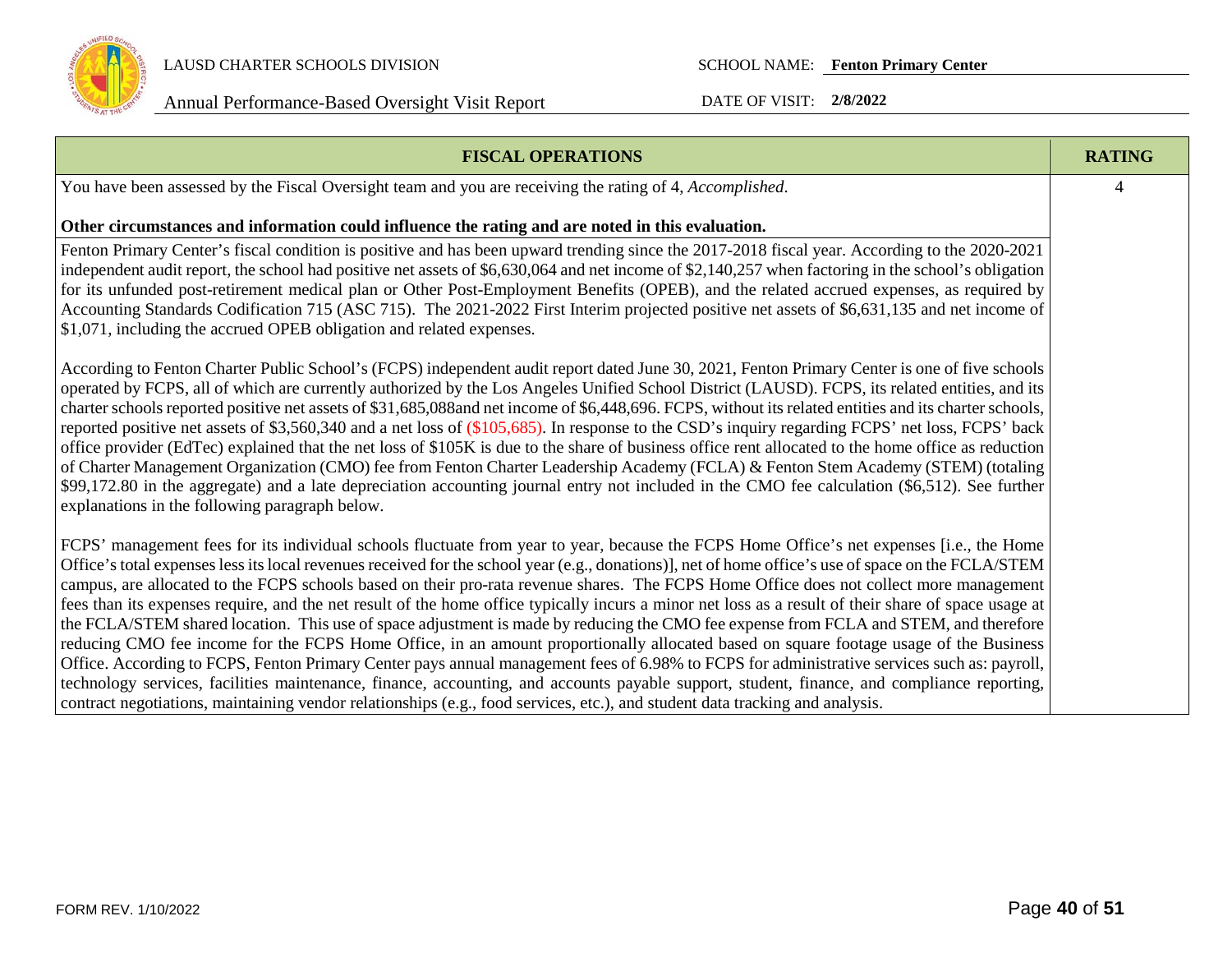

#### **Areas of Demonstrated Strength and/or Progress:**

1. The school's fiscal condition is positive.

|                             | 2017-2018<br>(Audited<br>Actuals) | 2018-2019<br>(Audited<br>Actuals) | 2019-2020<br>(Audited<br>Actuals) | 2020-2021<br>(Audited<br>Actuals) | 2021-2022<br>(First)<br>Interim) |
|-----------------------------|-----------------------------------|-----------------------------------|-----------------------------------|-----------------------------------|----------------------------------|
| Net Assets *                | \$4,046,467                       | \$4,161,445                       | \$4,489,807                       | \$6,630,064                       | \$6,631,135                      |
| <b>Net</b><br>Income/Loss   | \$297,467                         | \$304,313                         | \$328,362                         | \$2,140,257                       | \$1,071                          |
| <b>Transfers</b><br>In/Out  | \$0                               | \$0                               | \$0                               | \$0                               | \$0                              |
| Prior Year<br>Adjustment(s) | $(\$693,294)**$                   | $($189,335)***$                   | \$0                               | \$0                               | \$0                              |

\*The school's net asset includes OPEB liability. According to the latest ASC 715 Report or Actuarial Valuation Report (issued on July 23, 2021 by FCPS' actuary) and the 2020-2021 independent audit report, as of June 30, 2021, the school's accumulated post-retirement benefit obligation is estimated at \$644,101. Per the Financial Accounting Standards Board (FASB, ASC 715), which became effective December 15, 2016 (or Fiscal Year 2016-2017), this long-term obligation is required to be reported as a liability on the school's balance sheet. Per FCPS, the school's accrued OPEB expenses were \$162,269, \$245,408, and (\$284,202) for Fiscal Years 2018-2019, 2019-2020, and 2020-2021, respectively. FCPS stated that the reason for the credit balance in Fiscal Year 2020-2021 is because FCPS adopted changes to their OPEB plan (whereby new employees are no longer offered an OPEB plan at retirement) that resulted in a reduction in future OPEB liabilities, and the negative adjustment reflects those changes.

Per FCPS, Fenton Primary Center made annual contributions to its OPEB in the amounts of \$161,705, \$207,902, and \$244,828 during Fiscal Years 2018-2019, 2019-2020, and 2020-2021, respectively. As of December 31, 2021, the market value of FCPS's plan assets pertaining to its OPEB funds on deposit with its third-party administrator was reported at approximately \$8.6M, which exceeds the projected post-retirement costs under the school's OPEB plan over the next 10 years. Based on the ASC 715 Report and the 2020-2021 audit report, the expected retiree payments (mainly the actual pay-as-you-go costs) were estimated at \$3.2M over the next 10 years (i.e., from June 30, 2022 through June 30, 2031).

\*\* Fiscal Year 2017-2018 was the first year that the school recorded its OPEB liability and related expenses. As a result, the school's net assets were restated in the amount of (\$693,294).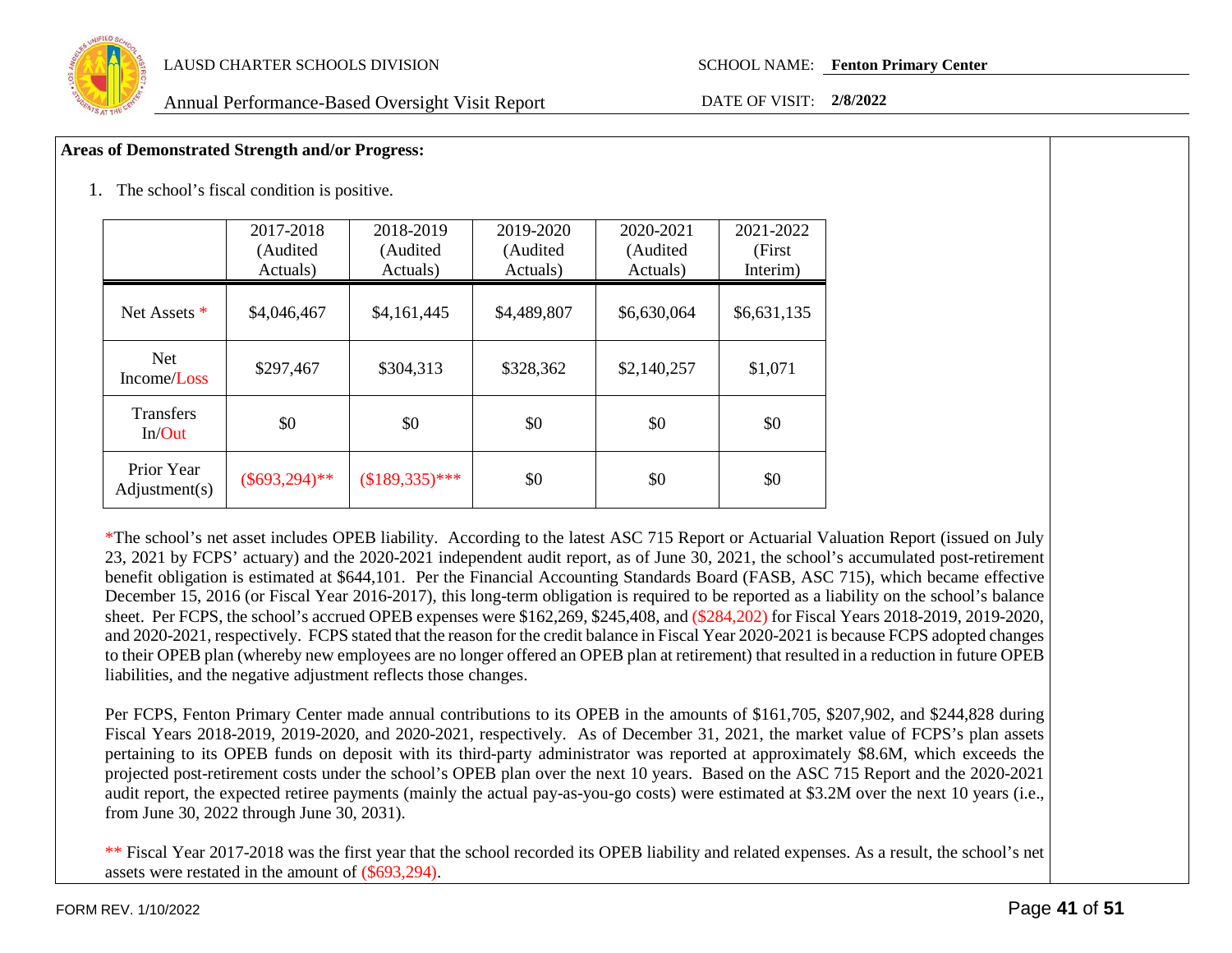

\*\*\* The prior-year adjustments of (\$189,335) in Fiscal Year 2018-2019 represent the reclassification of the OPEB liability in FCPS' consolidated Statement of Activities. Per FCPS and its 2018-2019 independent audit report, during Fiscal Year 2018-2019, FCPS revised the method used to allocate the defined benefit liability to each of its charter schools (from the time method formerly used to the compensation method now utilized) to more accurately report the liabilities by location. The updated allocation method now reports each location's liabilities based on each employee's share of total compensation paid by the Fenton schools and the FCPS Home Office.

**Areas Noted for Further Growth and/or Improvement:**

No significant items noted.

**Other Observations (Items described in this section, which may not have been addressed in the charter school's Fiscal Policies and Procedures, are recommended for improvement to align with optimal business practices).**

None noted.

**Corrective Action Required:**

None noted that require immediate action to remedy concerns in this report.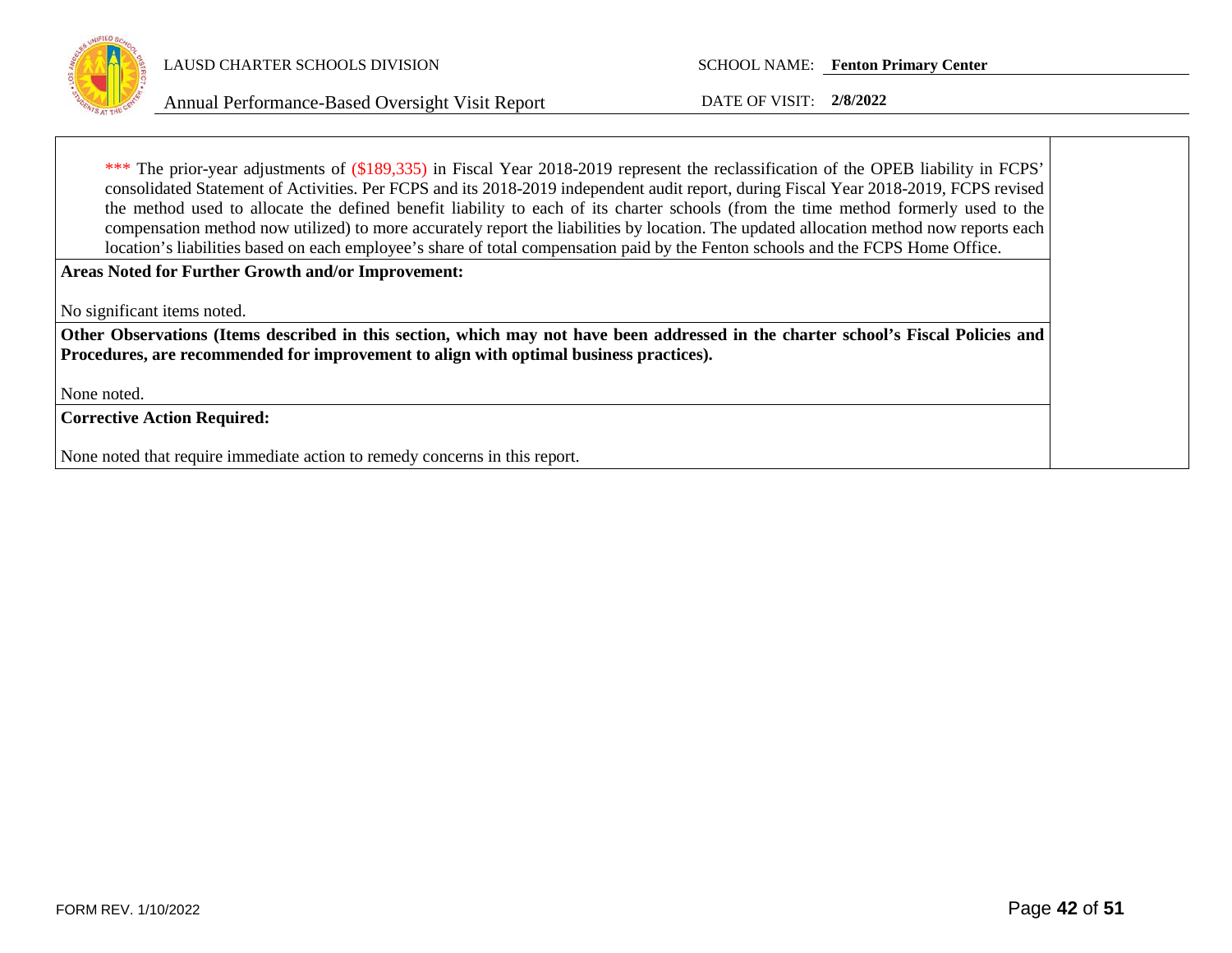

Notes:

- 1. Reviewed independent audit report for the Fiscal Year ended June 30, 2021, and noted the following:
	- a. Audit opinion: Unmodified
	- b. Material weaknesses: None Reported
	- c. Deficiencies/Findings: None Reported
	- d. Lack of Going Concern: None Reported
- 2. Governing board meeting minutes reflecting the presentation of financial reports, such as balance sheets, income statements, and cash flow statements were provided.
- 3. Governing board meeting minutes reflecting the adoption of the 2021-2022 budget were provided.
- 4. Evidence of Fenton Primary Center offering STRS, PERS, and/or Social Security benefits to its employees and proof of payment was provided.
- 5. Governing board meeting minutes reflecting the selection of the current independent auditor were provided.
- 6. Governing board meeting minutes reflecting the discussion of the most current independent audit report were provided.
- 7. Per the 2020-2021 audit report, the school's unrestricted ending fund/net asset balance is \$6,232,067 and total expenditures equal \$9,922,272. Therefore, the school's reserve for economic uncertainty as defined in California Code of Regulations (CCR), Title 5, Section 15450 is 62.81%, which exceeds the minimum 4% based on the school's Average Daily Attendance (ADA) of 572.72 per the school's 2021-2022 First Principal Apportionment data reported.
- 8. Per the 2020-2021 audit report, the school's cash and cash equivalents is \$7,433,705 and total expenditures equal \$9,922,272. Therefore, the school's cash reserve level is 74.92%, which exceeds the recommended 5%.
- 9. Governing board meeting minutes reflecting the receipt, review, and approval of interim financial reports submitted to LAUSD were provided.
- 10. Governing board meeting minutes reflecting the receipt, review, and discussion of the most current Annual Performance-Based Oversight Visit report were provided.
- 11. Governing board meeting minutes reflecting the approval of the current fiscal policies and procedures were provided.
- 12. A copy of the charter school's organizational chart, which depicts the current reporting structure of the charter school, including but not limited to, any board member, charter management organization employees, or school employee, who handle day-to-day finances and/or have responsibilities outlined within the charter school's financial policies and procedures, was provided.
- 13. An itemized accounting regarding total compensation paid in Fiscal Year 2020-2021 to all executives, school leaders, administrators, directors, and noncertificated staff either employed directly by the school or the entity managing the charter school, including the organization's home office, charter management organization, or related entities which may have decision-making authority over the school was provided.
- 14. Governing board meeting minutes reflecting the approval of the management fees, licensing fees, or other related party fees were provided.
- 15. The most current accounts payable aging report was provided.
- 16. Reviewed the following 30 checks. No discrepancies were noted.
	- a. Check numbers (East West Bank Checking Account Ending in X7895): 115060, 114534, 115127, 113694, 115104, 115133, 115126, 114944, 114270, 114696, 114025, 114978, 114272, 115030, 113575, 114831,114789, 114655, 115069, 114508, 113746, 114482, 114616, 114485, 114535, 114195, 113628, 114601, 113937, and 115219.
- 17. Reviewed credit card statements from April 2021 through September 2021. Selected the months of April 2021 through September 2021 for sample testing. No discrepancies were noted.
	- a. American Express Credit Card Ending in X44000 (Executive Director)
	- b. Elan Credit Card Ending in X6767 (Executive Director)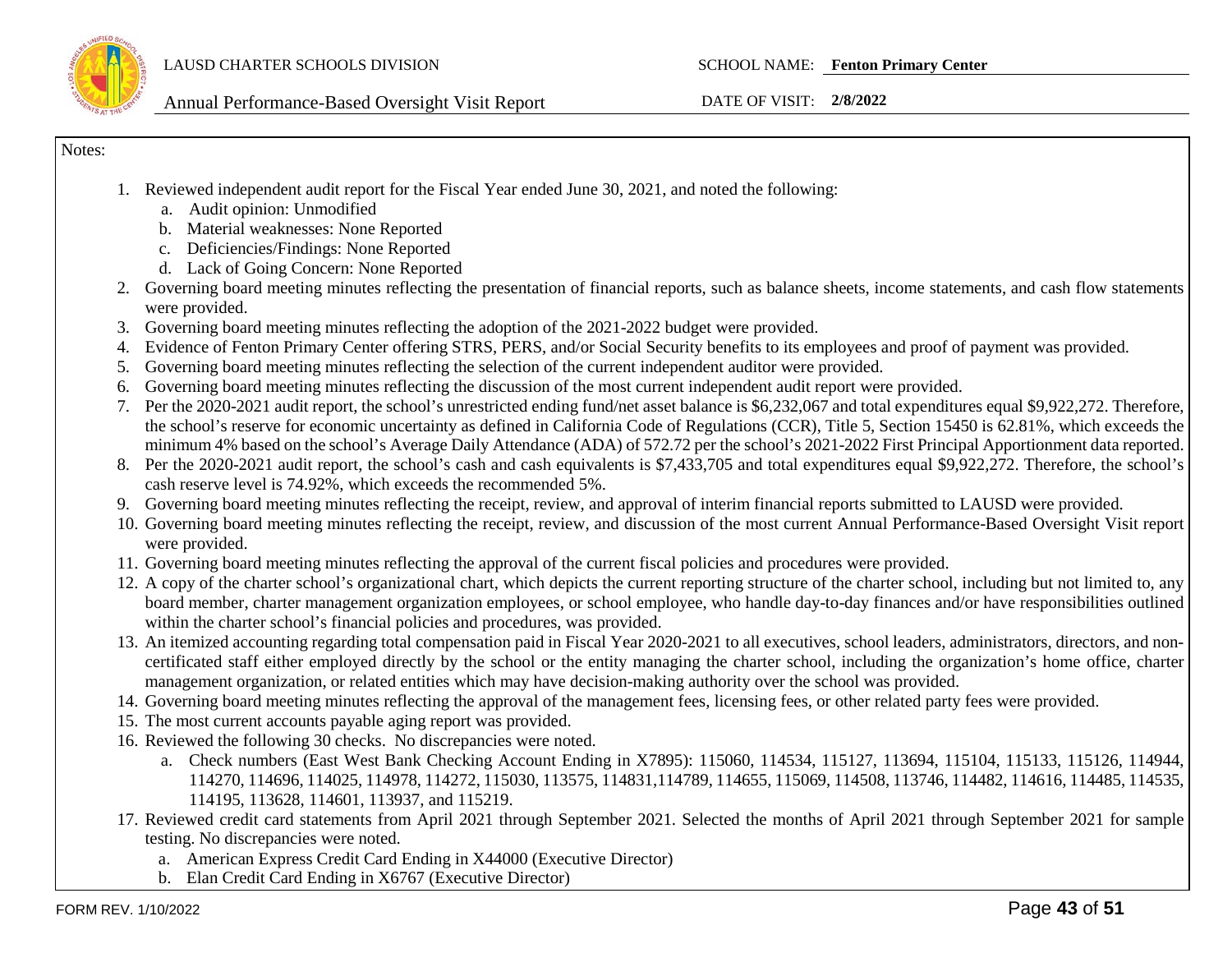- c. Elan Credit Card Ending in X5199 (Chief Academic Officer)
- d. Elan Credit Card Ending in X8572 (Chief Operating Officer)
- e. Elan Credit Card Ending in X5317 (Director, Fenton Avenue Charter School)
- f. Elan Credit Card Ending in X0022 (Director, Fenton Primary Center)
- g. Elan Credit Card Ending in X3099 (Director, Santa Monica Boulevard Community Charter School)
- h. Elan Credit Card Ending in X3432 (Director, Fenton Charter Leadership Academy/Fenton STEM Academy)
- i. Elan Credit Card Ending in X6785 (M&O Manager)
- j. Home Depot Credit Card Ending in X2178 (Facilities staff)
- 18. Reviewed bank statements and bank reconciliations from April 2021 through September 2021. Selected the months of April 2021 through September 2021 for sample testing. No discrepancies were noted.
	- a. East West Bank Checking Account Ending in X7895 (Operating Account)
	- b. Cathay Wealth Management Account Ending in X6597 (Investment Account)
- 19. A Segregation of Duties (SOD) review was conducted remotely at Fenton Primary Center via videoconference. No discrepancies were noted.
- 20. Equipment inventory was provided.
- 21. The Education Protection Account (EPA) allocation and expenditures pertaining to the prior Fiscal Year (i.e., 2020-2021) are posted on the charter school's website.
- 22. The most current Audited Financial Statements are posted on the charter school's website.
- 23. The 2021-2022 Local Control and Accountability Plan was submitted to LAUSD.
- 24. The most current Local Control and Accountability Plan is posted on the charter school's website.
- 25. FCPS disclosed Fenton Primary Center's involvement in a real estate refinancing transaction pertaining to Fenton Primary Center's school site, located at 11351 Dronfield Avenue, Pacoima, CA 91331 (which closed on or about February 26, 2020). According to FCPS, this transaction was executed for the purpose of refinancing the indebtedness incurred by related entity Dronfield, LLC to fund the acquisition and development of the property. Documents provided by the school indicate that FCPS has agreed to lease the property from related entity Fenton, LLC through a series of three separate leases that span the following time periods: 1) February 1, 2020 through June 30, 2020; 2) July 1, 2020 through June 30, 2021, and 3) July 1, 2021 through June 30, 2058. According to the organization, Fenton, LLC is wholly owned by SFV Education, which is a tax-exempt California nonprofit public benefit corporation formed and operated to support FCPS.
- 26. FCPS' plans for the facilities-related expansions and major improvements to the existing school site at Fenton STEM Academy and Fenton Charter Leadership Academy were provided. Documents provided to the CSD consist of signed and executed lease agreements and the FCPS governing board's related meeting minutes approving the refinancing transactions pertaining to these two FCPS schools —i.e., STEM and Fenton Charter Leadership Academy, who both sublease their respective school sites from related entity Fenton, LLC. FCPS Leadership also shared that Fenton, LLC intends to make substantial improvements to a property that is adjacent to the 8926 Sunland Boulevard site (which is located at 8928 Sunland Boulevard, Sun Valley, CA 91352).
- 27. FCPS applied for U.S. Small Business Administration's (SBA) Paycheck Protection Program (PPP) in April 2020. However, in May 2020 based on FCPS' Board's re-evaluation and recommendation from its then-Executive Director and its Finance Committee, FCPS returned the \$5,043,100 loan amount, plus \$3,642.24 interest of 1% for 26 days.
- 28. Documentation pertaining to grants that the school received during both Fiscal Years 2020-2021 and/or 2021-2022 due to the COVID-19 pandemic was provided.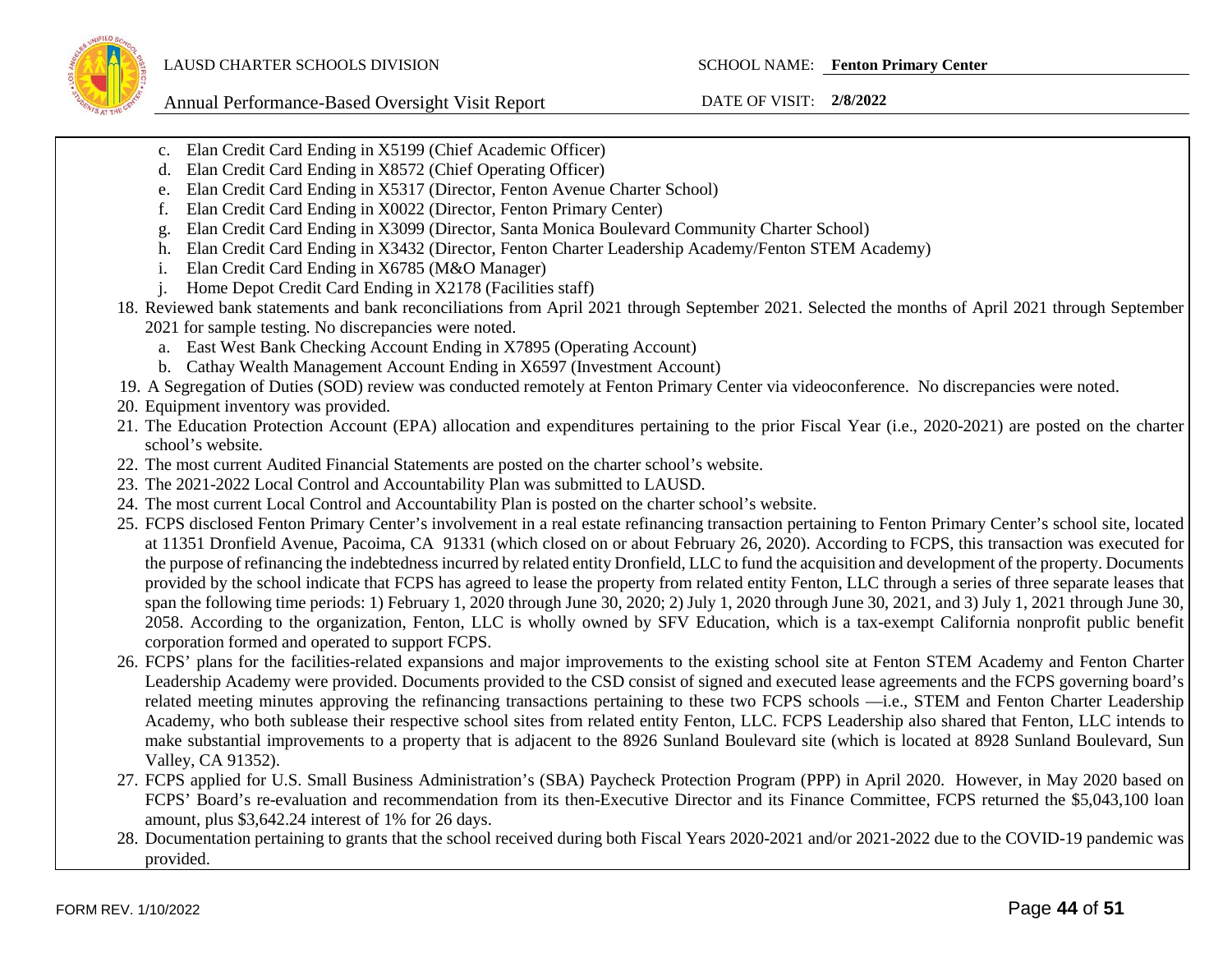

- 29. Pursuant to AB 1871, a signed and dated written statement that indicates that Fenton Primary Center is providing each needy pupil with one nutritionally adequate free or reduced-price meal during each school day was provided.
- 30. Fenton Primary Center did not disclose any legal actions, regulatory proceedings, or investigations that might have a material fiscal impact (including financial viability) to the Charter School, and that is currently pending or was filed within the last year or since the last disclosure period, whichever is later.
- 31. The 2020-2021 audited and unaudited actuals do not mirror each other. There are variances: 1) (\$1,204,638) in current assets, 2) \$1,209,819 in fixed and other assets, 3) (\$638,920) in other long-term liabilities, and 4) (\$638,920) in unfunded OPEB liabilities. EdTec attributed these variances to the following corresponding factors: 1) Prepaid rent classified differently between UAR and audit; 2) Prepaid rent classified differently between UAR and audit, in addition to FY21 activity for new capitalized lease standard; 3) OPEB classified differently between UAR and audit, in addition to FY21 activity for new capitalized lease standard; and 4) OPEB classified differently between UAR and audit.
- 32. The school's reported Norm Enrollment was 761, 694, 687, 620, and 604 for Fiscal Years 2017-2018, 2018-2019 2019-2020, 2020-2021, and 2021- 2022, respectively. As summarized in the table below, the school's Norm Enrollment count has been trending downwards with the school reporting losses of 42, 67, 7, 67, and 16 students for the respective years.

|                              | Fenton Primary Center – Norm Enrollment History |           |           |           |           |  |
|------------------------------|-------------------------------------------------|-----------|-----------|-----------|-----------|--|
| Grade Level                  | 2017-2018                                       | 2018-2019 | 2019-2020 | 2020-2021 | 2021-2022 |  |
| <b>KND</b>                   | 270                                             | 237       | 257       | 204       | 222       |  |
| 1ST                          | 228                                             | 236       | 201       | 219       | 185       |  |
|                              |                                                 |           |           |           |           |  |
| $2^{ND}$                     | 263                                             | 221       | 229       | 197       | 197       |  |
| <b>Total Enrollment</b>      | 761                                             | 694       | 687       | 620       | 604       |  |
| Increase/(Decrease) in       |                                                 |           |           |           |           |  |
| <b>Enrollment From Prior</b> | (42)                                            | (67)      | (7)       | (67)      | (16)      |  |
| Year                         |                                                 |           |           |           |           |  |

In response to the CSD's observations regarding the school's declining Norm Enrollment since Fiscal Year 2017-2018 per the historical Norm Enrollment data, FCPS Chief Executive Officer (CEO) stated: "COVID is our biggest obstacle - Current %DELTA is +.97% with an enrollment of 626. Enrollment continues to increase as health conditions improve. Enrollment of FPC is very close to the enrollment last year." Furthermore, the CEO communicated that FCPS' action plan to address the declining enrollment consists of: "1) Increase awareness of services available to families including the expansion of TK and Expanded Learning services; 2) Communicate and maintain COVID-Safety Plan to mitigate the risk of virus transmission, exposure to environmental health hazards, and to support student health needs; 3) Engage in meaningful consultation with individuals and/or advocates representing the interests of students with disabilities, English learners, students experiencing homelessness, students in foster care, migratory students, students who are incarcerated, military-dependent students, and other underserved students; 4) Reduce class size to implement evidence-based activities to meet the comprehensive needs of students; 5) Implement trauma informed teaching along with the tools and resources to move from a Learner Manager to a Learner Empowered by incorporating welcoming/inclusion activities." The school has maintained a balanced budget. The CSD will continue to monitor the school's student enrollment through oversight.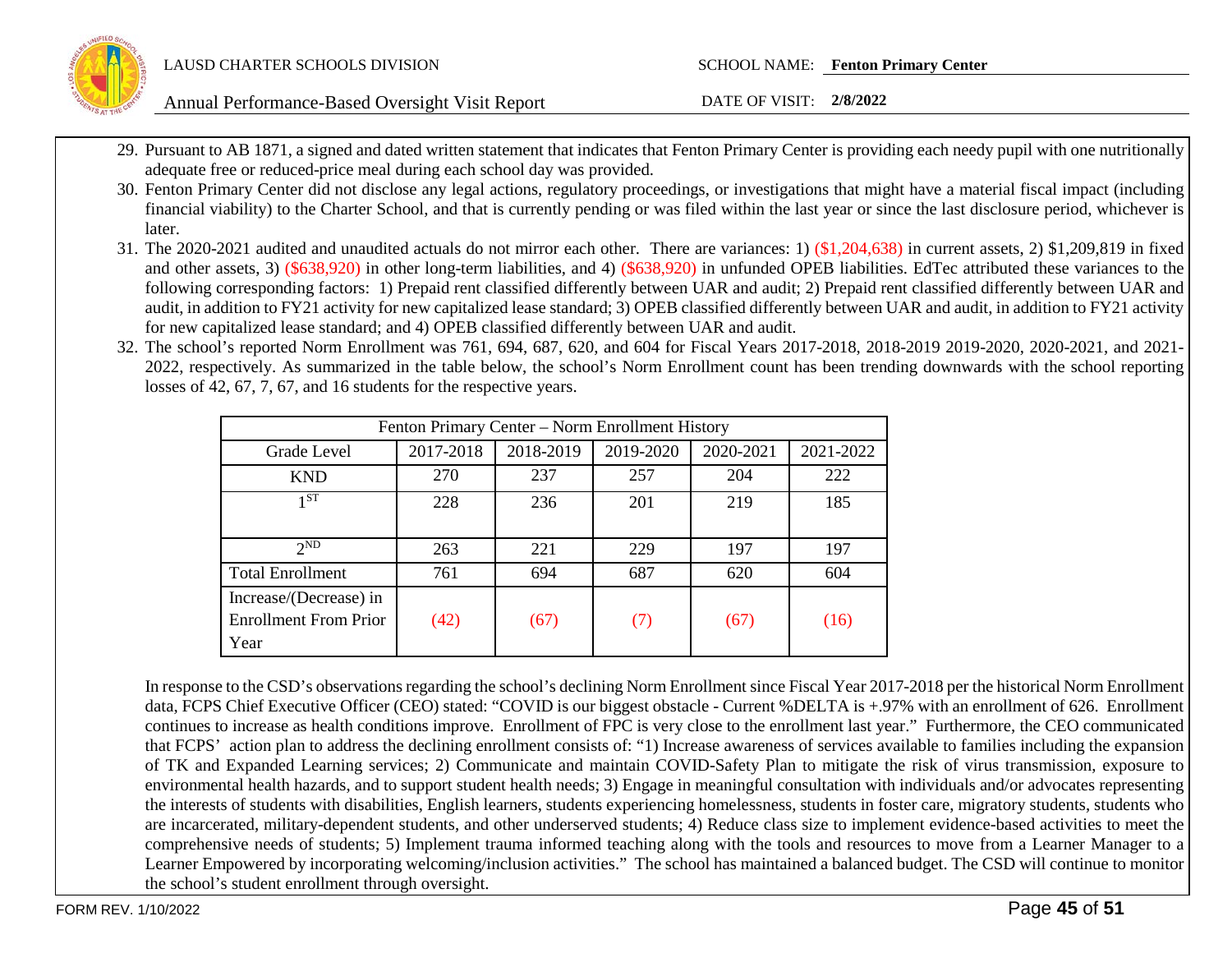

Annual Performance-Based Oversight Visit Report DATE OF VISIT: 2/8/2022

**Progress on LAUSD Board of Education and/or MOU Benchmarks related to FISCAL OPERATIONS (if applicable):**

 $\rm N/A$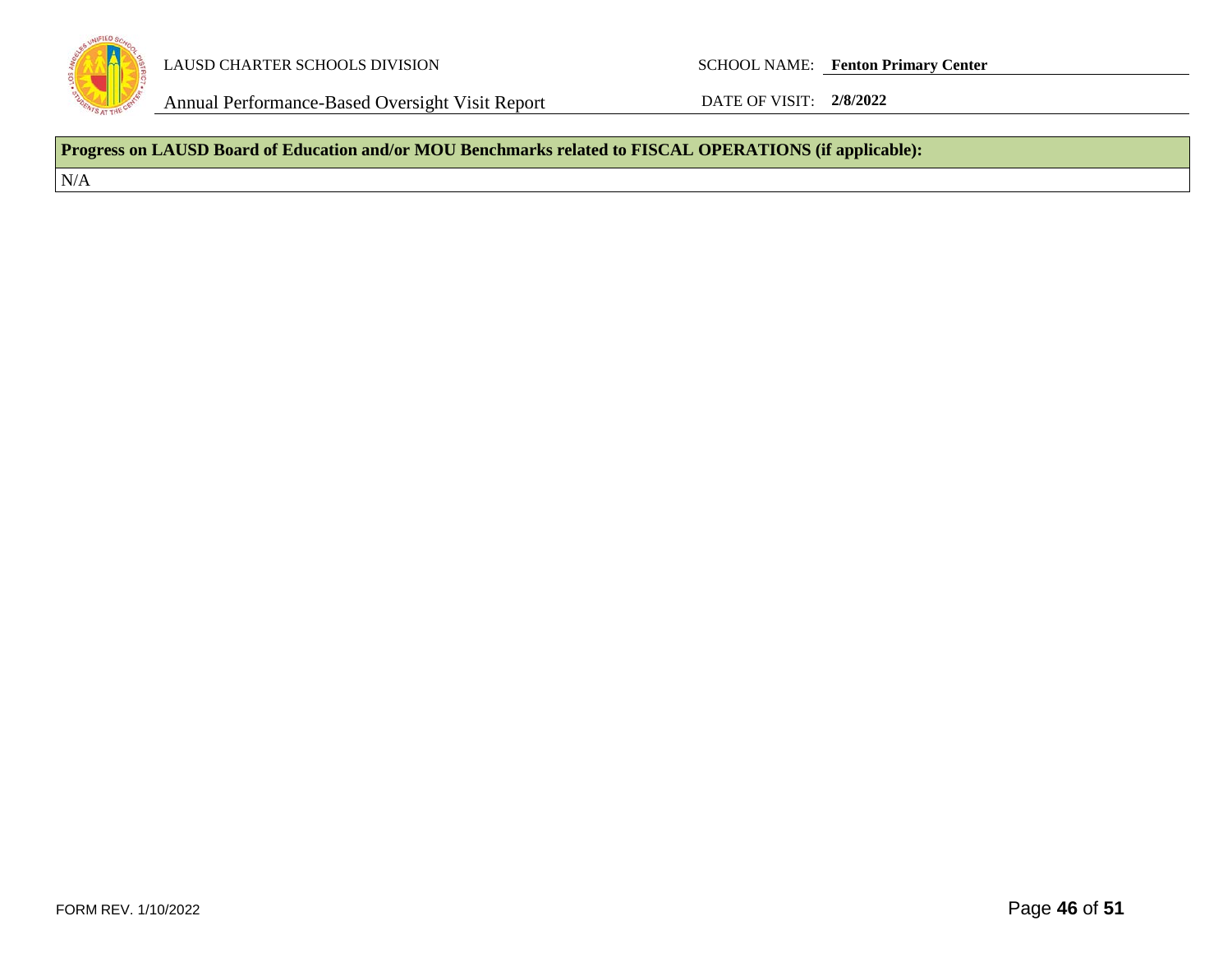

LAUSD CHARTER SCHOOLS DIVISION SCHOOL NAME: **Fenton Primary Center**

### **Fiscal Operations Rubrics**

*Existing School – a charter school that has at least one annual independent audit on file with the Charter Schools Division [Possible Rating of 1-4] New School – a charter school that does not have an independent audit on file with the Charter Schools Division [Possible Rating of 1-2]*

| An existing school that meets all of the Required Criteria and two of the        | An existing school that meets all of the Required Criteria and two of the        |  |  |  |  |
|----------------------------------------------------------------------------------|----------------------------------------------------------------------------------|--|--|--|--|
| Supplemental Criteria listed below would be assessed eligible to be              | Supplemental Criteria listed below would be assessed eligible to be              |  |  |  |  |
| considered as Accomplished [Rating of 4].                                        | considered as Proficient [Rating of 3].                                          |  |  |  |  |
| <b>Existing Schools (based on the most current annual audit):</b>                | <b>Existing Schools (based on the most current annual audit):</b>                |  |  |  |  |
| An existing school is one that has at least one annual independent audit on file | An existing school is one that has at least one annual independent audit on file |  |  |  |  |
| with the Charter Schools Division                                                | with the Charter Schools Division                                                |  |  |  |  |
|                                                                                  |                                                                                  |  |  |  |  |
| <b>REQUIRED CRITERIA</b>                                                         | <b>REQUIRED CRITERIA</b>                                                         |  |  |  |  |
| Net Assets are positive in the prior two audits;                                 | Net Assets are positive in the most current audit;                               |  |  |  |  |
| The cash balance at the beginning of the school year is positive;<br>2.          | The cash balance at the beginning of the school year is positive;                |  |  |  |  |
| The two most current audits show no material weaknesses, deficiencies<br>3.      | The most current audit shows no material weaknesses, deficiencies<br>3.          |  |  |  |  |
| and/or findings;                                                                 | and/or findings;                                                                 |  |  |  |  |
| 4. All vendors and staff are paid in a timely manner;                            | Vendors and staff are paid in a timely manner;<br>4.                             |  |  |  |  |
| 5. Governing board approves Fiscal Policies and Procedures, at a                 | Governing board approves Fiscal Policies and Procedures, at a<br>5.              |  |  |  |  |
| minimum, once prior to each charter renewal term;                                | minimum, once prior to each charter renewal term;                                |  |  |  |  |
| Charter school consistently adheres to the governing board approved<br>6.        | Charter school generally adheres to the governing board-approved<br>6.           |  |  |  |  |
| <b>Fiscal Policies and Procedures:</b>                                           | <b>Fiscal Policies and Procedures;</b>                                           |  |  |  |  |
| Governing board adopts the annual budget;<br>7.                                  | Governing board adopts the annual budget;<br>7.                                  |  |  |  |  |
| Governing board reviews and approves reports (e.g., preliminary<br>8.            | Governing board reviews and approves reports (e.g., preliminary<br>8.            |  |  |  |  |
| budget, first interim, second interim, unaudited actuals, audited actuals,       | budget, first interim, second interim, unaudited actuals, audited actuals,       |  |  |  |  |
| etc.) submitted to LAUSD;                                                        | etc.) submitted to LAUSD;                                                        |  |  |  |  |
| 9. Governing board discusses and resolves audit exceptions and                   | Governing board discusses and resolves audit exceptions and<br>9.                |  |  |  |  |
| deficiencies to the satisfaction of LAUSD;                                       | deficiencies to the satisfaction of LAUSD;                                       |  |  |  |  |
| 10. There is no apparent conflict of interest;                                   | 10. There is no apparent conflict of interest;                                   |  |  |  |  |
| 11. A signed written statement which indicates that the charter school is        | 11. A signed written statement which indicates that the charter school is        |  |  |  |  |
| providing each needy pupil with one nutritionally adequate free or               | providing each needy pupil with one nutritionally adequate free or               |  |  |  |  |
| reduced-price meal during each school day is provided (pursuant to AB            | reduced-price meal during each school day is provided (pursuant to AB            |  |  |  |  |
| 1871 [Ed. Code § 47613.5]);                                                      | 1871 [Ed. Code § 47613.5]);                                                      |  |  |  |  |
| 12. The Education Protection Account allocation and expenditures, the            | 12. The Education Protection Account allocation and expenditures, the            |  |  |  |  |
| most current Audited Financial Statements, and the most current                  | most current Audited Financial Statements, and the most current                  |  |  |  |  |
| governing board-approved LCAP are posted on the charter school's                 | governing board-approved LCAP are posted on the charter school's                 |  |  |  |  |
| website;                                                                         | website;                                                                         |  |  |  |  |
| 13. The LCAP is submitted to the appropriate agencies;                           | 13. The LCAP is submitted to the appropriate agencies;                           |  |  |  |  |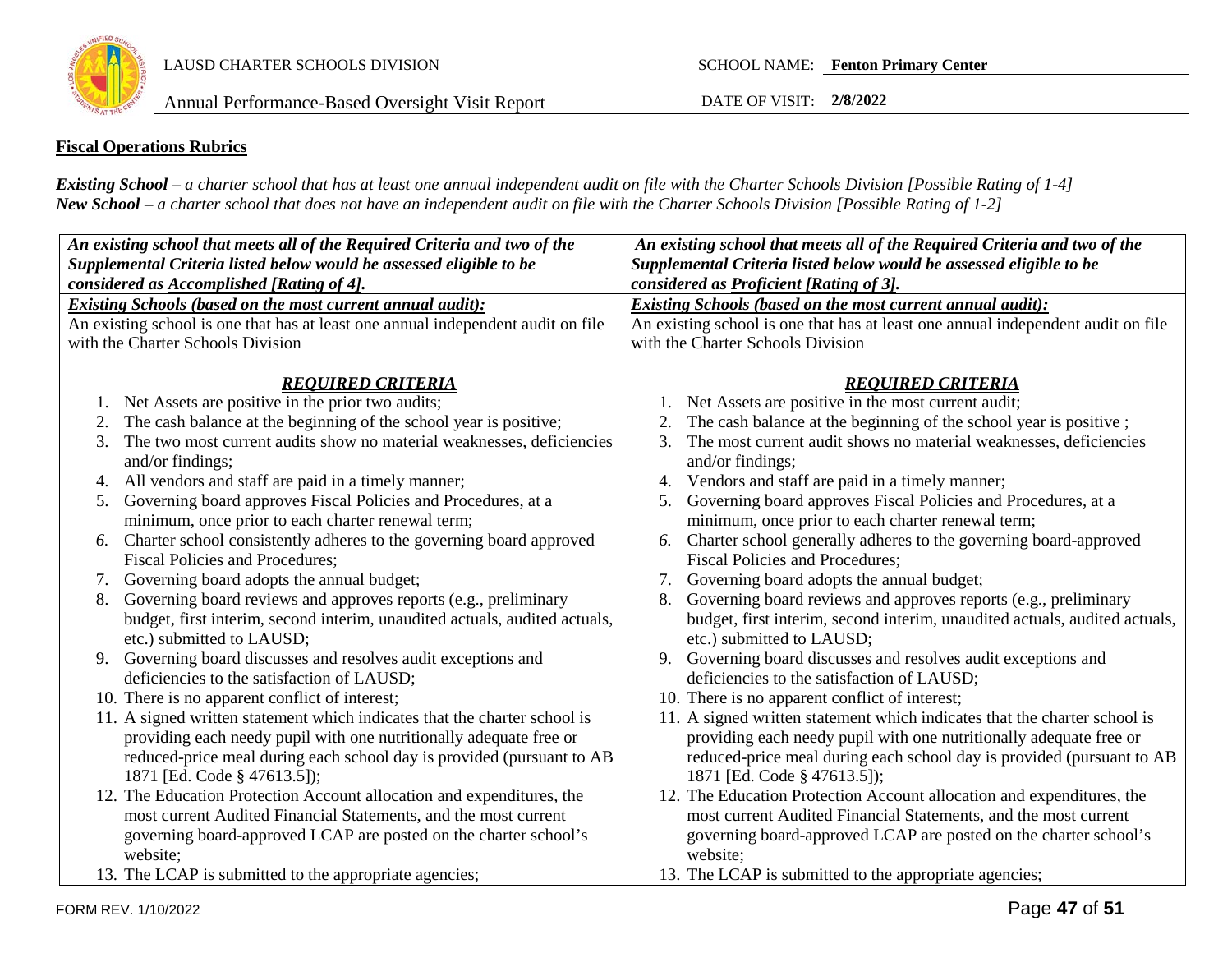

| An existing school that meets all of the Required Criteria and two of the                                                                                           | An existing school that meets all of the Required Criteria and two of the                                                                                           |
|---------------------------------------------------------------------------------------------------------------------------------------------------------------------|---------------------------------------------------------------------------------------------------------------------------------------------------------------------|
| Supplemental Criteria listed below would be assessed eligible to be                                                                                                 | Supplemental Criteria listed below would be assessed eligible to be                                                                                                 |
| considered as Accomplished [Rating of 4].                                                                                                                           | considered as Proficient [Rating of 3].                                                                                                                             |
| 14. The charter school has knowledge of any material differences amongst                                                                                            | 14. The charter school has knowledge of any material differences amongst                                                                                            |
|                                                                                                                                                                     |                                                                                                                                                                     |
| the preliminary budget, first interim, second interim, unaudited actuals,                                                                                           | the preliminary budget, first interim, second interim, unaudited actuals,                                                                                           |
| and audited actuals;                                                                                                                                                | and audited actuals;                                                                                                                                                |
| 15. Requests for information made by the Charter Schools Division and                                                                                               | 15. Requests for information made by the Charter Schools Division and                                                                                               |
| LAUSD are processed or submitted by the charter school in a timely                                                                                                  | LAUSD are processed or submitted by the charter school in a timely                                                                                                  |
| manner;                                                                                                                                                             | manner;                                                                                                                                                             |
| 16. There are no discrepancies cited in the Areas Noted for Further Growth                                                                                          | 16. There are no significant recurring issues;                                                                                                                      |
| and/or Improvement;                                                                                                                                                 | 17. Audited and unaudited actuals nearly mirror each other; and                                                                                                     |
| 17. Audited and unaudited actuals nearly mirror each other;                                                                                                         | 18. There are no outstanding fiscal-related tiered intervention notices                                                                                             |
| 18. Proper segregations of duties are in place;                                                                                                                     | issued to the school.                                                                                                                                               |
| 19. There are no outstanding fiscal-related tiered intervention notices                                                                                             |                                                                                                                                                                     |
| issued to the school; and                                                                                                                                           |                                                                                                                                                                     |
| 20. If applicable, all LAUSD Board of Education-approved fiscal                                                                                                     |                                                                                                                                                                     |
| benchmark(s) are met by the required deadline(s).                                                                                                                   |                                                                                                                                                                     |
|                                                                                                                                                                     |                                                                                                                                                                     |
| Note: Other circumstances and information could influence the rating, which<br>may include the supplemental criteria below, and will be noted in the<br>evaluation. | Note: Other circumstances and information could influence the rating, which<br>may include the supplemental criteria below, and will be noted in the<br>evaluation. |
| <b>SUPPLEMENTAL CRITERIA</b>                                                                                                                                        | <b>SUPPLEMENTAL CRITERIA</b>                                                                                                                                        |
| 1. The school maintains the minimum reserve for economic uncertainty                                                                                                | The school maintains the minimum reserve for economic uncertainty<br>1.                                                                                             |
| as defined in California Code of Regulations (CCR), Title 5, Section                                                                                                | as defined in CCR, Title 5, Section 15450                                                                                                                           |
| 15450 (https://www.law.cornell.edu/regulations/california/5-CCR-Sec-                                                                                                | (https://www.law.cornell.edu/regulations/california/5-CCR-Sec-15450)                                                                                                |
| 15450) per the most current audit (e.g., unrestricted fund balance                                                                                                  | per the most current audit (e.g., unrestricted fund balance divided by                                                                                              |
| divided by total expenditures);                                                                                                                                     | total expenditures);                                                                                                                                                |
| The cash balance at the beginning of the school year is at least 5% of<br>2.                                                                                        | The cash balance at the beginning of the school year is at least 5% of<br>2.                                                                                        |
| the prior year expenses;                                                                                                                                            | the prior year expenses;                                                                                                                                            |
| 3. Enrollment is stable or changing at a manageable rate (e.g., the school                                                                                          | Enrollment is stable or changing at a manageable rate (e.g., the school<br>3.                                                                                       |
| still maintains a balanced budget, etc.); and                                                                                                                       | still maintains a balanced budget, etc.); and                                                                                                                       |
| 4. Fiscal reports (e.g., balance sheet, income statement, budget to actuals,                                                                                        | 4. Fiscal reports (e.g., balance sheet, income statement, budget to actuals,                                                                                        |
| cash flow statement, etc.) are presented to the governing board at each                                                                                             | cash flow statement, etc.) are presented to the governing board at each                                                                                             |
| regular governing board meeting.                                                                                                                                    | regular governing board meeting.                                                                                                                                    |
|                                                                                                                                                                     |                                                                                                                                                                     |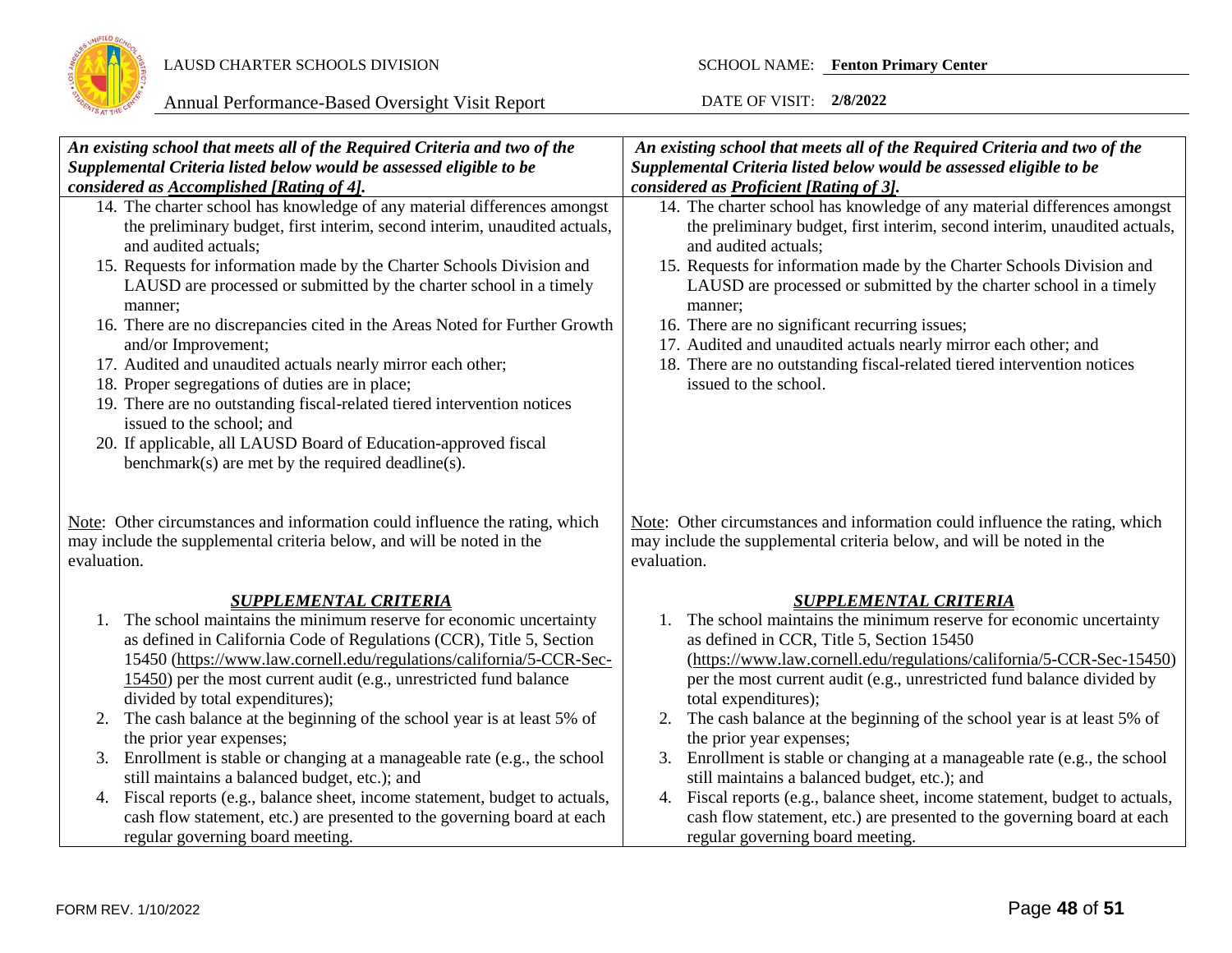

|                | An existing school that meets all of the Required Criteria and two of the<br>supplemental criteria listed below would be assessed eligible to be considered<br>as Developing [Rating of 2].                                                                                                                                                                                                                | An existing school would be assessed as Unsatisfactory [Rating of 1] based on the<br>statements below:                                                                                                                                                                                                                                                                                                                                                              |
|----------------|------------------------------------------------------------------------------------------------------------------------------------------------------------------------------------------------------------------------------------------------------------------------------------------------------------------------------------------------------------------------------------------------------------|---------------------------------------------------------------------------------------------------------------------------------------------------------------------------------------------------------------------------------------------------------------------------------------------------------------------------------------------------------------------------------------------------------------------------------------------------------------------|
|                | <b>Existing Schools (based on the most current audit):</b><br>An existing school is one that has at least one annual independent audit on file<br>with the Charter Schools Division                                                                                                                                                                                                                        | <b>Existing Schools (based on the most current audit):</b><br>An existing school is one that has at least one annual independent audit on file with<br>the Charter Schools Division                                                                                                                                                                                                                                                                                 |
| 2.<br>3.       | <b>REOUIRED CRITERIA</b><br>1. Net Assets are positive, or net assets are negative with strong trend<br>toward positive (be positive at the end of the third year, per applicable<br>audit, and beyond);<br>The cash balance at the beginning of the school year is positive;<br>Vendors and staff are paid in a timely manner;                                                                            | An Unsatisfactory rating is assessed based on the following conditions, including,<br>but not limited to:<br>A charter school is assessed as Unsatisfactory if the charter school does not meet the<br>criteria for Accomplished, Proficient, or Developing. The charter school was given<br>a certain period of time to address the fiscal concerns of LAUSD, but failed to<br>provide a satisfactory response. The charter school has shown no feasible financial |
| 4.<br>5.<br>6. | Governing board approves Fiscal Policies and Procedures, at a<br>minimum, once prior to each charter renewal term;<br>Governing board adopts the annual budget;<br>A signed written statement which indicates that the charter school is<br>providing each needy pupil with one nutritionally adequate free or<br>reduced-price meal during each school day (pursuant to AB 1871 [Ed.<br>Code § 47613.5]); | plans, and/or immediate sources of funding to maintain a viable budget and/or<br>sustain the school's operation to mitigate the negative fiscal condition. The charter<br>school's governing board members and/or leadership lack fiscal capacity.<br>Continued operation of a charter school that is assessed as Unsatisfactory may result<br>to non-implementation of instructional programs as provided in the petition.                                         |
| 8.<br>9.       | The Education Protection Account allocation and expenditures, the<br>most current Audited Financial Statements, and the most current<br>governing board-approved LCAP are posted on the charter school's<br>website;<br>The LCAP is submitted to the appropriate agencies;<br>Have an audit conducted annually by an independent auditing firm;                                                            |                                                                                                                                                                                                                                                                                                                                                                                                                                                                     |
|                | and<br>10. Governing board discusses and resolves audit exceptions and<br>deficiencies to the satisfaction of LAUSD.                                                                                                                                                                                                                                                                                       |                                                                                                                                                                                                                                                                                                                                                                                                                                                                     |
| evaluation.    | Note: Other circumstances and information could influence the rating, which<br>may include the supplemental criteria below, and will be noted in the                                                                                                                                                                                                                                                       | Note: Other circumstances and information could influence the rating and will be<br>noted in the evaluation.                                                                                                                                                                                                                                                                                                                                                        |
|                | <b>SUPPLEMENTAL CRITERIA</b><br>1. The school maintains the minimum reserve for economic uncertainty<br>as defined in CCR, Title 5, Section 15450                                                                                                                                                                                                                                                          |                                                                                                                                                                                                                                                                                                                                                                                                                                                                     |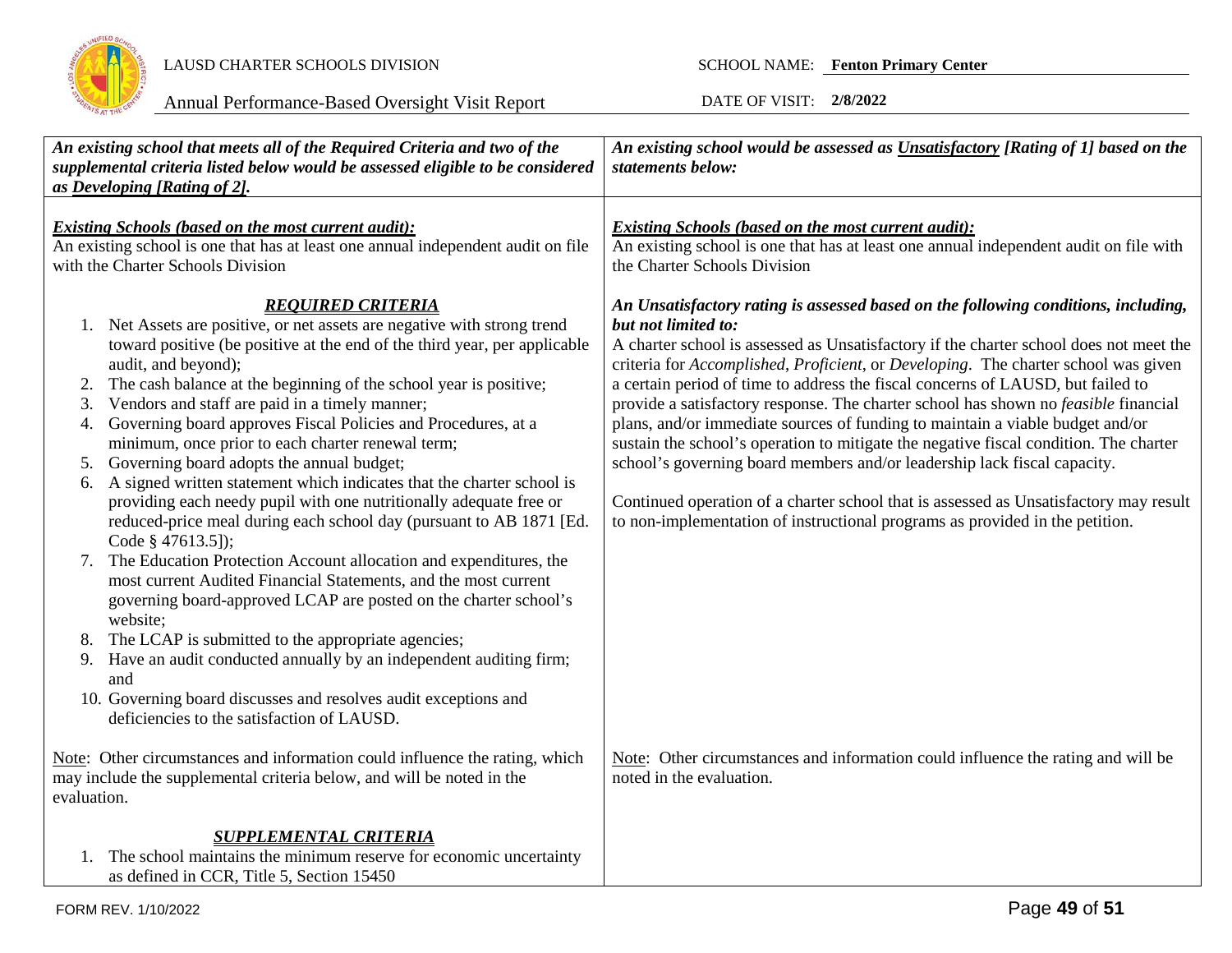

|    | An existing school that meets all of the Required Criteria and two of the      | An existing school would be assessed as Unsatisfactory [Rating of 1] based on the |
|----|--------------------------------------------------------------------------------|-----------------------------------------------------------------------------------|
|    | supplemental criteria listed below would be assessed eligible to be considered | statements below:                                                                 |
|    | as Developing [Rating of 2].                                                   |                                                                                   |
|    | (https://www.law.cornell.edu/regulations/california/5-CCR-Sec-                 |                                                                                   |
|    | $15450$ ) per the most current audit (e.g., unrestricted fund balance          |                                                                                   |
|    | divided by total expenditures);                                                |                                                                                   |
|    | 2. The cash balance at the beginning of the school year is at least 5% of      |                                                                                   |
|    | the prior year expenses;                                                       |                                                                                   |
|    | 3. Enrollment is stable or changing at a manageable rate (e.g., the school     |                                                                                   |
|    | still maintains a balanced budget, etc.); and                                  |                                                                                   |
| 4. | Fiscal reports (e.g., balance sheet, income statement, budget to actuals,      |                                                                                   |
|    | cash flow statement, etc.) are presented to the governing board at each        |                                                                                   |
|    | regular governing board meeting.                                               |                                                                                   |
|    |                                                                                |                                                                                   |

|          | A new school that meets all of the Required Criteria listed below would be<br>assessed eligible to be considered as Developing [Rating of 2].                                                                                                                                                                                                                                                                                                                                                                                                                                                      | A new school would be assessed as <b>Unsatisfactory</b> [Rating of 1] based on the<br>statements below:                                                                                                                                                                                                                                                                                                                                                                                                                                                                                                                                                                                                                                          |
|----------|----------------------------------------------------------------------------------------------------------------------------------------------------------------------------------------------------------------------------------------------------------------------------------------------------------------------------------------------------------------------------------------------------------------------------------------------------------------------------------------------------------------------------------------------------------------------------------------------------|--------------------------------------------------------------------------------------------------------------------------------------------------------------------------------------------------------------------------------------------------------------------------------------------------------------------------------------------------------------------------------------------------------------------------------------------------------------------------------------------------------------------------------------------------------------------------------------------------------------------------------------------------------------------------------------------------------------------------------------------------|
|          | <b>New Schools:</b>                                                                                                                                                                                                                                                                                                                                                                                                                                                                                                                                                                                | <b>New Schools:</b>                                                                                                                                                                                                                                                                                                                                                                                                                                                                                                                                                                                                                                                                                                                              |
| 3.       | <b>REOUIRED CRITERIA</b><br>A new school is one that does not have an independent audit on file<br>with the Charter Schools Division;<br>The cash balance at the beginning of the school year is positive;<br>If enrollment is significantly below the enrollment per the school's<br>Pupil Estimates for New or Significantly Expanding Charters report<br>and/or its approved petition budget, the charter school has made<br>significant adjustments in their operations to allow for the reduced<br>income, and submitted a revised three-year budget and three-year cash<br>flow projections; | An Unsatisfactory rating is assessed based on the following conditions, including,<br>but not limited to:<br>A charter school is assessed as Unsatisfactory if the charter school does not meet the<br>criteria for <i>Accomplished, Proficient</i> , or <i>Developing</i> . The charter school was given<br>a certain period of time to address the fiscal concerns of LAUSD, but failed to<br>provide a satisfactory response. The charter school has shown no <i>feasible</i> financial<br>plans, and/or immediate sources of funding to maintain a viable budget and/or<br>sustain the school's operation to mitigate the negative fiscal condition. The charter<br>school's governing board members and/or leadership lack fiscal capacity. |
| 4.<br>5. | Projected debt, if any, is managed efficiently and will not cause the<br>charter school to end the fiscal year with negative net assets. The non-<br>profit organization is financially viable to support the charter school;<br>Interim reports and unaudited actuals project:<br>a. Positive net assets<br>Expenses less than revenues<br>b.                                                                                                                                                                                                                                                     | Continued operation of a charter school that is assessed as Unsatisfactory may result<br>to non-implementation of instructional programs as provided in the petition.                                                                                                                                                                                                                                                                                                                                                                                                                                                                                                                                                                            |